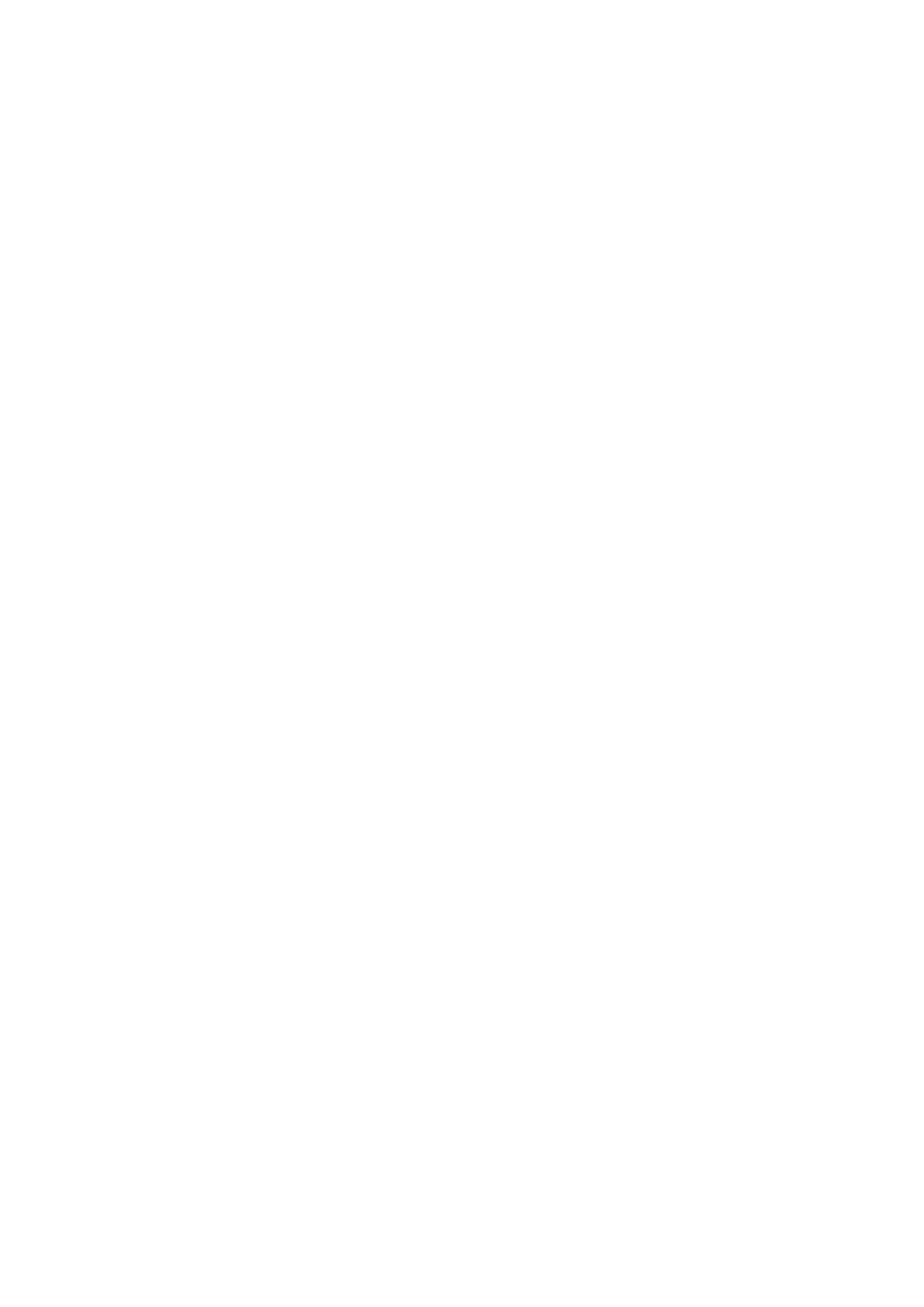# About this document

The report contains data and analysis regarding the performance of UK residential fixed-line broadband services. Specifically, the report contains information on the average performance of ADSL, cable and fibre broadband packages. We present this information at national average level as well as separately by package for the major internet service providers (ISPs).

We publish this report to provide consumers and other stakeholders with useful comparative information on the performance of broadband services. This is consistent with Ofcom's duty to carry out and publish research on the experience of consumers.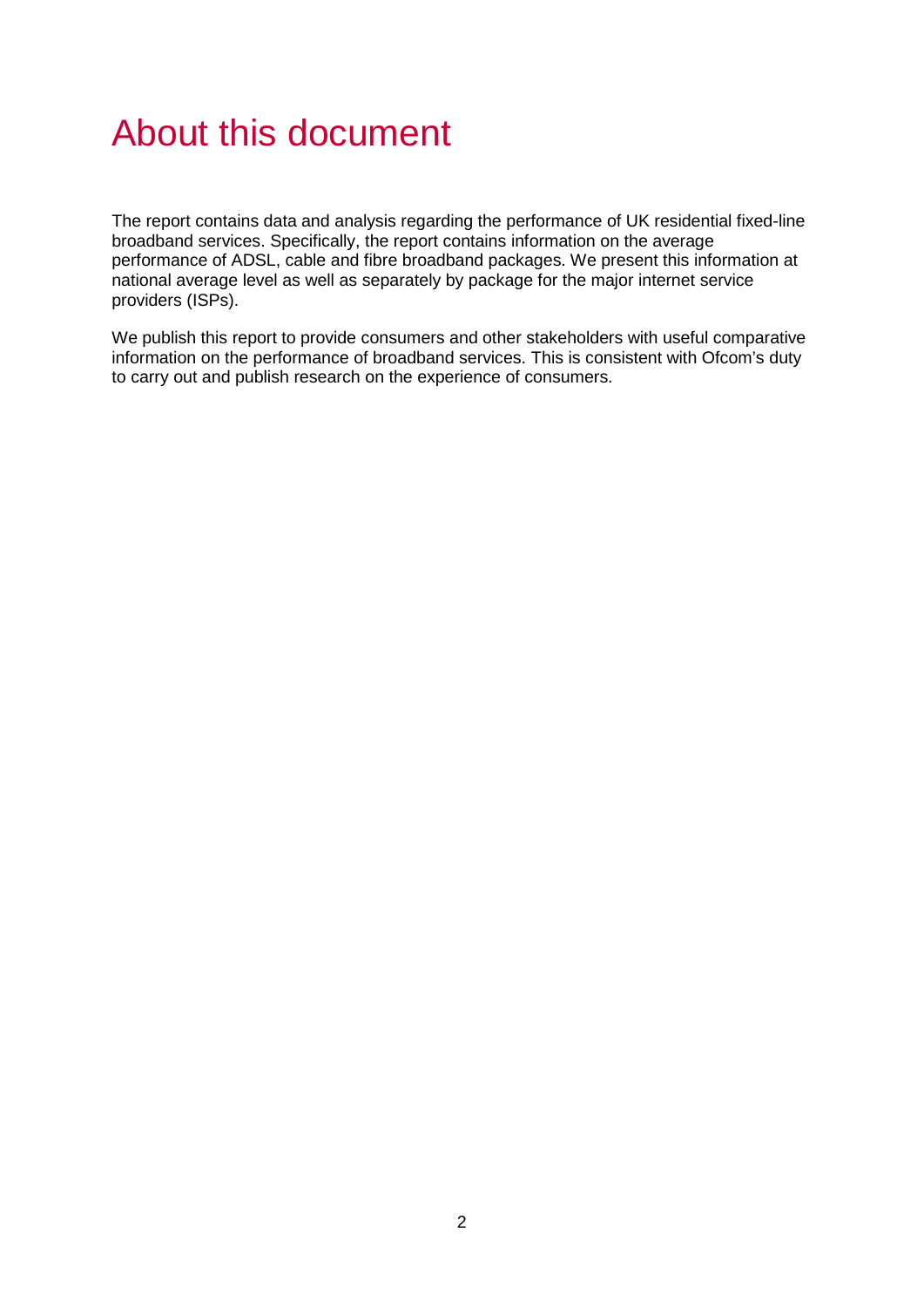# **Contents**

| <b>Section</b> |                                                                  | Page |
|----------------|------------------------------------------------------------------|------|
|                | Background                                                       | 5    |
|                | Key points from this report                                      | 6    |
| 1              | Overview of fixed broadband speeds                               | 9    |
| 2              | Variations of speeds, by internet service provider (ISP) package | 16   |
| 3              | Other metrics affecting performance                              | 31   |
| Annex          |                                                                  | Page |
| 1              | Additional analysis                                              | 46   |
| 2              | Technical and research methodologies                             | 57   |
| 3              | Statistical methodology                                          | 62   |
| 4              | Glossary                                                         | 74   |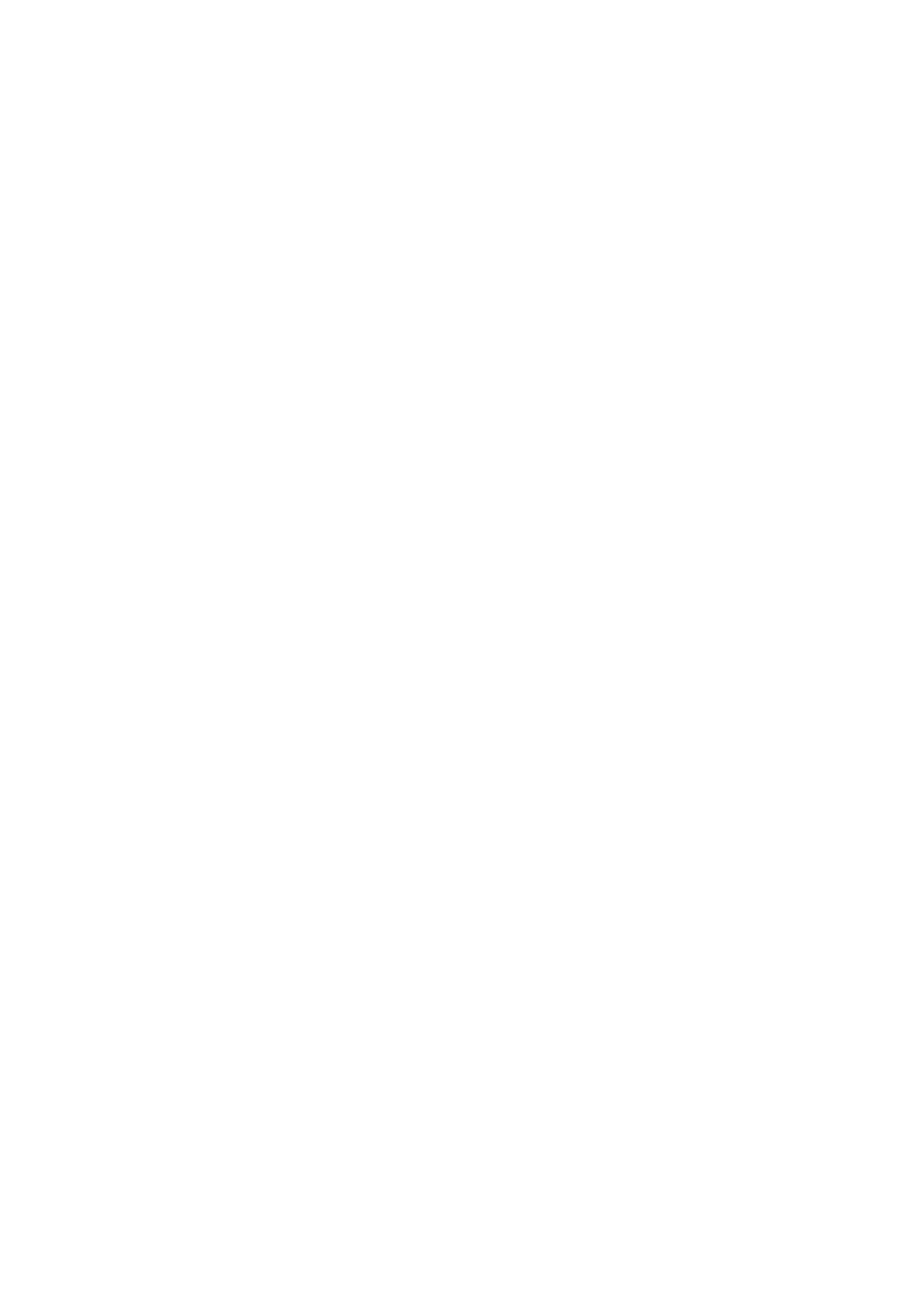# <span id="page-5-0"></span>**Background**

# **Introduction**

Ofcom's principal duty under the Communications Act 2003 (the Act) in carrying out its functions is to further the interests of UK citizens and consumers.<sup>[1](#page-5-1)</sup> In doing so we are required to secure a number of things, including the availability of a wide range of electronic communications services, which includes fixed broadband services.[2](#page-5-2) We must also have regard to the desirability of encouraging investment and innovation in relevant markets, the availability and use of high-speed data services throughout the UK, $^3$  $^3$  and the interests of consumers in respect to price, quality of service and value for money.[4](#page-5-4)

The Act requires us to make arrangements to find out about consumers' experience in their use of, and access to, electronic communications services, and we do this by carrying out research.<sup>[5](#page-5-5)</sup> Subject to certain exceptions, we have a duty to publish the results of our research and to take account of it in carrying out our functions.<sup>[6](#page-5-6)</sup>

In order to understand the performance of UK fixed-line residential broadband connections, we commission research to identify the average download speeds that they deliver, along with a number of other metrics which determine the consumer experience of using these services. This is the twelfth report into fixed-line residential broadband performance that Ofcom has published using data collected by research partner SamKnows Limited  $(SamKnows)<sup>7</sup>$  $(SamKnows)<sup>7</sup>$  $(SamKnows)<sup>7</sup>$  from a volunteer panel of UK residential broadband users. $8$ 

The present report sets out the findings from data collected during November 2014, during which 2.4 billion test results were collected from a panel of 1,992 UK residential broadband users. We believe that the integrity of our technical methodology (set out in Annex 2), combined with the scale of data collection and the sophistication of the statistical analysis (set out in Annex 3), makes this research a robust presentation of UK fixed-line broadband speeds.

Fixed broadband performance is an issue for some consumers, and Ofcom research conducted in Q3 2014 suggested that while 80% of fixed broadband users were either 'very' or 'fairly' satisfied with the speed of their service, this was lower than the proportion of users who were 'very' or 'fairly' satisfied with their overall fixed broadband service (85%).

Section 3(1) of the Act  $\overline{a}$ 

<span id="page-5-2"></span><span id="page-5-1"></span> $2$  Section 3(2)(b)

<span id="page-5-3"></span> $3$  Section 3(4)(a) and (e)

<span id="page-5-4"></span> $4$  Section 3(5)

<span id="page-5-5"></span><sup>5</sup> Section 14

<sup>&</sup>lt;sup>6</sup> Section 15

<span id="page-5-7"></span><span id="page-5-6"></span><sup>7</sup> <http://www.samknows.com/broadband>

<span id="page-5-8"></span><sup>&</sup>lt;sup>8</sup> Previous reports are available on the Ofcom website at [http://stakeholders.ofcom.org.uk/market](http://stakeholders.ofcom.org.uk/market-data-research/other/telecoms-research/broadband-speeds/?a=0)[data-research/other/telecoms-research/broadband-speeds/?a=0.](http://stakeholders.ofcom.org.uk/market-data-research/other/telecoms-research/broadband-speeds/?a=0)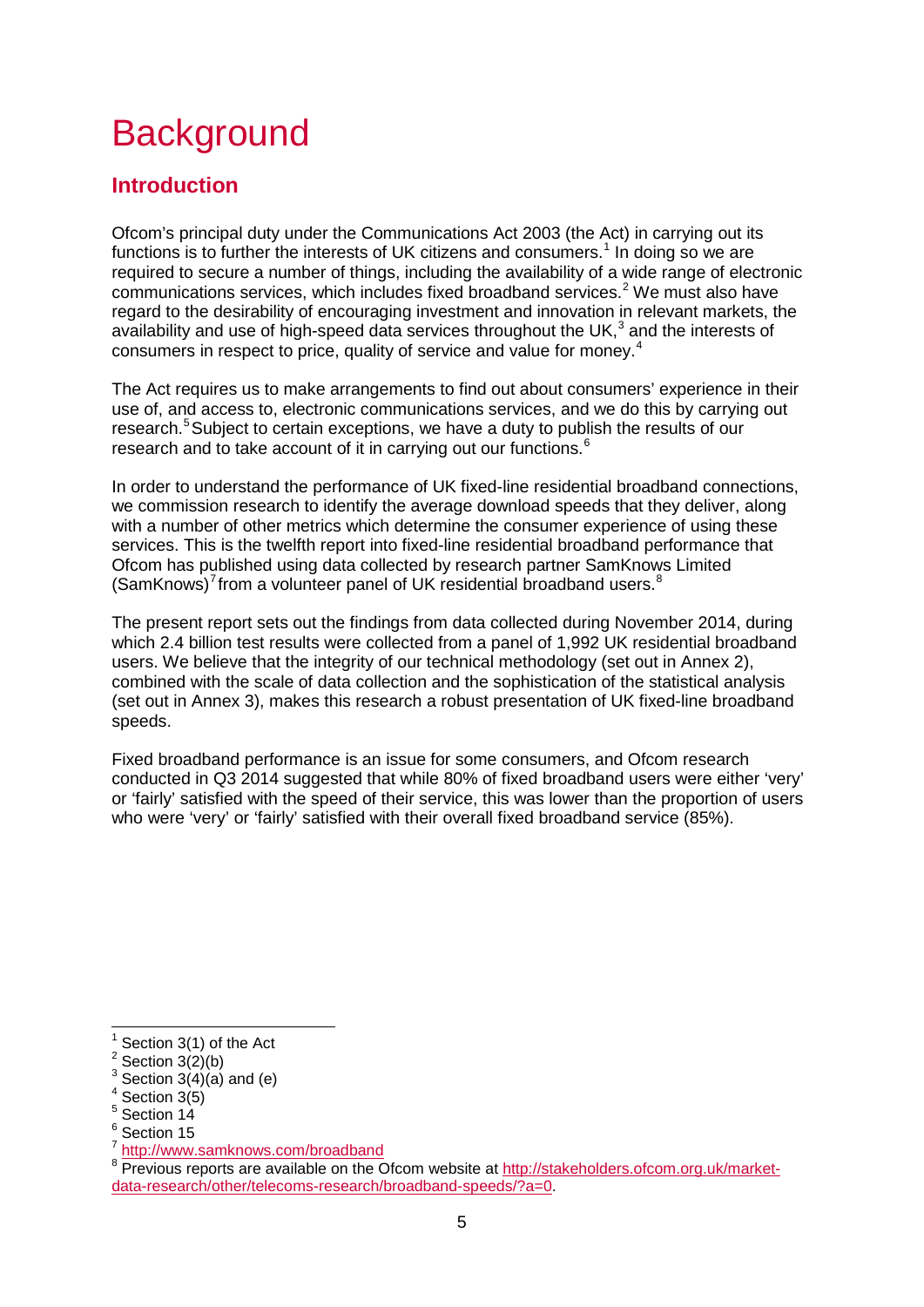# <span id="page-6-0"></span>Key points from this report

- **The average UK residential fixed-line broadband speed increased by 4.1Mbit/s to 22.8Mbit/s in the six months to November 2014.** This was the largest absolute speed increase recorded since Ofcom began collecting data in 2008, and was mainly due to growing take-up of services with a headline speed of 'up to' 30Mbit/s or higher and increasing average cable broadband connection speeds.
- **Thirty two per cent of UK residential broadband connections had a headline speed of 'up to' 30Mbit/s or higher in November 2014.** This represents a four percentage point increase compared to May 2014, and a year-on-year increase of nine percentage points.
- **The average actual download speed of cable broadband connections increased by 26% in the six months to November 2014 to 54.4Mbit/s.** This was mainly due to Virgin Media's 'opt-in' speed upgrade programme. The average download speeds of ADSL and fibre broadband connections recorded in November 2014 (7.3Mbit/s and 41.6Mbit/s respectively) were in line with those in May 2014.
- **While average speeds in urban areas increased by 21% in the six months to November 2014, there was no such increase in rural and suburban areas.** This was due to the higher availability of fibre and cable services in urban areas, which contributed to the average actual urban speed in November 2014 being around three times that found in rural areas.
- **The average residential fixed broadband connection upload speed was 2.9Mbit/s in November 2014.** This represented an increase of 22% compared to May 2014, which was indicative of the migration of consumers onto higher-speed services.
- **Virgin Media's 'up to' 152Mbit/s service recorded the highest average download speed of the ISP packages included in this report in November 2014.** Over the 24-hour period the average actual download speed recorded for this service was 132.6Mbit/s.
- **Sky's 'up to' 38Mbit/s FTTC service had the lowest proportional fall in speeds at peak times in November 2014.** Among the ISP packages included in the report, the proportion of maximum speeds that were received during the 8pm-10pm weekday peak period ranged from 75% for Virgin Media's 'up to' 152Mbit/s cable service (79% of the service's headline speed) to 97% for Sky's 'up to' 38Mbit/s FTTC service.
- **In November 2014 'up to' 76Mbit/s FTTC services provided the highest average upload speeds among the ISP packages included in this report.** Over the 24-hour period the average upload speeds recorded for Plusnet and BT panellists using these packages were 17.0Mbit/s and 16.2Mbit/s respectively.
- **Plusnet's ADSL2+ service had the highest average number of daily disconnections of 30 seconds or longer in November 2014.** Among the ISP packages included in the report, the average number of such disconnections ranged from 0.1 for BT's and Sky's 'up to' 38Mbit/s FTTC services to 0.9 for Plusnet's ADSL2+ service.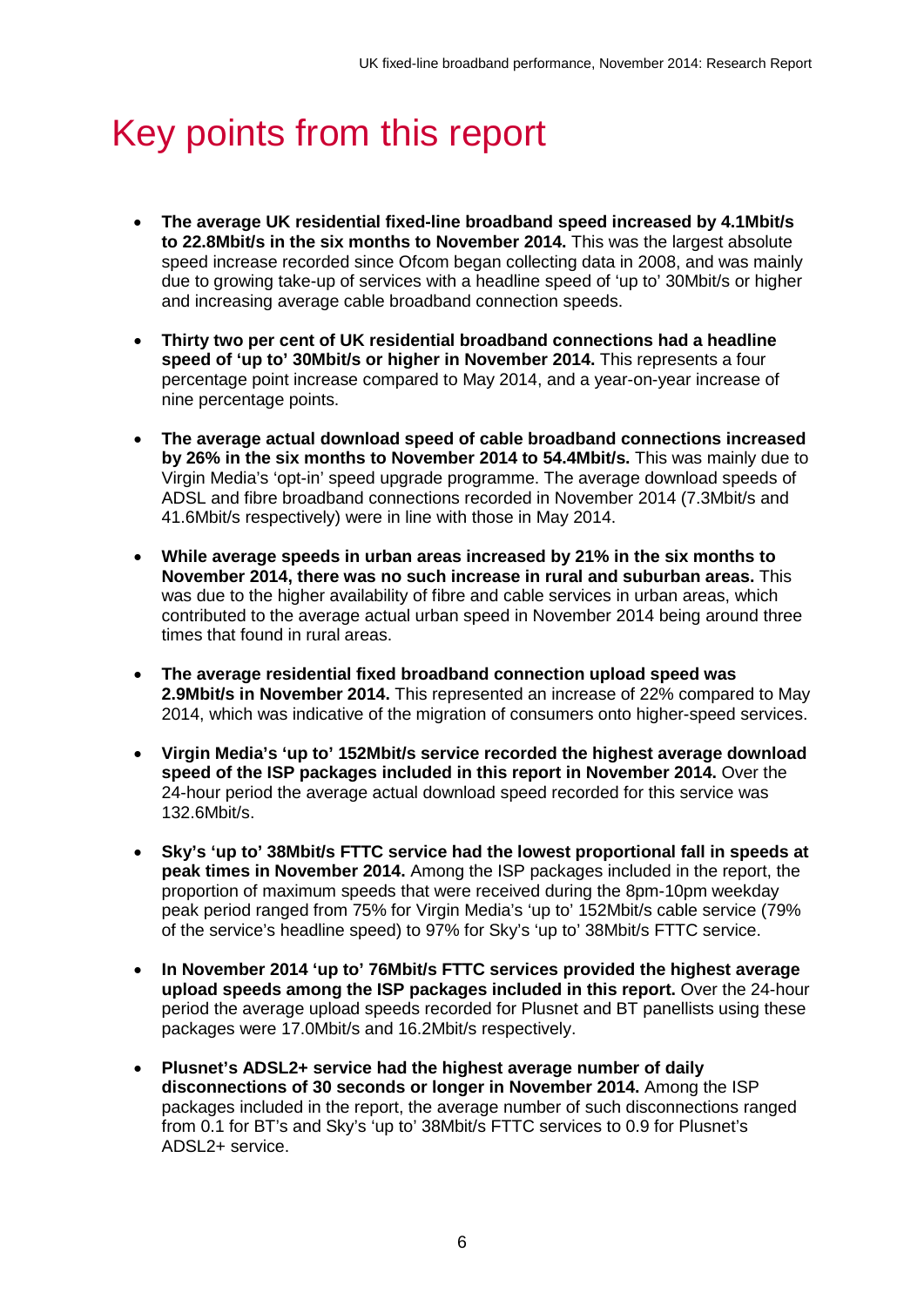# **Using this report**

While Sections 1 and 2 of this report look at broadband speeds, Section 3 considers the other metrics which affect broadband performance.

Where we refer to 'broadband speeds' in this report (whether average, maximum or headline speeds, etc.), we mean broadband speeds for residential (as opposed to business) connections in the UK. Likewise, where we refer to 'connections', we mean residential connections.

Further, we use three key terms to describe broadband speeds. (See also the glossary in Annex 4 for definitions of these terms.)

- The '**headline speed**' or '**advertised speed**' is the speed at which broadband services are typically marketed, often expressed as 'up to' xMbit/s (megabits per second).
- The '**average actual throughput**' speed, or '**average speed**' represents the average speed that a consumer actually receives, which drives the speed at which files can be uploaded and downloaded. Where in this report we refer to '**average actual speed**' or simply to '**average speed**', we mean the average actual throughput speed.
- The '**maximum speed**' is the highest download speed that a broadband connection is capable of delivering, and is also known as the access line speed.

### **Structure of report**

The report is structured as follows:

- Section 1 looks at residential UK broadband speeds at a national level;
- Sections 2 and 3 set out the performance of individual ISP packages in terms of connection speed and the other metrics which affect broadband performance;
- Annex 1 contains additional analysis of the research results;
- Annex 2 sets out the technical and research methodologies used;
- Annex 3 contains the statistical methodology applied to the research; and
- Annex 4 contains the glossary of terms.

## **Hardware vs software-based testing and crowd-sourced data**

There are many methods for measuring actual broadband performance, both hardwarebased and software-based, and a number of different sources of broadband performance information exist. Most of these use crowd-sourced data which is collected using softwarebased testing, and Ofcom believes that this data collection methodology is potentially less accurate than a hardware-based methodology as:

• Crowd-sourced data is prone to inadvertent panel selection bias;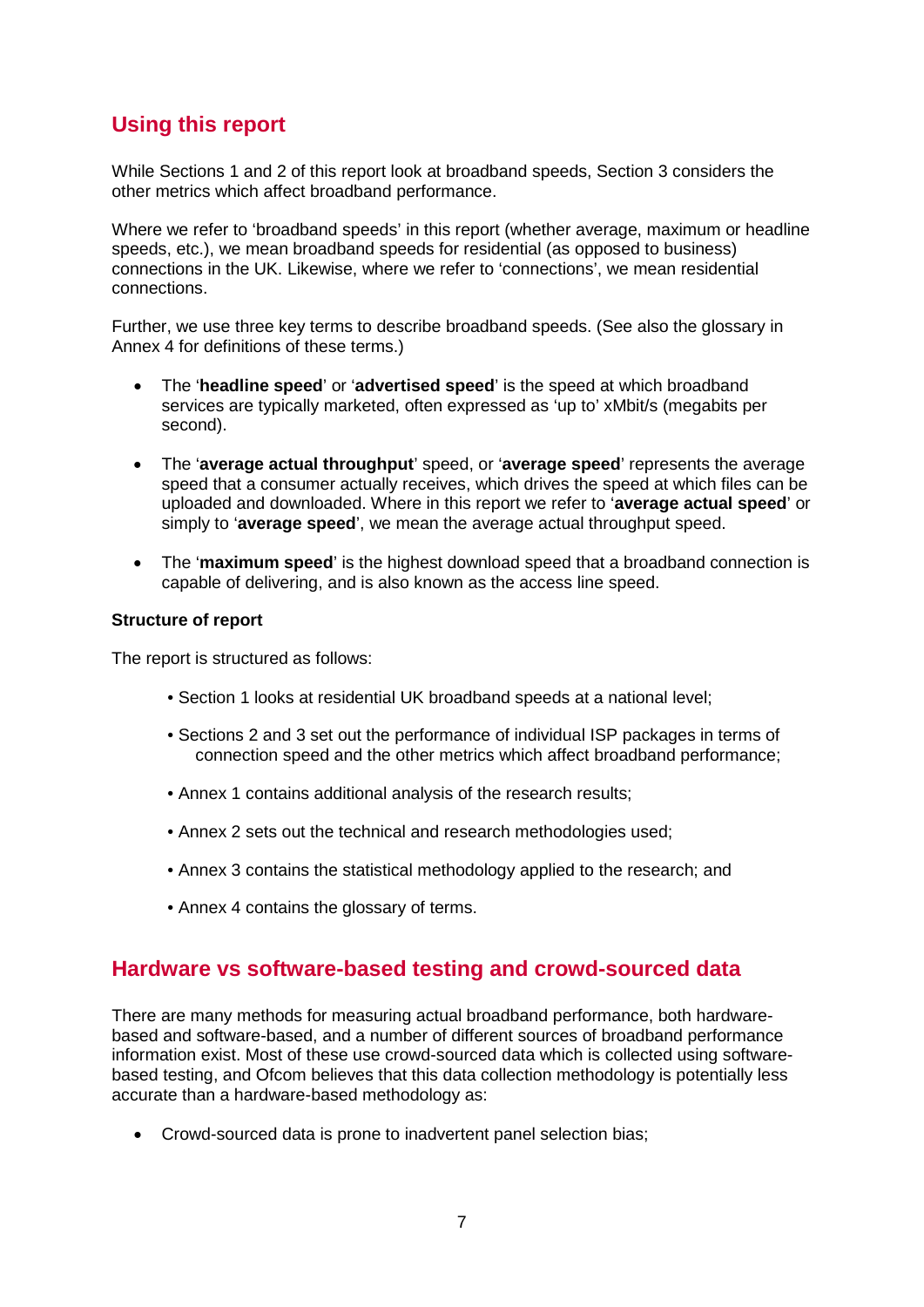- Software-based tests can only run when a device is turned on or when a user runs a test; and
- Software-based tests are unable to identify if another device is using a connection, and may also be affected if a device is using Wi-Fi, which is likely to lead to lower speed results, particularly if a connection is used by several devices.

However hardware-based methodologies also have disadvantages:

- Smaller panel sizes are typically seen when hardware based solutions are used, due to the high cost of measurement devices
- Unlike the current crowd-sourced tests, hardware based testing is not part of the volunteers' typical usage. Care has to be taken to ensure that testing does not affect volunteers' experience when using the internet.

Additionally, some of currently available data is gathered from tests measuring the performance of Content Delivery Network (CDN) delivery, which can be affected by peering, transit and interconnection with other internet service providers, rather than end-user's access network speeds.

# **Review of methodology for future reports**

Ofcom has undertaken research into fixed-line broadband performance since 2008, the original rationale for this work being to provide consumers with information regarding the actual speeds delivered by fixed broadband services. The broadband market has developed over recent years, in particular with regard to the growing availability and take-up of higherspeed services, and Ofcom is taking this opportunity to reposition the panel and the research to meet new requirements and reflect these market changes.

The reports will continue to report average performance at a UK and ISP package level, but panel changes will ensure the adequate representation of all the major packages and will allow more robust analysis of the experiences of consumers in urban and rural areas. The methodology used to collect the data on which the reports are based is likely to undergo change, so that it better reflects the market and consumers' use of fixed broadband services, and to ensure that Ofcom can continue to provide robust and fair comparisons of ISP packages.

Ofcom is proposing:

- To change the frequency of the reports from bi-annual to annual, with the first annual report (covering November 2015) to be published in the first quarter of 2016.
- There will be a gap in the research between February 2015 and the third quarter of 2015 to allow a review of the methodology and sample rebalancing.
- The sample will be rebalanced so it is less dominated by high-speed packages, and to provide more robust analysis of performance in urban and rural areas.
- It is likely that there will be changes in the methodology, such as the introduction of new tests, including video streaming, and normalisation of the fibre-to-the cabinet test result data.

Please contact [Market.Research@ofcom.org.uk](mailto:Market.Research@ofcom.org.uk) if you wish to make any comments about these proposed changes.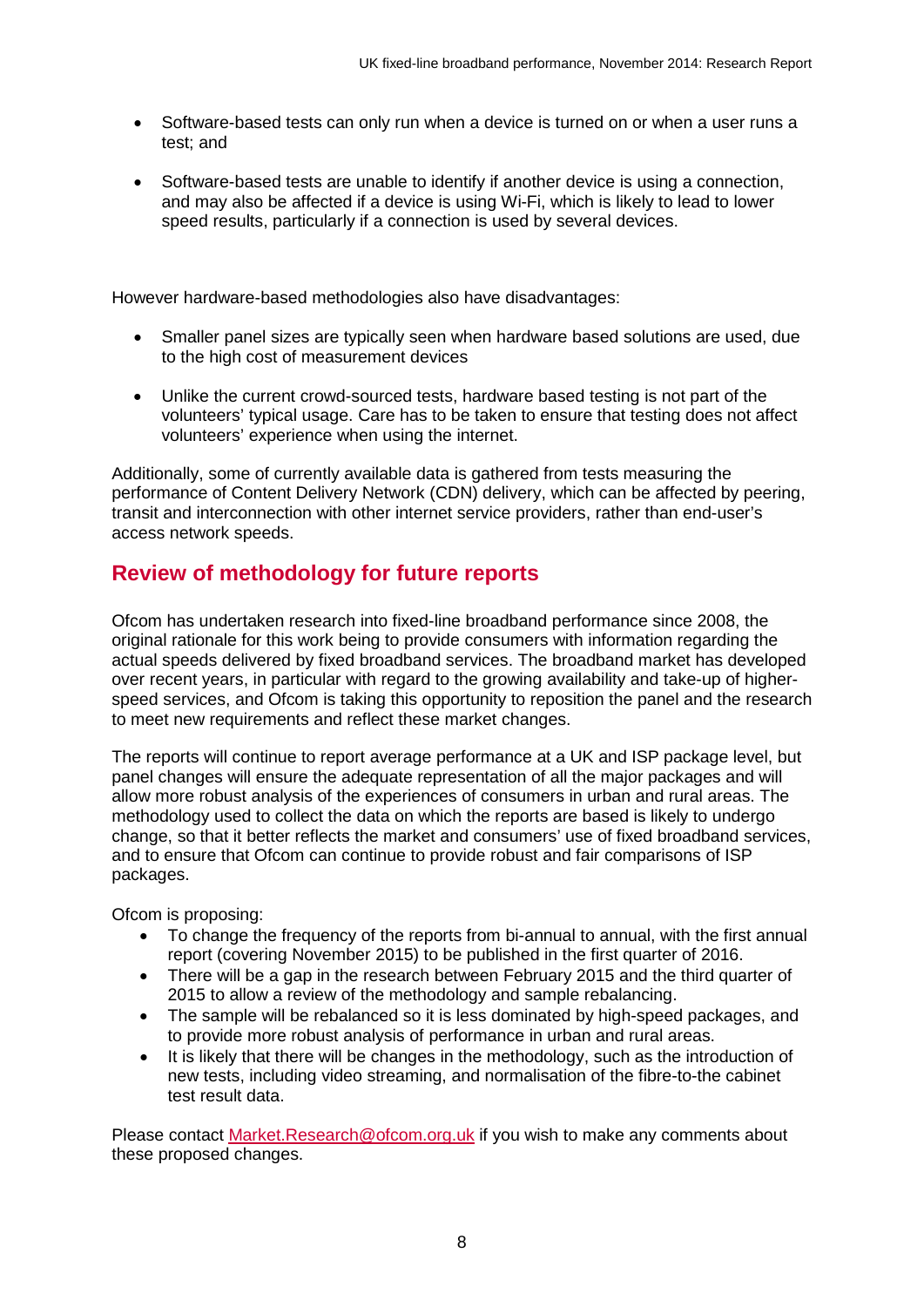### **Section 1**

# <span id="page-9-0"></span>Overview of fixed broadband speeds

## 1.1 **The average UK residential fixed broadband speed reached 22.8Mbit/s in November 2014**

Our research found that the average actual speed for UK residential fixed-line broadband connections was 22.8Mbit/s in November 2014 [\(Figure 1.1\)](#page-9-1). The average actual speed of broadband connections with a headline speed of 30Mbit/s or more was found to be 50.4Mbit/s, almost six times the average actual speed of those connections with headline speeds above 'up to' 10Mbit/s and less than 'up to' 30Mbit/s (8.4Mbit/s). The average actual speed of connections above 'up to' 2Mbit/s and up to and including 10Mbit/s was 3.0Mbit/s.



#### <span id="page-9-1"></span>Figure 1.1 **Average UK broadband speed: November 2014**

*Source: SamKnows measurement data for all panel members with a connection in November 2014 Panel Base: 1181*

*Notes: (1) Data have been weighted by ISP package and LLU/non-LLU connections, rural/urban, geographic market classification and distance from exchange to ensure that they are representative of UK residential broadband consumers as a whole; (2) As sufficient sample sizes were not available for consumers on packages of 'up to' 2Mbit/s or less, data collected for these packages in April 2009 has been factored in, in proportion to share of all connections in November 2014; (3) Data collected from multi-thread download speed tests; (4) The above 'up to' 10Mbit/s and less than 'up to' 30Mbit/s category includes ADSL2+ connections which are not marketed using a connection speed.*

## 1.2 **Average broadband speeds increased by 22% in the six months to November 2014**

Average actual residential fixed broadband speeds continued to increase in the six months to November 2014, up by 4.1Mbit/s (22%) to 22.8Mbit/s [\(Figure 1.2\)](#page-10-0). In Mbit/s terms, this is the largest six-monthly increase recorded since Ofcom started to measure actual download speeds in 2008. This increase was largely due to consumers migrating onto faster services: connections with a headline speed of 'up to' 30Mbit/s or higher accounted for 32% of residential fixed broadband connections in November 2014, up from 28% in May 2014, as shown in [Figure 1.3.](#page-11-0) None of the changes in average speeds recorded for the "above 'up to' 2Mbit/s and 'up to' and including 10Mbit/s", the "above 'up to' 10Mbit/s and less than 'up to' 30Mbit/s" and the "'up to' 30Mbit/s and higher" connection categories in the six months to November 2014 were statistically significant.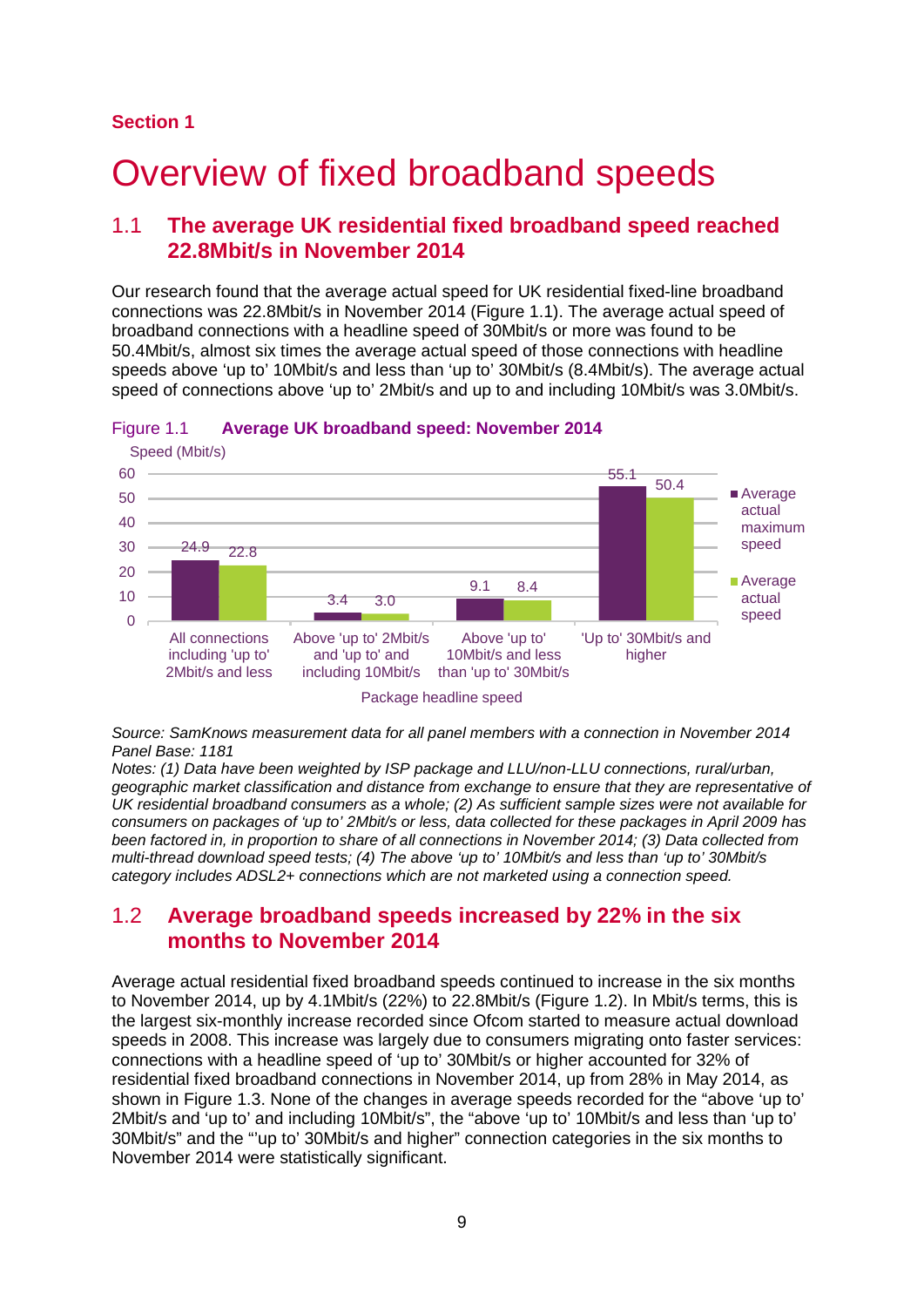Sufficient sample sizes were not available among our panel for connections with headline speeds of 'up to' 2Mbit/s and less, because of the low market share of these connections, so the performance of these connections is not analysed in detail. They are, however, included in [Figure 1.2](#page-10-0) so that average actual speeds reflect all connections.

<span id="page-10-0"></span>

Speed (Mbit/s)



*Source: SamKnows measurement data for all panel members*

*Notes: (1) Data have been weighted by ISP package and LLU/non-LLU connections, rural/urban, geographic market classification and distance from exchange to ensure that they are representative of UK residential broadband consumers as a whole; (2) As sufficient sample sizes were not available for consumers on packages of 'up to' 2Mbit/s or less, data collected for these packages in April 2009 has been factored in, in proportion to share of all connections in November 2014; (3) Data collected from single-thread download speed tests prior to November/December 2010 and multi-thread download speed tests for November/December 2010 onwards; (4) The above 'up to' 10Mbit/s and less than 'up to' 30Mbit/s category includes ADSL2+ connections which are not marketed using a connection speed.*

# 1.3 **32% of UK residential broadband connections had a headline speed of 'up to' 30Mbit/s or higher in November 2014**

We consider the increased take-up of connections with a headline speed of 'more than or equal to' 30Mbit/s to be a major driver in the increase in average actual speeds across all UK fixed broadband connections over recent years. The proportion of residential fixed broadband connections that had a headline speed of 'up to' 30Mbit/s and higher was 32% in November 2014, an increase of four percentage points since May 2014 and of nine percentage points since November 2013. The proportion of connections with headline speeds over 'up to' 10Mbit/s and less than 'up to' 30Mbit/s fell by two percentage points to 59% in the six months to November 2014, consistent with the decrease for these connections between May 2013 and May 2014, as consumers upgraded to faster connections. 10  $\frac{G-V}{\sqrt{1+\frac{1}{2}}}\sqrt{\frac{1}{2+\frac{1}{2}}\sqrt{\frac{1}{2+\frac{1}{2}}\sqrt{\frac{1}{2+\frac{1}{2}}\sqrt{\frac{1}{2+\frac{1}{2}}\sqrt{\frac{1}{2+\frac{1}{2}}\sqrt{\frac{1}{2+\frac{1}{2}}\sqrt{\frac{1}{2+\frac{1}{2}}\sqrt{\frac{1}{2+\frac{1}{2}}\sqrt{\frac{1}{2}}\sqrt{\frac{1}{2}}\sqrt{\frac{1}{2+\frac{1}{2}}\sqrt{\frac{1}{2}}\sqrt{\frac{1}{2}}\sqrt{\frac{1}{2+\frac{1}{2}}\sqrt{\frac{1}{2}}\sqrt{\frac{$ 

The proportion of connections that were 'up to' and including 8Mbit/s to 10Mbit/s also dropped in the six months to November 2014, down by one percentage point to 9%, while connections with a headline speed of less than 'up to' 8Mbit/s accounted for less than 0.5%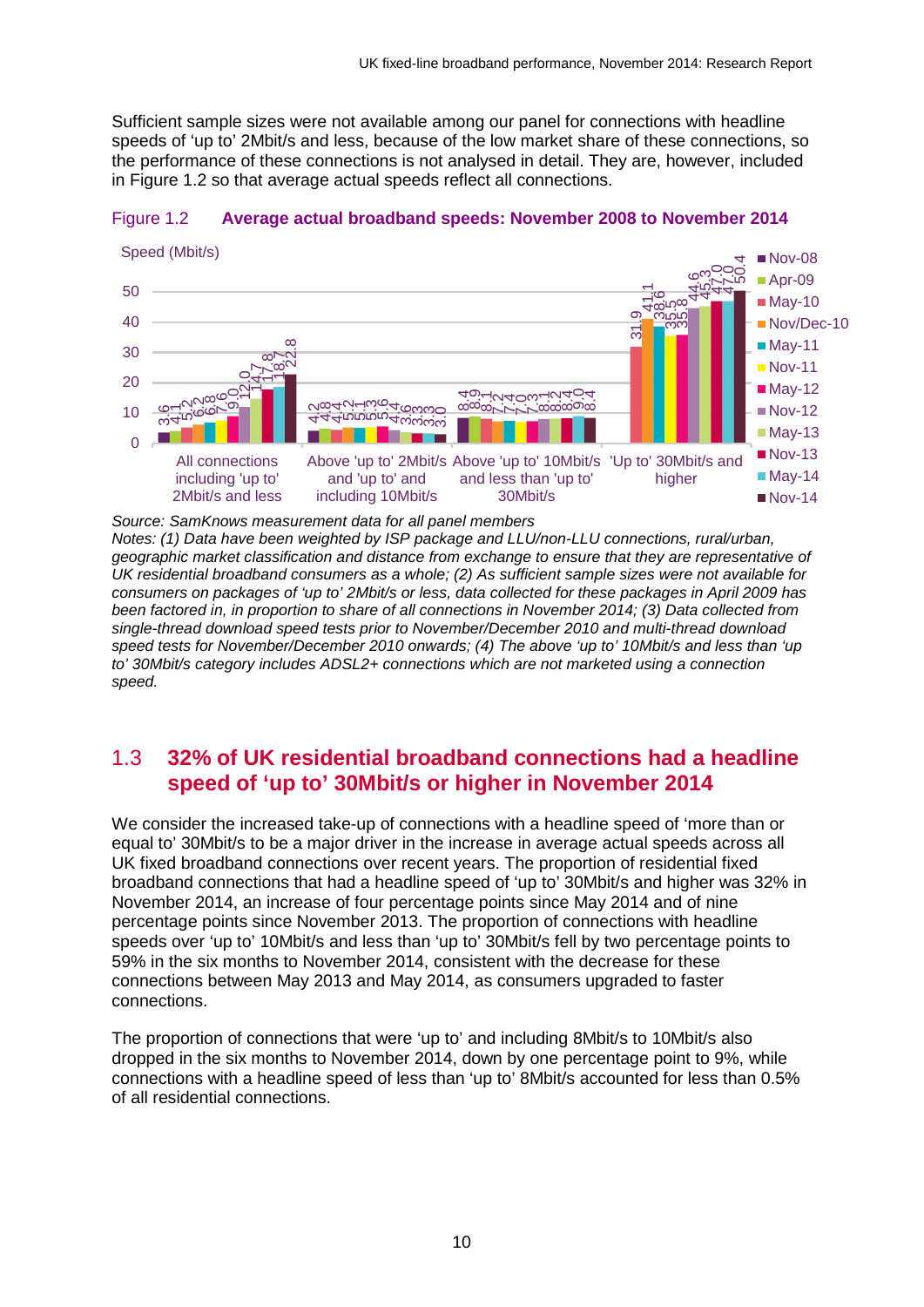

<span id="page-11-0"></span>Figure 1.3 **UK residential broadband connections, by headline speed**

*Source: Ofcom, based on data provided by the UK's largest ISPs by retail market share (representing over 90% of the total market)*

*Note: The above 'up to' 10Mbit/s and less than 'up to' 30Mbit/s category includes ADSL2+ connections which are not marketed using a connection speed.*

# 1.4 **The average download speed of cable broadband services increased by 26% in the six months to November 2014**

Cable broadband services' average speeds increased by 26%, bringing average speeds across the technology up to 54.4Mbit/s. This was largely due to the 'opt-in' speeds upgrade programme that Virgin Media launched in March 2014, which is expected to run until June 2015. The average actual speeds of ADSL and fibre broadband connections were 7.3Mbit/s and 41.6Mbit/s respectively in November 2014. Both of these figures were in line with those recorded in May 2014.





*Source: SamKnows measurement data for all panel members with a connection in November 2014 Panel Base: 1181*

*Notes: (1) Data have been weighted by ISP package and LLU/non-LLU connections, rural/urban, geographic market classification and distance from exchange to ensure that they are representative of UK residential broadband consumers as a whole; (2) Data collected from multi-thread download speed tests.*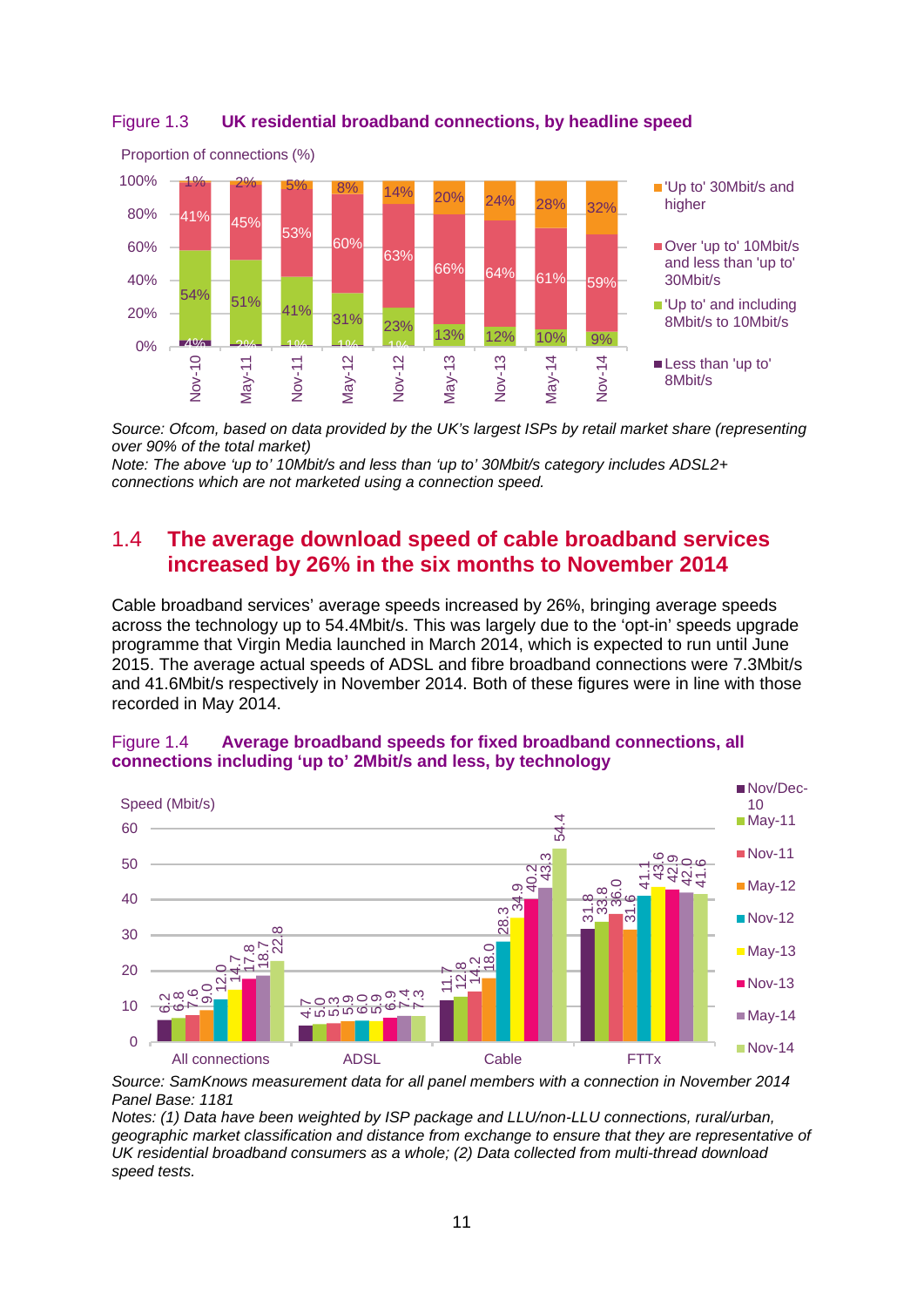## 1.5 **Urban actual download speeds experienced a 21% speed increase in the six months to November 2014**

Average speeds in urban areas tend to exceed those in suburban and rural areas due to the higher availability of cable and fibre services, and because average line lengths are shorter in urban areas due to the higher population density. The longer line lengths between local exchanges and customers' premises in rural areas result in signal degradation and lower actual ADSL speeds, while longer line lengths between the street cabinet and customer premises result in lower speeds over FTTC connections. Together, these factors resulted in urban areas having average actual speeds that were around three times those recorded in rural areas in November 2014.

The higher availability of cable and fibre in urban areas is due to the fact that initial network roll-out tends to be concentrated in areas where population density is higher, covering a higher number of premises for a given network investment and giving a larger potential customer base. In the six months to November 2014, average actual download speeds in urban areas increased by 21% [\(Figure 1.5\)](#page-12-0)<sup>[9](#page-12-1)</sup>, while average suburban and rural speeds did not experience a statistically significant change.<sup>[10](#page-12-2)</sup>

In the previous report, the gap between urban and rural speeds was shown to be decreasing. This was not the case in November 2014, mainly due to Virgin Media's upgrade programme increasing average cable connection speeds. Virgin Media's cable network has significantly lower availability in rural areas than in urban areas, so any changes in cable connection speeds will affect average speeds in urban areas more than they do those in rural ones.

<span id="page-12-0"></span>



*Source: SamKnows* 

*Panel Base: 2011; urban 999, suburban 382, rural 323; 2012 urban 1099, suburban 391, rural 294; and 2013 May urban 1362, suburban 448, rural 365; 2013 November urban 746, suburban 292; rural 271; 2014 May urban 1280, suburban 503, rural 370; 2014 November urban 1092, suburban 413, rural 337*

<span id="page-12-1"></span><sup>9</sup> See Section 2, *Presentation of results* for an explanation on the use of confidence intervals in the charts.  $\overline{a}$ 

<span id="page-12-2"></span>Statistically significant to the 95% level of confidence used in this report.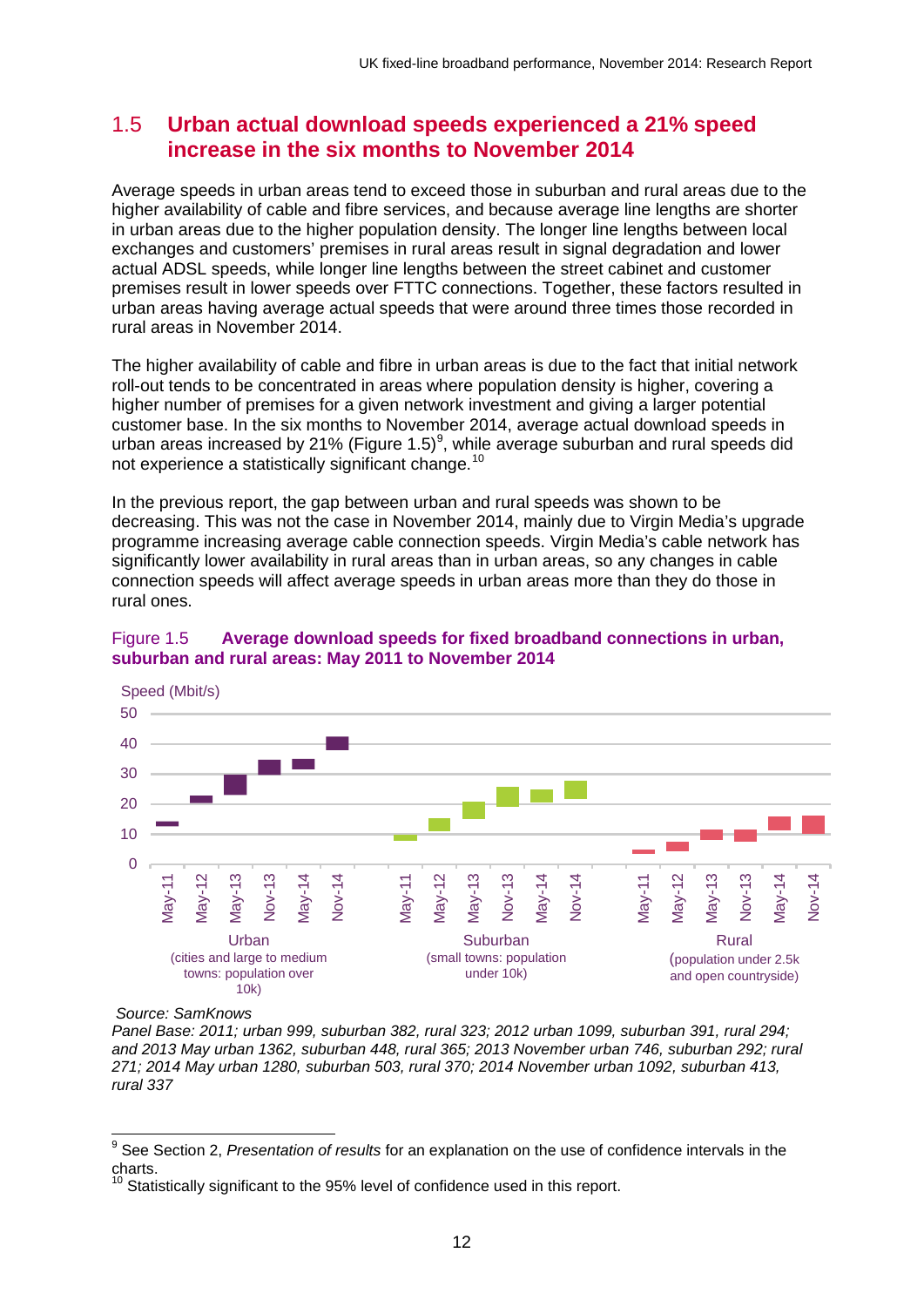*Notes: The UK average above will not match shown elsewhere in this report as different weightings have been used to enable us to provide comparisons by urbanity. Further statistical methodology is provided in Annex 3.*

## 1.6 **Rural ADSL connections tend to be affected by contention more than those in urban areas**

The low availability of cable broadband services in rural areas means that ADSL and fibre broadband services are more prevalent in these areas. Our research shows that rural ADSL and fibre connections provided lower average download speeds than those in urban areas in November 2014. Rural ADSL connections had an average actual download speed of 4.3Mbit/s over a 24-hour period, compared to 8.7Mbit/s for urban connections. For fibre connections, urban consumers achieved a 24-hour average actual download speed of 44.5Mbit/s, compared to 33.3Mbit/s for rural consumers.

Contention (slower speed due to high usage volumes) affects rural consumers more, on average, than urban consumers: rural ADSL connections received an average of 88% of their maximum speed during the 8pm to 10pm weekday peak period, compared to 92% for urban ADSL connections. This is not the case for fibre packages; rural fibre connections received an average of 95% of their maximum speed at peak-times, compared to 94% for urban connections.



Figure 1.6 **Average actual urban and rural ADSL and FTTx download speeds**

*Source: SamKnows, November 2014 Panel Base: Urban fibre 130, rural fibre 23. urban ADSL 477, rural ADSL 155.*

## 1.7 **The extent to which download speeds are affected by peaktime network contention varies by technology**

Download speeds typically vary by time of day and tend to fall during peak times, when a larger number of connections are being used, as a result of capacity constraints (contention) on the networks of internet service providers (ISPs) [\(Figure 1.7\)](#page-14-0). For all the connection categories analysed, average actual speeds during the 8pm to 10pm weekday peak-time period were lower than both the actual average maximum speed and the 24-hour actual average speed. In November 2014 the actual average speed across all connections was 22.0Mbit/s during the 8pm to 10pm weekday peak-time period, which was 88% of the 24.9Mbit/s average maximum speed and 96% of the 22.8Mbit/s 24-hour average.

Cable connections with headline speeds of 'up to' 152Mbit/s experienced the largest proportional drop in peak-time average speeds in November 2014, when compared to both average maximum speeds and average 24-hour actual speeds. At peak time these connections had an average speed of 119.8Mbit/s, 75% of the average maximum speed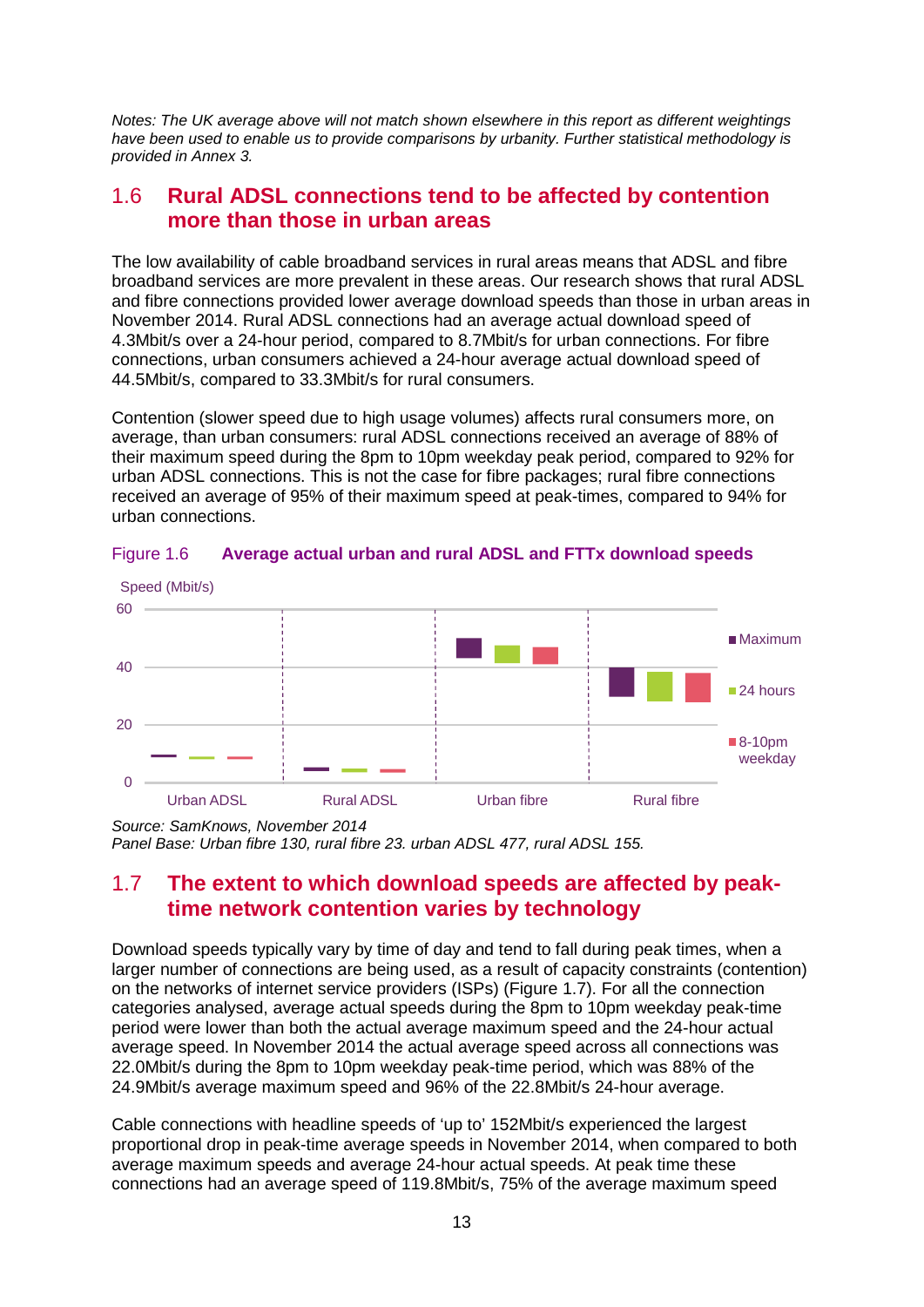(159.3Mbit/s) and 90% of the 24-hour average (132.6Mbit/s). 'Up to' 100Mbit/s cable connections were less affected by contention, receiving 86% of average maximum speed, and 94% of the 24-hour average speed during peak times. 'Up to' 50Mbit/s cable services were less affected in peak-time periods, providing 96% of the average maximum speed and 99% of the 24-hour average<sup>11</sup>.

FTTC connections were also less affected by peak-time contention than 'up to' 100Mbit/s and 'up to' 152Mbit/s cable connections, with levels of slowdown at peak times being similar to those of 'up to' 50Mbit/s cable services in November 2014. The peak-time download speeds on 'up to' 38Mbit/s and 'up to' 76Mbit/s FTTC connections were 32.5Mbit/s and 59.5Mbit/s respectively, 95% of the maximum average speed and 99% of the 24-hour average in both cases.

ADSL2+ connections with headline speeds of above 'up to' 10Mbit/s, or without a headline speed, achieved an average peak-time speed of 7.9Mbit/s in November 2014; this was 92% of the average maximum speed for these connections and 99% of the 24-hour average speed. ADSL1 connections experienced higher levels of variation in average download speeds by time of day, receiving an average of 3.0Mbit/s at peak times, equivalent to 97% of the 3.1Mbit/s 24-hour average speed and 86% of the 3.5Mbit/s average maximum speed.



#### <span id="page-14-0"></span>Figure 1.7 **Variations in download speeds, by time of day: November 2014**

*Source: SamKnows measurement data for all panel members with a connection in November 2014. Panel Base: 1181*

*Notes: (1) Data have been weighted by ISP package and LLU/non-LLU connections, rural/urban, geographic market classification and distance from exchange to ensure that they are representative of UK residential broadband consumers as a whole; (2) As sufficient sample sizes were not available for consumers on packages of 'up to' 2Mbit/s or less, data collected for these packages in April 2009 have been factored in, in proportion to share of all connections in November 2014; (3) Data collected from multi-thread download speed tests.*

<span id="page-14-1"></span> $11$  As Virgin Media's cable services' maximum speeds are higher than their headline speeds, the proportions of headline speeds that consumers receive at peak times are higher than the figures given above. For Virgin Media's 'up to' 50Mbit/s, 100Mbit/s and 152Mbit/s services the proportions of  $\overline{1}$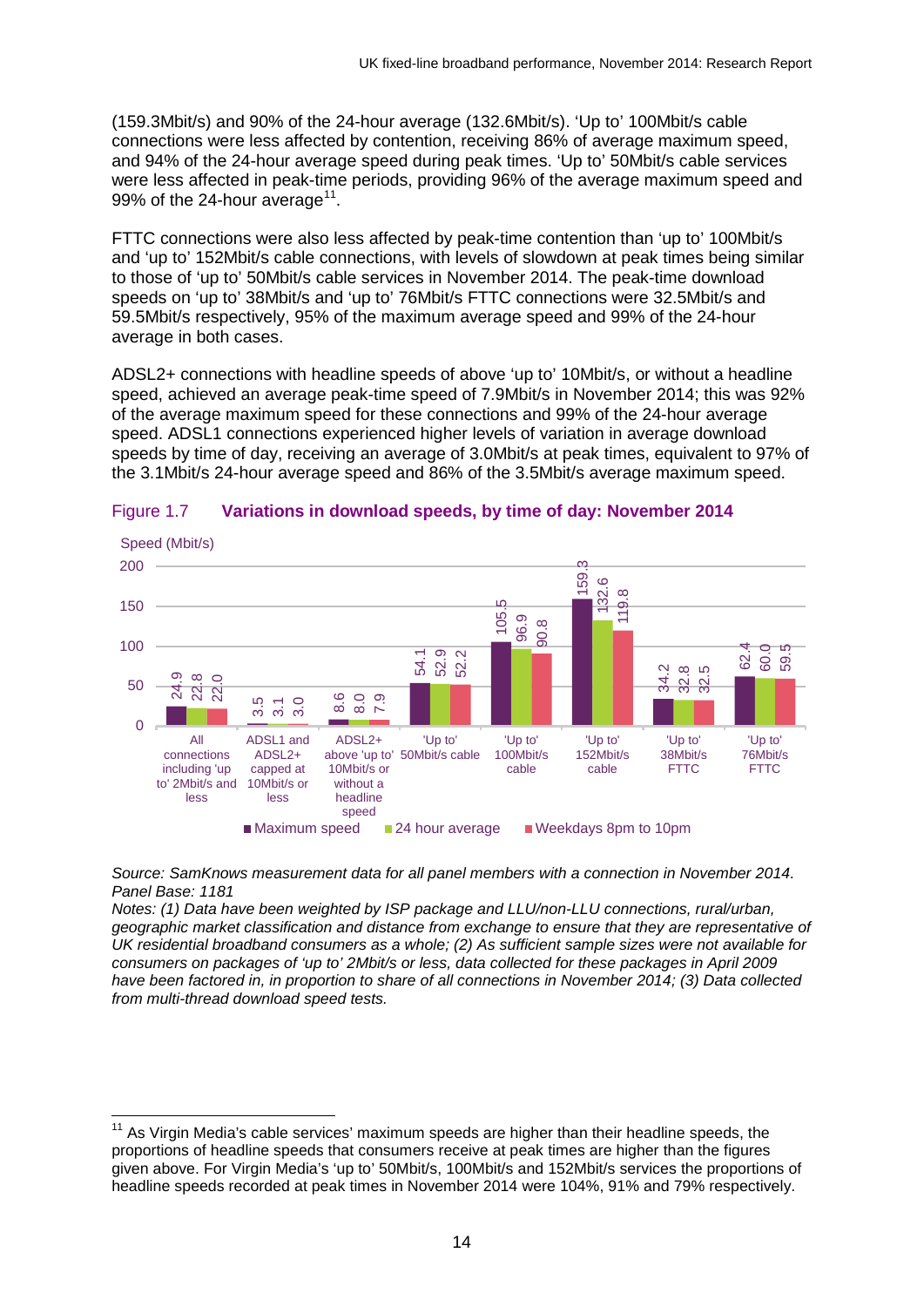# 1.8 **The average actual upload speed of a UK residential fixed-line broadband connection was 2.9Mbit/s in November 2014**

Although broadband advertising tends to focus on download speeds, upload speeds are important for a subset of the population, such as those sharing large files and using real-time two-way video communications. Our research shows that average actual upload speeds increased by 0.5Mbit/s (22%) to 2.9Mbit/s in the six months to November 2014.

The only connection category which experienced an increase in its average actual upload speed in the six months to November 2014 was 'up to' 30Mbit/s and higher packages, for which the average upload speed increased by 0.2Mbit/s to 6.7Mbit/s, less than the 0.5Mbit/s increase across all connections. Therefore, the increase in average upload speeds recorded across all connections during this period was largely due to consumers migrating onto faster services, including those with headline speeds of 'up to' 30Mbit/s and higher.



#### Figure 1.8 **Average upload broadband speeds: November 2014**

*Source: SamKnows measurement data for all panel members with a connection in November 2014. Panel Base: 1181*

*Notes: (1) Data have been weighted by ISP package and LLU/non-LLU connections, rural/urban, geographic market classification and distance from exchange to ensure that they are representative of* 

Package headline speed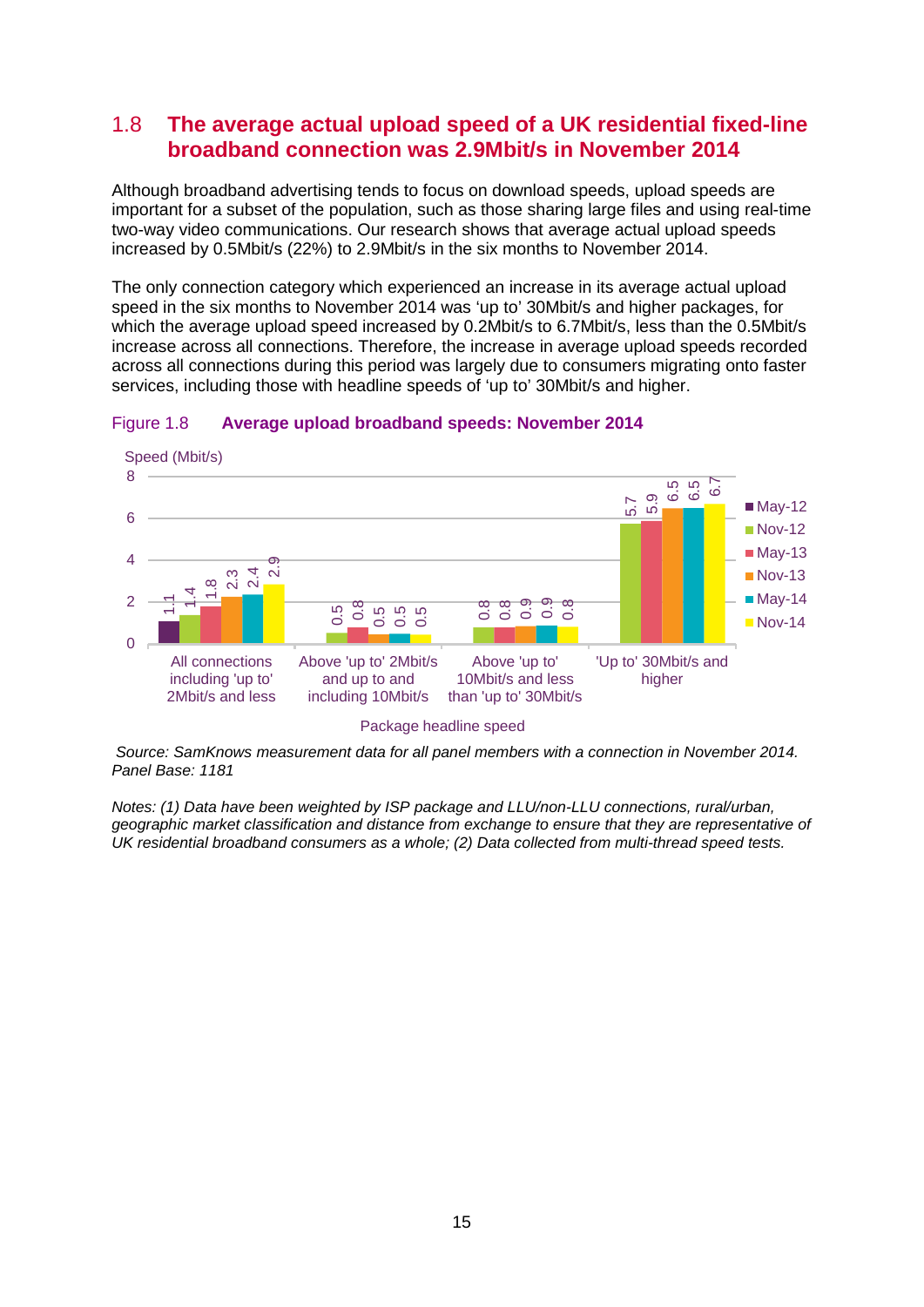### **Section 2**

# <span id="page-16-0"></span>Variations of speeds, by internet service provider (ISP) package

## **Background**

This section sets out the performance of individual ISP packages in terms of their connection speed, comparing the average maximum, peak-time and 24-hour download and upload speeds of ADSL2+, cable and fibre-to-the-cabinet (FTTC) ISP packages.

# **Data normalisation**

A key factor affecting the actual speeds provided by asymmetric digital subscriber line (ADSL) broadband connections is the length of the wiring between the local exchange and the end-user's premises. To take into account the differing ISP profiles when comparing the performance of ADSL ISP packages, we 'normalise' the test data by distance from the exchange to take into account differing ISP customer profiles. This enables us to make likefor-like comparisons of performance across ADSL services. More information on this normalisation can be found in the statistical methodology in Annex 3 of this report.

FTTC services use very high data rate digital subscriber line (VDSL), a faster form of DSL technology than ADSL, to transmit data from the street cabinet to the end-user's premises, and FTTC speeds are therefore also affected by the length (and quality) of the wiring over which the data signal is transmitted. This means that differing ISP user profiles may result in similar systematic biases to those associated with ADSL in FTTC test result data, and we excluded ISP package-specific FTTC data from the report covering November 2013 while we considered whether it was necessary to normalise the FTTC test result data.

Working closely with Openreach and SamKnows, we identified the most appropriate methodology for normalising the FTTC data, and engaged an external statistician to critique this methodology and perform the normalisation on our behalf. Using this analysis we have considered the issue and have provisionally concluded that it is not currently appropriate to normalise the FTTC test results, because:

- The statistical analysis showed that any differences between ISP customer bases are not currently having a material effect on the average FTTC download speeds reported in our research.
- The method of normalisation meant that differences in performance occurring for other reasons could be removed from the data, and as the variations in FTTC ISP package performance are relatively small, there is the potential for the normalisation to introduce additional biases to the analysis.

However, while we believe that it is not currently appropriate to normalise our FTTC data, the effect of customer base biases may become more marked as FTTC take-up increases in rural areas of the UK, and we will continue to monitor the situation and review this decision as our panellist base changes.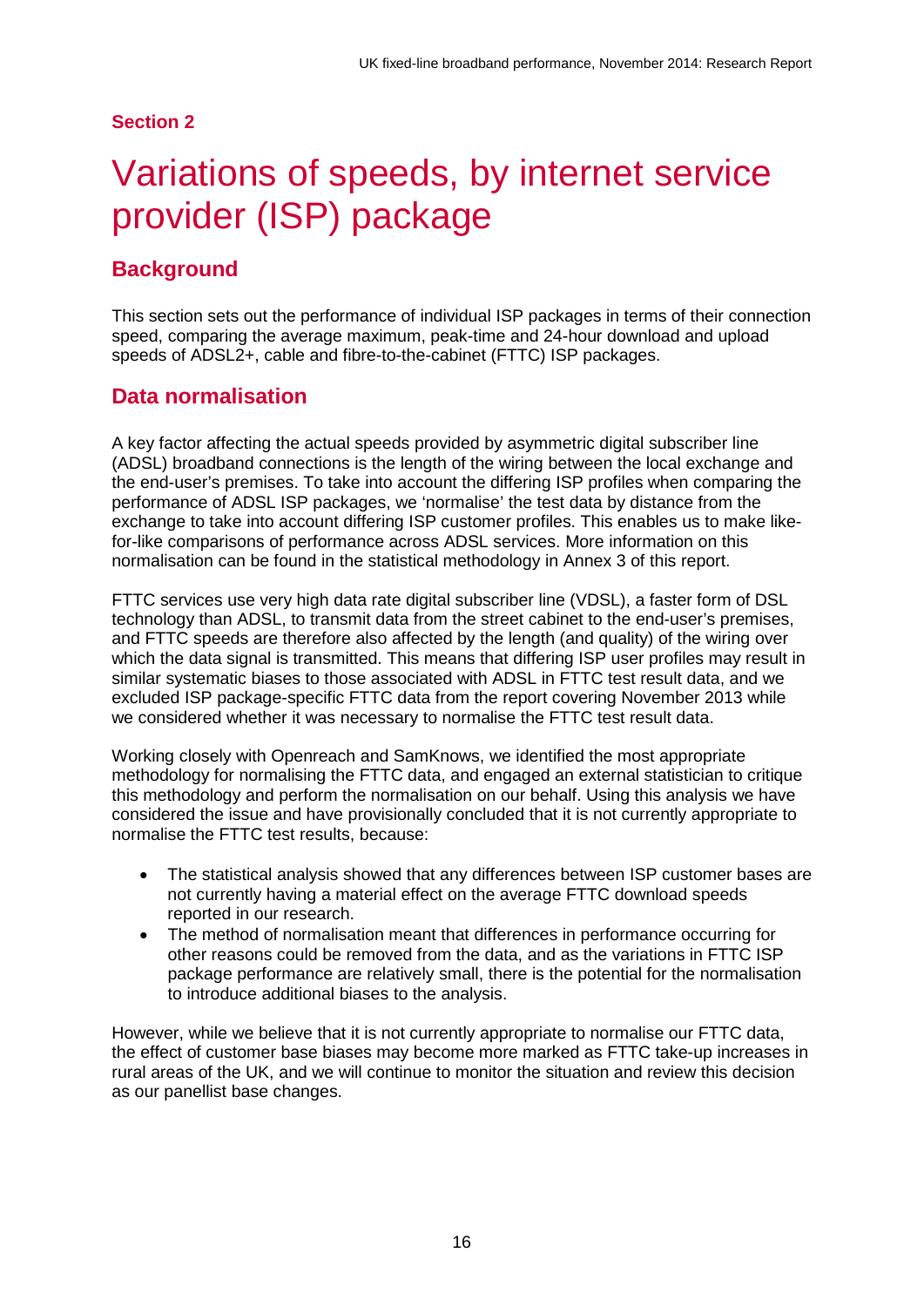# **ISP packages**

Our ability to compare specific ISP packages is dependent upon achieving sufficient panel sizes for the packages. In November 2014 we were able to get sufficient panellists for the following ISP packages (listed in alphabetical order):

- BT's ADSL2+, 'up to' 38Mbit/s FTTC and 'up to' 76Mbit/s FTTC services;
- EE's 'up to' 38Mbit/s FTTC service (we have been unable to include EE's ADSL2+ service in this report due to an insufficient number of panellists):
- $\bullet$  KC's<sup>[12](#page-17-0)</sup> ADSL2+ service:
- Plusnet's ADSL2+, 'up to' 38Mbit/s FTTC and 'up to' 76Mbit/s FTTC services;
- Sky's ADSL2+ and 'up to' 38Mbit/s FTTC services;
- TalkTalk's ADSL2+ service;
- Virgin Media's 'up to' 50Mbit/s, 'up to' 100Mbit/s and 'up to' 152Mbit/s cable services.

Consumers should note that there are many other services and ISP packages available, some of which may match, or better, the performance of the ISP packages included in this report.

## **Presentation of results**

All results are presented in terms of bars showing the 95% confidence interval. This means that there is a 95% probability that the actual average speed for all consumers (i.e. not just the consumer panellists within our sample) falls within the ranges shown. The sample size for each group, and the variation of performance among panellists within the same group, combine to determine the size of the bars. We must emphasise that these bars indicate the average (mean) performance rather than the range of performance delivered.

The sampling and statistical methodologies have been designed to allow us to compare ISP packages on a like-for-like basis. For details see the research methodology set out in Annex 2 and the statistical methodology set out in Annex 3.

<span id="page-17-0"></span><sup>&</sup>lt;sup>12</sup> Previously known as Karoo or Kcom.  $\overline{a}$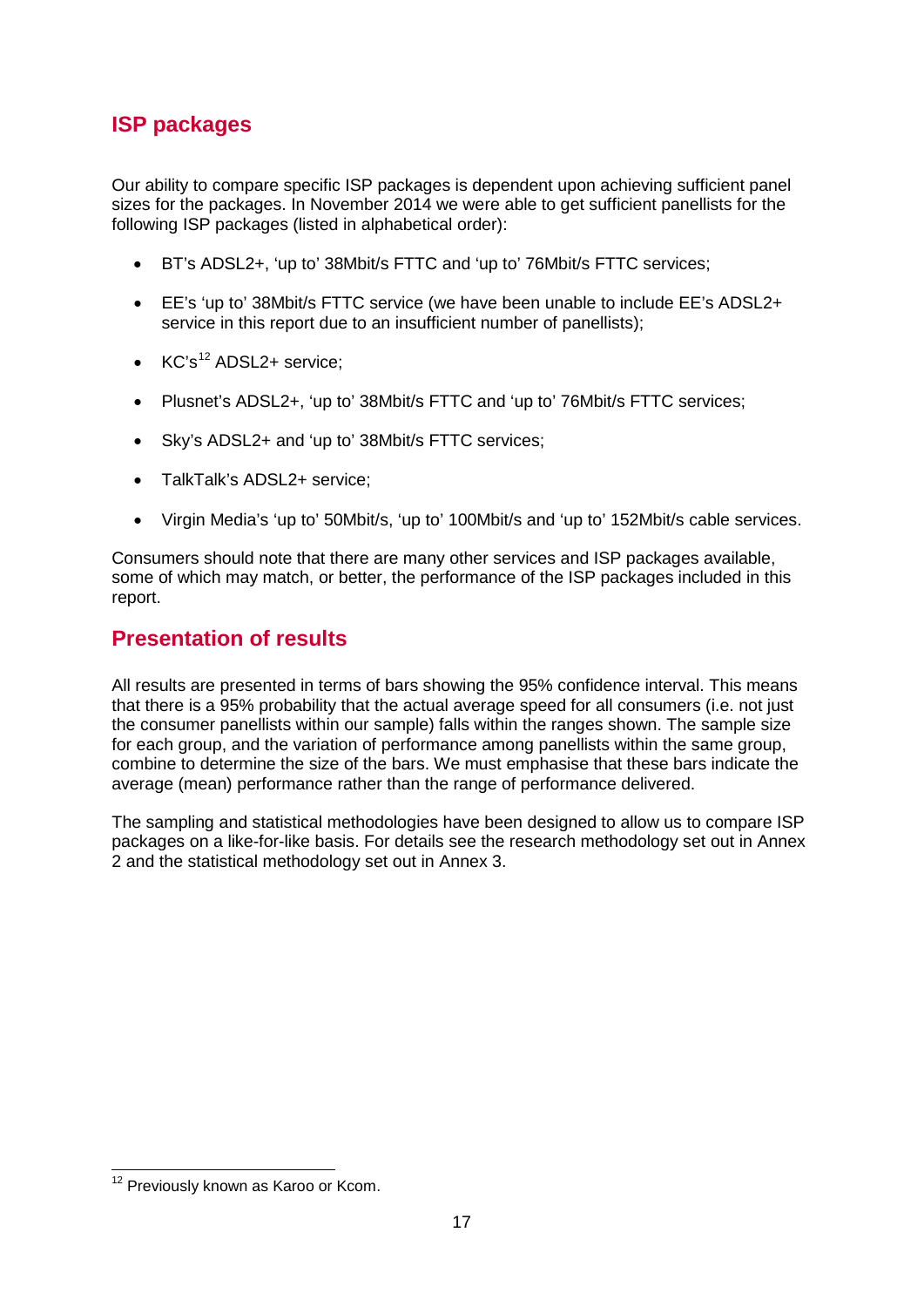# **ADSL2+ connections: download speeds**

# 2.1 **Maximum, average and peak-time download speeds for ADSL2+ ISP packages: November 2014**

The main variable affecting the speeds delivered by ADSL2+ is the distance from the exchange to the end-user's premises, over which the ISP has no control. Therefore, when looking at fixed-line broadband speeds [\(Figure 2.1\)](#page-18-0) we have discounted those premises over 5km away from their local exchange in order more accurately to measure the ISP's performance, and normalise the test results by distance from the exchange to enable a likefor-like comparison of ISP packages. Further information on how we do this is in Annex 3 of this report.

In November 2014, the average actual 24-hour download speed of the ADSL2+ ISP packages included in this report ranged from 8.5Mbit/s for TalkTalk's service to 10.7Mbit/s for Plusnet's. The proportion of average maximum speeds delivered during the weekday 8pm to 10pm peak-time period ranged from 92% for Sky's and TalkTalk's ADSL2+ packages to 95% for KC's ADSL2+ package, among the packages covered by our research.



### <span id="page-18-0"></span>Figure 2.1 **Maximum, average and peak-time download speeds for ADSL2+ ISP packages: November 2014**

*Source: SamKnows measurement data for all panel members with a connection in November 2014. Notes: (1) Includes only customers within 5km of the exchange and in Geographic Markets 2 and 3 and in the Kingston-upon-Hull area for KC; (2) Includes on-net customers only for LLU operators (3) Data have been weighted to ISP regional coverage of LLU lines and distance from exchange; (4) Data collected from multi-thread download speed tests; (5) The range shown represents a 95% confidence interval around the mean.(6) \* denotes small sample size (<50)*

[Figure 2.2](#page-18-1) summarises the statistically significant differences in the download speed, over different time periods, of the ADSL2+ ISP packages covered in our research.

#### <span id="page-18-1"></span>Figure 2.2 **Significant differences, to a 95% level of confidence, between maximum, average and peak download speeds for ADSL2+ ISP packages: November 2014**

|                    | <b>Maximum</b>         | <b>24 hours</b>  | 8-10pm weekday        |
|--------------------|------------------------|------------------|-----------------------|
| <b>ISP package</b> | $\vert$ is faster than | $ls$ faster than | <b>Is faster than</b> |
|                    | No differences         | No differences   | No differences        |

*Source: Ofcom*

*\*Difference not significant to a 99% level of confidence*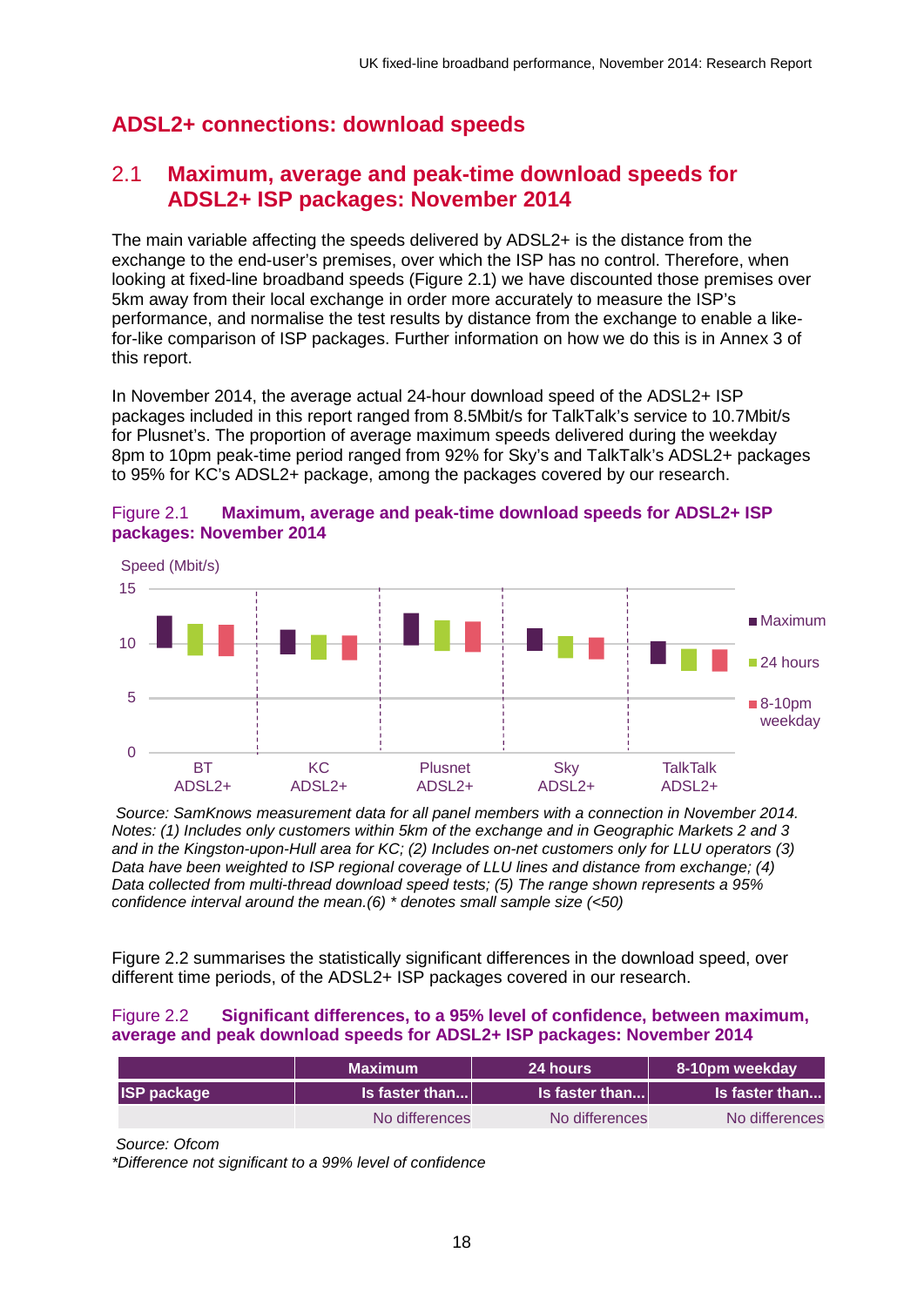# 2.2 **Average download speeds for ADSL2+ ISP packages remained similar across ISPs**

[Figure 2.3](#page-19-0) shows the average download speeds recorded in previous reporting periods for the ADSL2+ ISP packages included in this report. There were no statistically significant differences between the average speeds of any of the ADSL2+ packages between May 2014 and November 2014.

<span id="page-19-0"></span>



*Source: SamKnows measurement data for all panel members. Notes: (1) Only includes customers within 5km of the exchange and in Geographic Markets 2 and 3; (2) Includes on-net customers only for LLU operators (3) Data have been weighted to ISP regional coverage of LLU lines and distance from exchange; (4) Data collected from multi-thread download speed tests; (5) The range shown represents a 95% confidence interval around the mean; (6) figures for O2 ADSL2+ also include Be prior to November 2014.(7) \* denotes small sample size (<50)*

# 2.3 **The proportion of ADSL2+ panellists receiving more than 90% of their maximum speed at peak times varied from 56% to 97% of panellists in November 2014**

[Figure 2.4](#page-20-0) shows the distribution of average speeds across our ADSL2+ panellists during the 8pm to 10pm weekday peak-time period as a proportion of the maximum speed delivered by their connections. The intention of this analysis is to measure whether certain panellists are disproportionately affected by network contention. Higher levels of network congestion (contention) limit download speeds,  $13$  and we would therefore expect to see fewer panellists experiencing higher average peak speeds to maximum speed if contention was higher. In this analysis higher lines indicate better performance.

Among all of the ADSL2+ ISP packages compared, more than half of the panellists experienced peak-time speeds that were higher than 90% of their average maximum speed. TalkTalk's ADSL2+ service was the worst performing, with 56% of panellists achieving peaktime speeds greater than 90% of their maximum speed.

<span id="page-19-1"></span> $13$  Peak-time speeds, and speeds more generally, can also be affected by the traffic management policies applied by ISPs  $\overline{a}$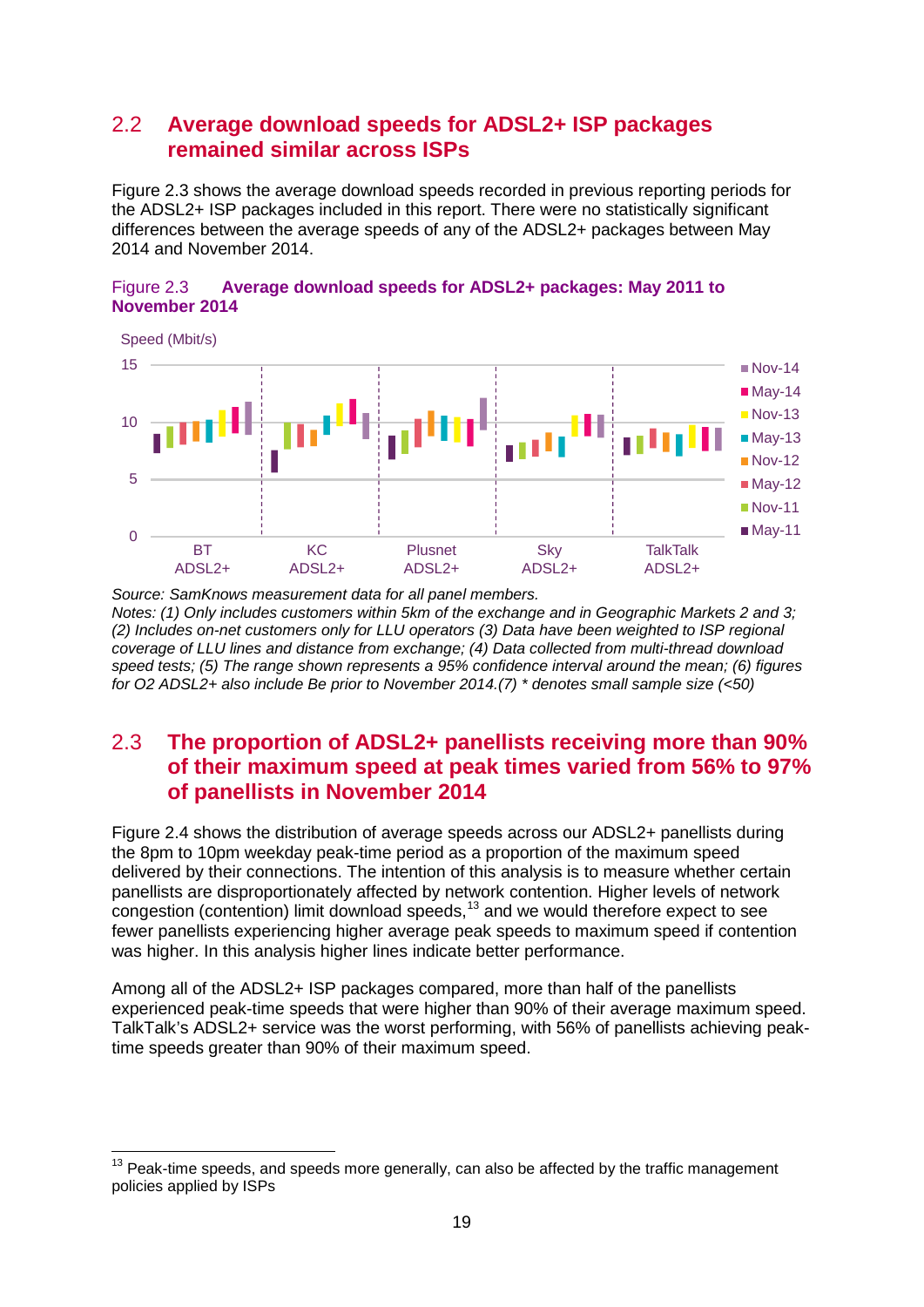

#### <span id="page-20-0"></span>Figure 2.4 **Distribution of average peak-time speed as a proportion of maximum speed for ADSL2+ ISP packages: November 2014**

*Source: SamKnows measurement data for all panel members. Notes: (1) Includes only ADSL customers within 5km of the exchange and in Geographic Markets 2 and 3; (2) Includes on-net customers only for LLU operators (3) Data for ADSL operators have been weighted to ISP regional coverage of LLU lines and distance from exchange; data for Virgin Media's cable service have been weighted to regional coverage only; (4) Data collected from multi-thread download speed tests; (5) The range shown represents a 95% confidence interval around the mean.*

# **'Up to' 30Mbit/s and higher connections: download speeds**

## 2.4 **Maximum, average and peak-time download speeds for 'up to' 30Mbit/s and above ISP packages**

Virgin Media is continuing to upgrade its cable packages; customers on its 'up to' 30Mbit/s, 60Mbit/s and 120Mbit/s packages can upgrade to 'up to' 50Mbit/s, 100Mbit/s and 152Mbit/s services respectively, free of charge. A sufficient number of our panellists had migrated to these new service tiers by November 2014 to enable us to include them in this report.

As shown in [Figure 2.5,](#page-21-0) Virgin Media's 'up to' 152Mbit/s package had the fastest download speeds of the ISP packages covered in our research, in terms of its average maximum speed (159.3Mbit/s), 24-hour average speed (132.6Mbit/s) and peak-time average speed (119.8Mbit/s) in November 2014. The relative performance of the ISP packages in our research with a headline speed of 'up to' 30Mbit/s or higher, in terms of maximum, 24-hour average and 8pm to 10pm weekday peak-time speeds, generally reflected their advertised speeds. Average peak-time speeds as a proportion of maximum speeds ranged from 75% in the case of Virgin Media's 'up to' 152Mbit/s cable package, to 97% for Sky's 'up to' 38Mbit/s FTTC package.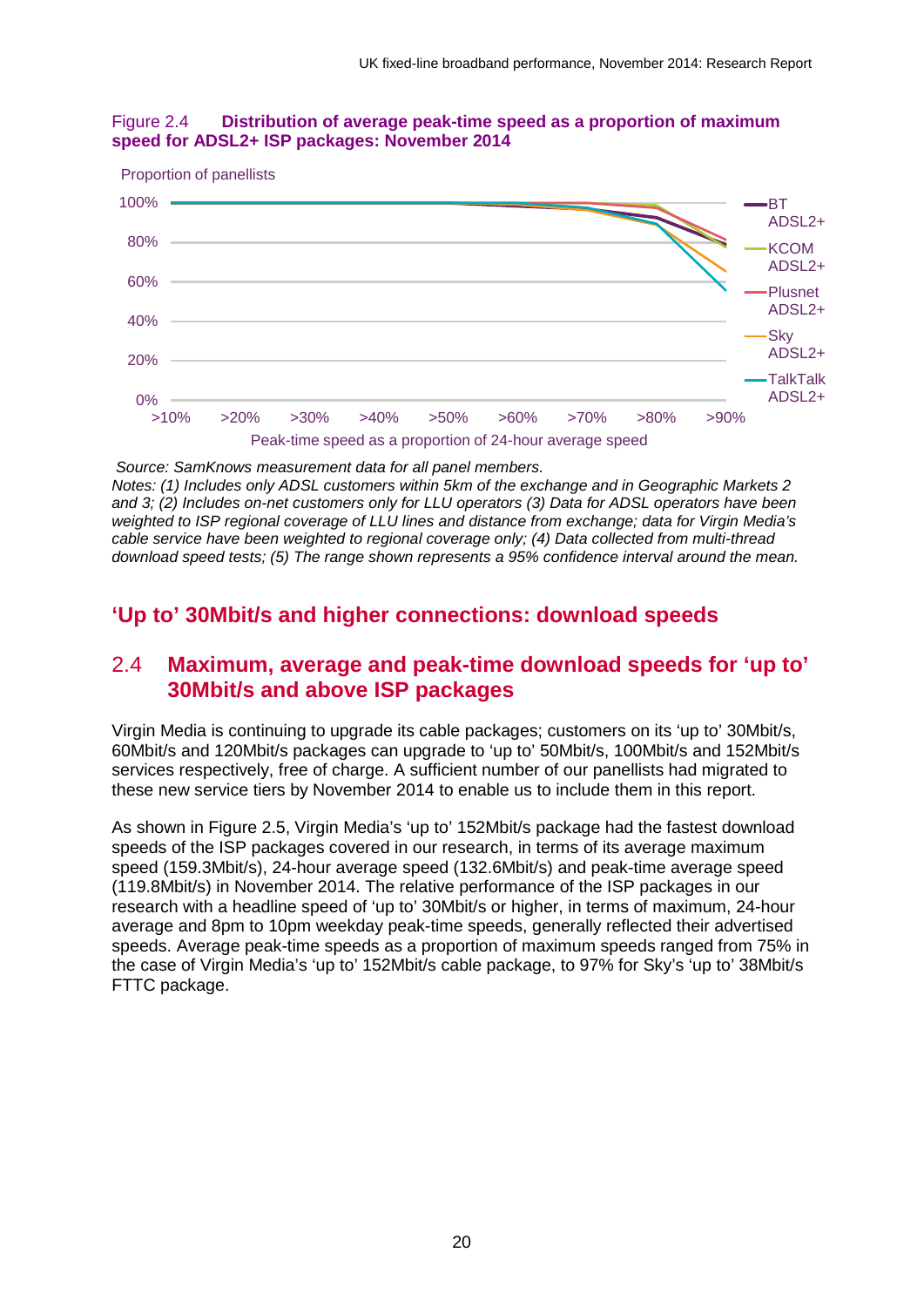<span id="page-21-0"></span>



*Source: SamKnows measurement data for all panel members with a connection in November 2014. Notes: (1) Data for Virgin Media's cable service have been weighted to regional coverage only; (2) Data collected from multi-thread download speed tests; (3) The range shown represents a 95% confidence interval around the mean; \*caution – small sample size (<50)*

[Figure 2.6](#page-21-1) summarises the statistically significant differences between the download performances of ISP packages 'up to' 30Mbit/s and above included in our research in November 2014.

#### <span id="page-21-1"></span>Figure 2.6 **Significant differences, at the 95% confidence level, between maximum, average and peak-time download speeds for 'up to' 30Mbit/s and above ISP packages: November 2014**

|                    | <b>Maximum</b>                                                             | 24 hours                                                                                                                                            | 8-10pm weekday                                                             |
|--------------------|----------------------------------------------------------------------------|-----------------------------------------------------------------------------------------------------------------------------------------------------|----------------------------------------------------------------------------|
| <b>ISP package</b> | Is faster than                                                             | Is faster than                                                                                                                                      | Is faster than                                                             |
| Virgin Media 152   | Sky 38, Virgin Media 50,<br>BT 76, Plusnet 76, Virgin<br>Media 100         | BT 38, EE 38, Plusnet 38, BT 38, EE 38, Plusnet 38, BT 38, EE 38, Plusnet 38,<br>Sky 38, Virgin Media 50,<br>BT 76, Plusnet 76, Virgin<br>Media 100 | Sky 38, Virgin Media 50,<br>BT 76, Plusnet 76, Virgin<br>Media 100         |
| Virgin Media 100   | BT 38, EE 38, Plusnet 38,<br>Sky 38, Virgin Media 50,<br>BT 76, Plusnet 76 | BT 38, EE 38, Plusnet 38,<br>Sky 38, Virgin Media 50,<br>BT 76, Plusnet 76                                                                          | BT 38, EE 38, Plusnet 38,<br>Sky 38, Virgin Media 50,<br>BT 76, Plusnet 76 |
| <b>BT 76</b>       | Sky 38, Virgin Media 50                                                    | BT 38, EE 38, Plusnet 38, BT 38, EE 38, Plusnet 38, BT 38, EE 38, Plusnet 38,<br>Sky 38, Virgin Media 50                                            | Sky 38, Virgin Media 50                                                    |
| <b>Plusnet 76</b>  | BT 38, EE 38, Plusnet 38,<br>Sky 38, Virgin Media 50                       | BT 38, EE 38, Plusnet 38, BT 38, EE 38, Plusnet 38,<br>Sky 38, Virgin Media 50                                                                      | Sky 38, Virgin Media 50                                                    |
| Virgin Media 50    | BT 38, EE 38, Plusnet 38,<br>Sky 38                                        | BT 38, EE 38, Plusnet 38, BT 38, EE 38, Plusnet 38,<br>Sky 38                                                                                       | Sky 38                                                                     |
| <b>Sky 38</b>      | No differences                                                             | EE 38, Plusnet 38*                                                                                                                                  | BT 38*, EE 38, Plusnet<br>$38*$                                            |
| <b>BT 38</b>       | No differences                                                             | EE 38                                                                                                                                               | <b>EE 38</b>                                                               |

*Source: Ofcom*

*Notes: No other differences were statistically significant; \*difference not significant to a 99% level of confidence*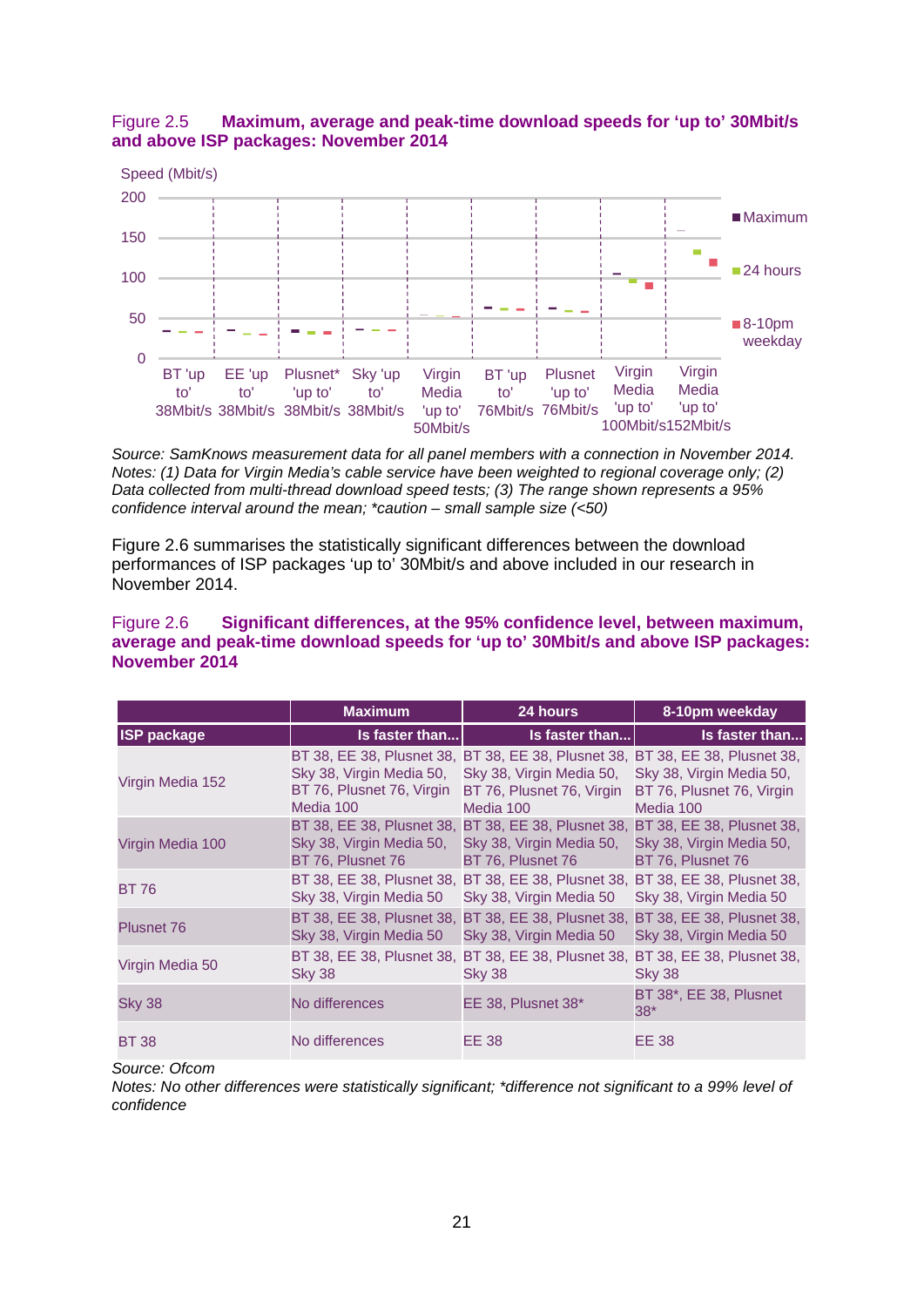# 2.5 **Average download speeds for 'up to' 30Mbit/s and above ISP packages: November 2011 to November 2014**

[Figure 2.7](#page-22-0) shows the average download speeds recorded for the 'up to' 30Mbit/s and above ISP packages covered in this report over various time periods. There were no statistically significant changes in average speeds between May 2014 and November 2014.

<span id="page-22-0"></span>



*Source: SamKnows measurement data for all panel members with a connection. Notes: (1) Data for Virgin Media's cable service have been weighted to regional coverage only; (2) Data collected from multi-thread download speed tests; (3) The range shown represents a 95% confidence interval around the mean.(4) \* denotes small sample size (<50)*

## 2.6 **Distribution of average peak-time speed as a proportion of maximum speed for 'up to' 30Mbit/s and above ISP packages: November 2014**

The analysis of the distribution of panellists with a headline speed of 'up to' 30Mbit/s and higher, in terms of average speeds, during the 8pm to 10pm weekday peak-time period, as a proportion of average maximum speeds is shown below in [Figure 2.8.](#page-23-0) As before, in this analysis, higher lines represent better performance.

[Figure 2.8](#page-23-0) shows that the best performing package, in terms of peak-time performance, was Sky's FTTC 'up to' 38Mbit/s package, for which 96% of panellists received 90% or more of their connections' maximum speed at peak time in November 2014. EE's 'up to' 38Mbit/s package performed the least well of the packages, with just 7% of panellists receiving average peak-time speeds more than 90% of their maximum speed during the 8pm to 10pm weekday peak-time period, a two percentage point increase since May 2014. The two 'up to' 76Mbit/s FTTC packages included in the analysis varied in performance, with 85% of Plusnet's 'up to' 76Mbit/s panellists receiving more than 90% of their maximum speed at peak times, compared to 93% for BT's.

Virgin Media's cable packages also suffered from service slowdown at peak times; the proportions of its 'up to' 50Mbit/s, 100Mbit/s and 152Mbit/s consumers who received more than 90% of their maximums speed at peak times were 90%, 51% and 23% respectively. As Virgin Media's cable services' maximum speeds are higher than their headline speeds, the proportions of panellists getting at least 90% of their headline speeds at peak times are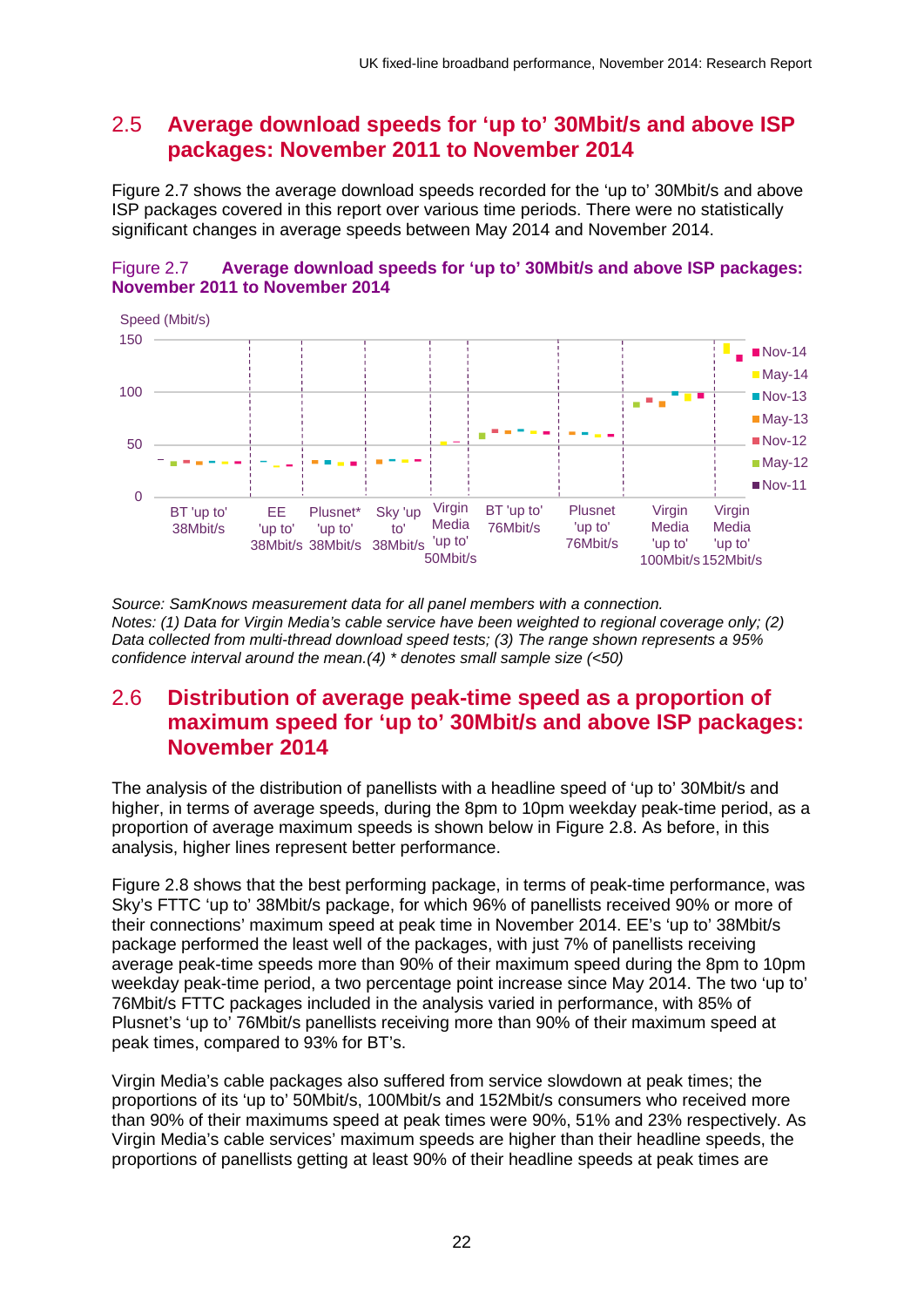higher than the figures given above, and were 100%, 59% and 33% respectively for Virgin Media's 'up to' 50Mbit/s, 100Mbit/s and 152Mbit/s services in November 2014.

<span id="page-23-0"></span>



Peak-time speed as a proportion of 24-hour average speed

*Source: SamKnows measurement data for all panel members.*

*Notes: (1) Data for Virgin Media's cable service have been weighted to regional coverage only; (2) Data collected from multi-thread download speed tests. (3) \* denotes small sample size (<50); (4) Virgin Media's cable network is configured to provide maximum speeds that are higher the relevant services' advertised speeds. As such, the figures above understate Virgin Media's performance compared to ISP packages which are not configured in this way.*

## 2.7 **Summary of average download speeds of all ISP packages**

[Figure 2.9](#page-24-0) summarises the average maximum, 24-hour and weekday peak-time download speeds achieved by all the ISP packages included in our research in November 2014. As previously, it shows the 95% confidence interval around the mean. This is not necessarily the average speed achieved across all UK customers using each package, but we can say that at the 95% confidence level the average speed of these packages falls within the stated range.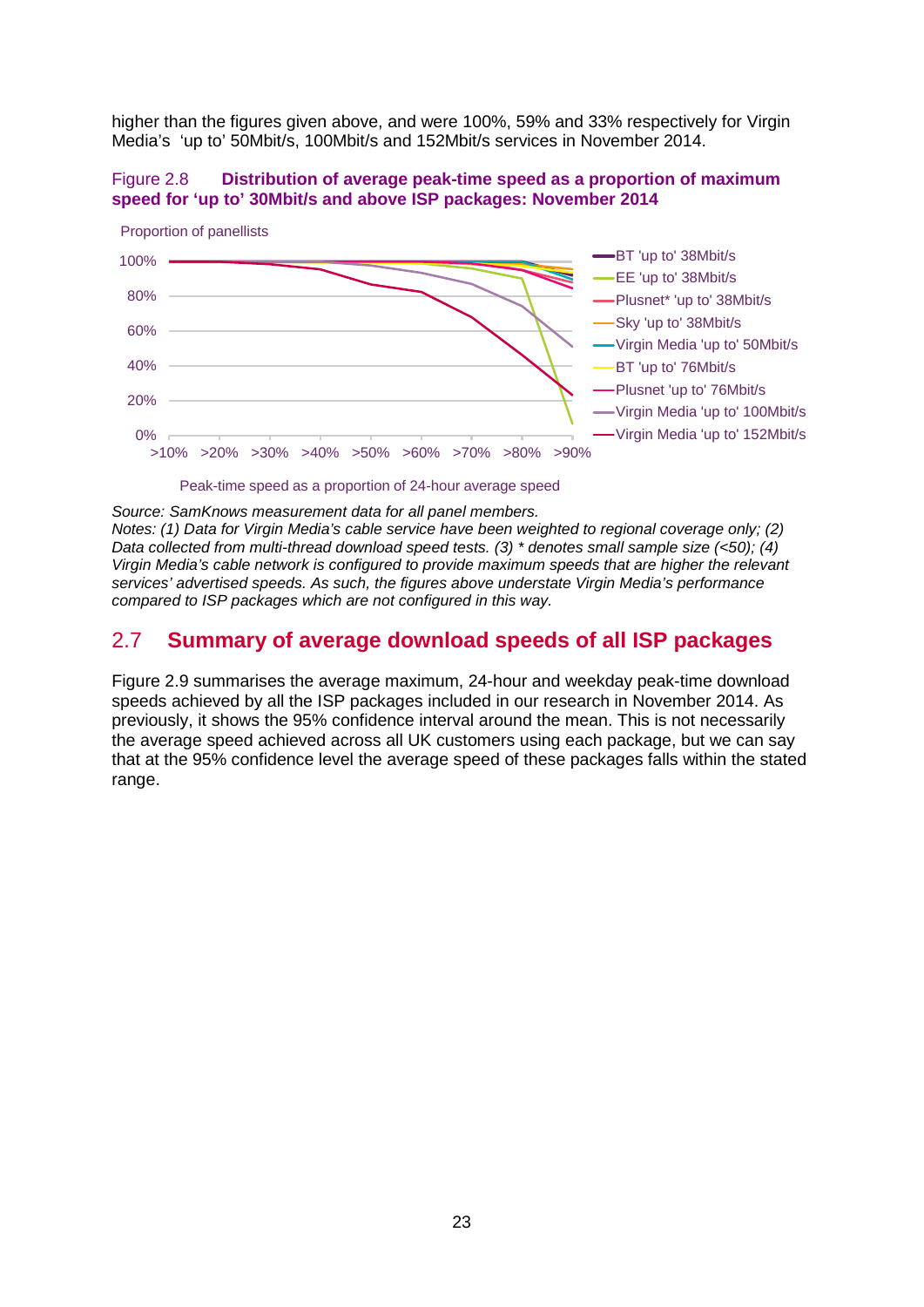|                                | Average download speed during period |                                                           |                            |  |
|--------------------------------|--------------------------------------|-----------------------------------------------------------|----------------------------|--|
| <b>Package</b>                 | <b>Maximum</b>                       | 24 hours                                                  | 8-10pm weekdays            |  |
| BT ADSL2+                      | 9.6Mbit/s to 12.6Mbit/s              | 8.9Mbit/s to 11.8Mbit/s                                   | 8.9Mbit/s to 11.7Mbit/s    |  |
| KC ADSL2+                      | 9Mbit/s to 11.3Mbit/s                | 8.6Mbit/s to 10.8Mbit/s                                   | 8.5Mbit/s to 10.8Mbit/s    |  |
| Plusnet ADSL2+*                | 9.9Mbit/s to 12.8Mbit/s              | 9.3Mbit/s to 12.1Mbit/s                                   | 9.2Mbit/s to 12Mbit/s      |  |
| Sky ADSL2+                     | 9.3Mbit/s to 11.4Mbit/s              | 8.6Mbit/s to 10.6Mbit/s                                   | 8.5Mbit/s to 10.5Mbit/s    |  |
| TalkTalk ADSL2+                | 8.1Mbit/s to 10.2Mbit/s              | 7.5Mbit/s to 9.5Mbit/s                                    | 7.5Mbit/s to 9.5Mbit/s     |  |
|                                |                                      |                                                           |                            |  |
| BT 'up to' 38Mbit/s            | 33.1 Mbit/s to 35.4 Mbit/s           | 32.1 Mbit/s to 34.4 Mbit/s                                | 31.9Mbit/s to 34.2Mbit/s   |  |
| EE 'up to' 38Mbit/s            | 34.3Mbit/s to 36.3Mbit/s             | 29.5Mbit/s to 31.5Mbit/s                                  | 29Mbit/s to 30.9Mbit/s     |  |
| Plusnet 'up to' 38Mbit/s*      | 32.2Mbit/s to 36.5Mbit/s             | 30.1 Mbit/s to 34.2 Mbit/s                                | 30Mbit/s to 34.1Mbit/s     |  |
| Sky 'up to' 38Mbit/s           | 35.3Mbit/s to 37.1Mbit/s             | 34.3Mbit/s to 36.4Mbit/s                                  | 34.2Mbit/s to 36.3Mbit/s   |  |
| Virgin Media 'up to' 50Mbit/s  | 53.9Mbit/s to 54.2Mbit/s             | 52.5Mbit/s to 53.3Mbit/s                                  | 51.5Mbit/s to 52.8Mbit/s   |  |
| BT 'up to' 76Mbit/s            | 62Mbit/s to 65.1Mbit/s               | 59.9Mbit/s to 63.1Mbit/s                                  | 59.3Mbit/s to 62.6Mbit/s   |  |
| Plusnet 'up to' 76Mbit/s       | 61.3Mbit/s to 64Mbit/s               | 57.7Mbit/s to 60.5Mbit/s                                  | 57.1 Mbit/s to 59.7 Mbit/s |  |
| Virgin Media 'up to' 100Mbit/s | 104.4Mbit/s to 106.5Mbit/s           | 94.3Mbit/s to 99.5Mbit/s                                  | 86.5Mbit/s to 95Mbit/s     |  |
| Virgin Media 'up to' 152Mbit/s |                                      | 159.1 Mbit/s to 159.5 Mbit/s 129.5 Mbit/s to 135.8 Mbit/s | 115Mbit/s to 124.5Mbit/s   |  |

### <span id="page-24-0"></span>Figure 2.9 **Summary of average download speed by ISP package: November 2014**

*Source: SamKnows measurement data for all panel members with a connection in November 2014. Panel Base: 1,711*

*Notes: (1) Includes only ADSL customers within 5km of the exchange and in Geographic Markets 2 and 3 and in the Kingston-upon-Hull area for KC; (2) Includes on-net customers only for LLU operators (3) Data for ADSL operators have been weighted to ISP regional coverage of LLU lines and distance from exchange; data for Virgin Media's cable service have been weighted to regional coverage only; (4) Data collected from multi-thread download speed tests; (5) The range shown represents a 95% confidence interval around the mean.(6) \* denotes small sample size (<50)*

# 2.8 **Upload speeds**

As mentioned previously, broadband connections work both ways, and have measurable download and upload speeds. Upload speeds are important for people who share large files or use real-time two-way communication, and for some online gaming. We therefore consider upload speeds in our research.

# **Maximum, average and peak-time upload speeds for ADSL2+ ISP packages**

Our research shows that BT's, Sky's and Plusnet's ADSL2+ packages were all faster than TalkTalk's and KC's ADSL2+ packages in terms of their average maximum, 24-hour and peak-time upload speeds in November 2014. BT's ADSL2+ package was also faster than Plusnet's, at the 95% confidence level, in terms of their average maximum speeds. TalkTalk's and KC's ADSL services both had 24-hour average upload speeds of 0.7Mbit/s compared to 0.9Mbit/s or 1.0Mbit/s for all of the other ADSL2+ packages included in our research [\(Figure 2.10\)](#page-25-0).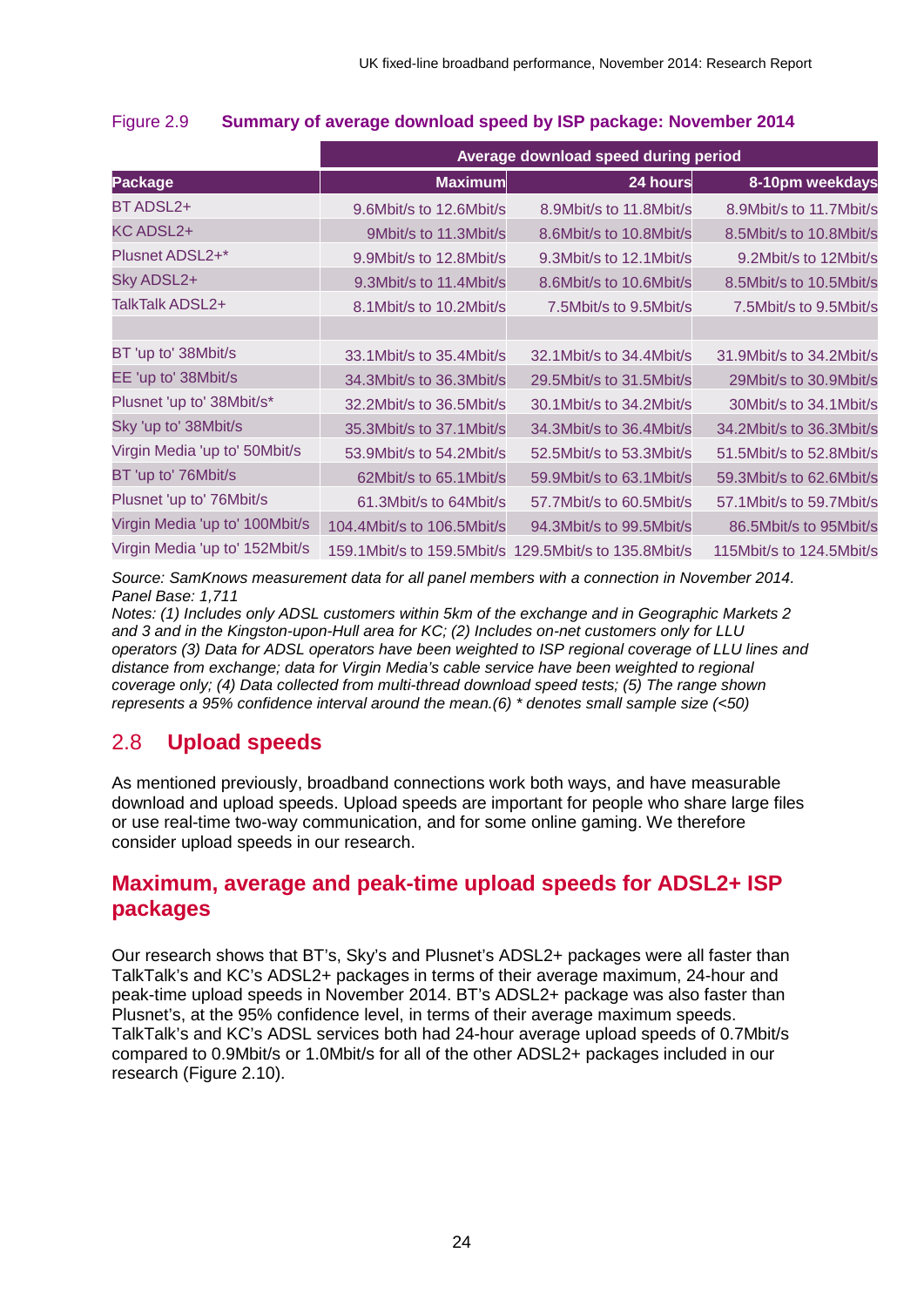

### <span id="page-25-0"></span>Figure 2.10 **Maximum, average and peak-time upload speeds for ADSL2+ ISP packages: November 2014**

*Source: SamKnows measurement data for all panel members with a connection in November 2014. Notes: (1) Includes only customers within 5km of the exchange and in Geographic Markets 2 and 3 and in the Kingston-upon-Hull area for KC; (2) Includes on-net customers only for LLU operators (3) Data have been weighted to ISP regional coverage of LLU lines and distance from exchange; (4) Data collected from multi-thread download speed tests; (5) The range shown represents a 95% confidence interval around the mean.*

[Figure 2.11](#page-25-1) summarises the statistically significant differences in the upload speed performance of the ADSL2+ ISP packages covered in our research.

#### <span id="page-25-1"></span>Figure 2.11 **Significant differences, at the 95% confidence level, between maximum, average and peak-time upload speeds for ADSL2+ ISP packages: November 2014**

|                    | <b>Maximum</b>          | 24 hours            | 8-10pm weekday      |
|--------------------|-------------------------|---------------------|---------------------|
| <b>ISP package</b> | Is faster than          | Is faster than      | Is faster than      |
| Sky ADSL2+         | KC ADSL2+, TalkTalk     | KC ADSL2+, TalkTalk | KC ADSL2+, TalkTalk |
|                    | ADSL2+, Plusnet ADSL2+* | ADSL <sub>2+</sub>  | ADSL <sub>2+</sub>  |
| BT ADSL2+          | KC ADSL2+, TalkTalk     | KC ADSL2+, TalkTalk | KC ADSL2+, TalkTalk |
|                    | ADSL2+, Plusnet ADSL2+* | ADSL <sub>2+</sub>  | ADSL <sub>2+</sub>  |
| Plusnet ADSL2+     | KC ADSL2+, TalkTalk     | KC ADSL2+, TalkTalk | KC ADSL2+, TalkTalk |
|                    | ADSL <sub>2+</sub>      | ADSL <sub>2+</sub>  | ADSL <sub>2+</sub>  |

*Source: Ofcom*

*Notes: No other differences were statistically significant; \*difference not significant to a 99% level of confidence*

## **Maximum, average and peak-time upload speeds for ISP packages with a headline download speed of 'up to' 30Mbit/s and above**

Among the ISP packages included in this report with a headline download speed of 'up to' 30Mbit/s and above, Plusnet's and BT's 'up to' 76Mbit/s FTTC packages had the fastest upload speeds in terms of maximum, 24-hour average and peak-time upload speeds in November 2014. The average 24-hour upload speeds of these services were 17.0Mbit/s and 16.2Mbit/s respectively, compared to averages ranging from 7.0Mbit/s to 8.9Mbit/s among the 'up to' 38Mbit/s FTTC services shown below.

In November 2014 the 24-hour average upload speed of the three Virgin Media cable broadband services shown below ranged from 3.1Mbit/s for the 'up to' 50Mbit/s service to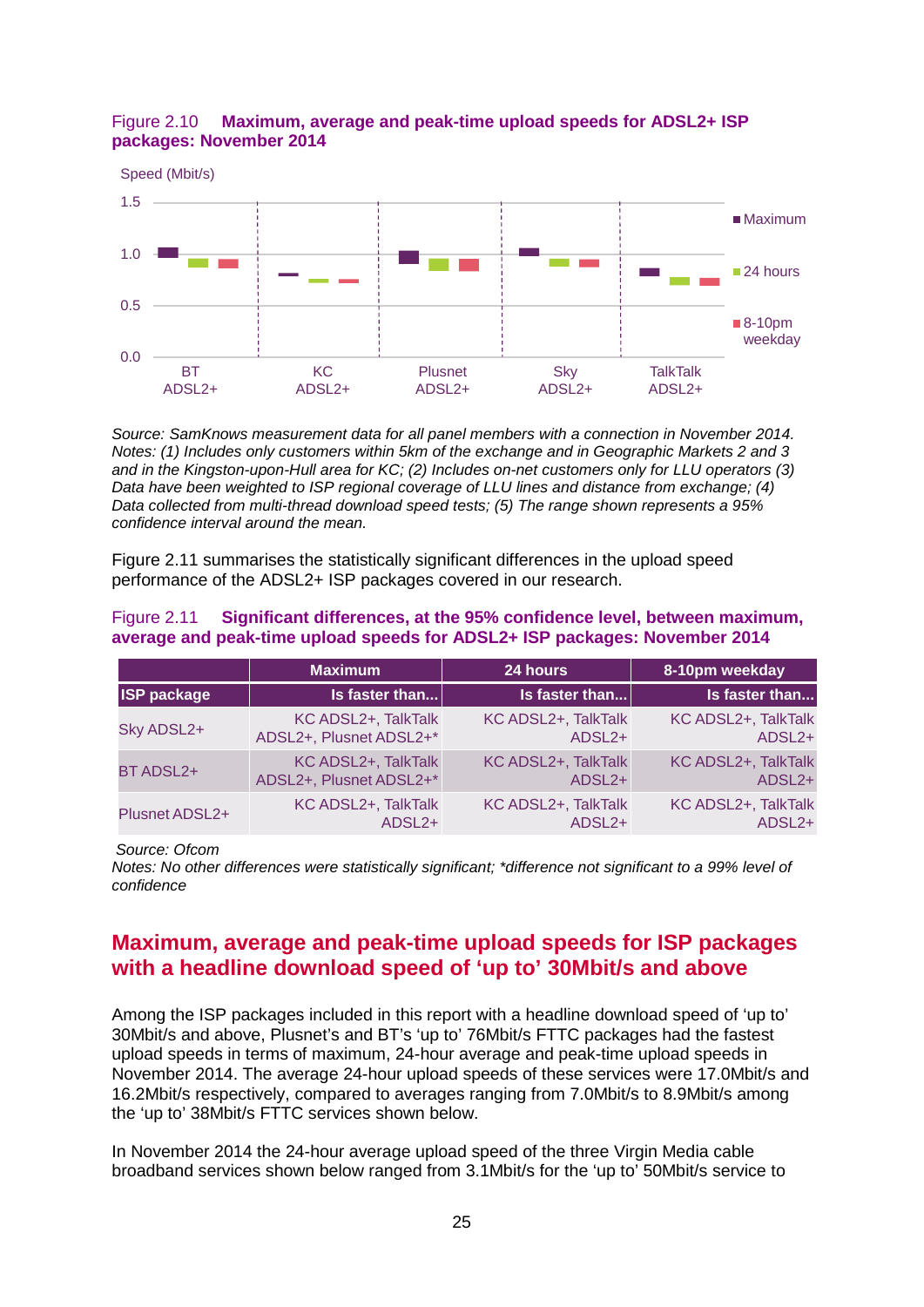12.0Mbit/s for the 'up to' 152Mbit/s service. Average peak-time upload speeds in November 2014 as a proportion of the average maximum upload speeds ranged from 93% (for Plusnet's 'up to 38Mbit/s FTTC service) to 97% for both BT's and Plusnet's 'up to' 76Mbit/s FTTC services.

#### Figure 2.12 **Maximum, average and peak-time upload speeds for 'up to' 30Mbit/s and above ISP packages: November 2014**



*Source: SamKnows measurement data for all panel members with a connection in November 2014). Notes: (1) Data for Virgin Media's cable service have been weighted to regional coverage only; (2) Data collected from multi-thread download speed tests; (3) The range shown represents a 95% confidence interval around the mean. (4) \* denotes small sample size (<50)*

[Figure 2.13](#page-27-0) summarises the statistically significant differences between the upload performances of ISP packages 'up to' 30Mbit/s and above included in our research in November 2014.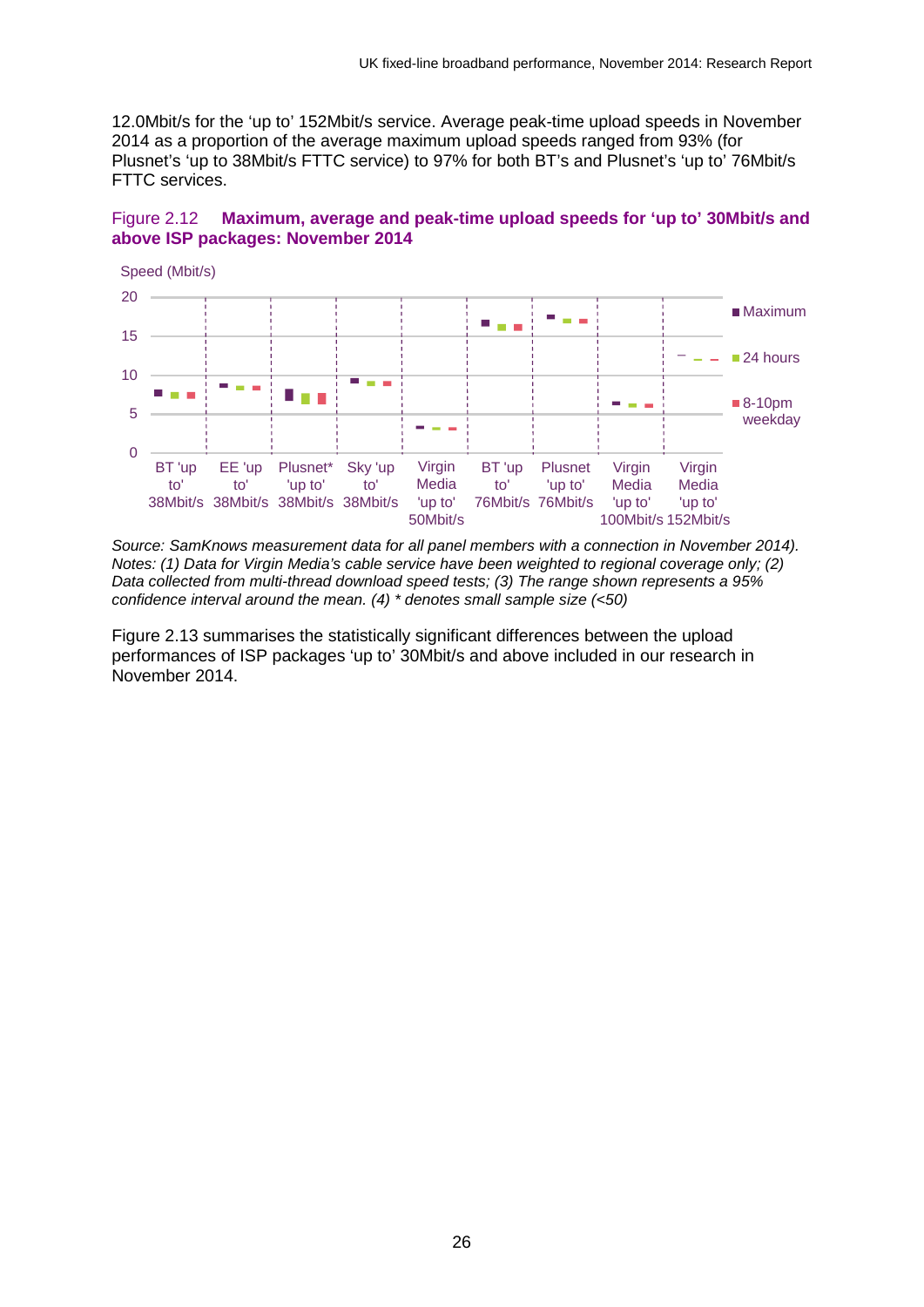#### <span id="page-27-0"></span>Figure 2.13 **Significant differences, at the 95% confidence level, between maximum, average and peak-time upload speeds for 'up to' 30Mbit/s and above ISP packages: November 2014**

|                    | <b>Maximum</b>                          | 24 hours                                                           | 8-10pm weekday                       |
|--------------------|-----------------------------------------|--------------------------------------------------------------------|--------------------------------------|
| <b>ISP package</b> | Is faster than                          | Is faster than                                                     | Is faster than                       |
| <b>Plusnet 76</b>  | BT 38, EE 38, Plusnet 38,               | BT 38, EE 38, Plusnet 38,                                          | BT 38, EE 38, Plusnet 38,            |
|                    | Sky 38, Virgin Media 50, BT             | Sky 38, Virgin Media 50, BT                                        | Sky 38, Virgin Media 50, BT          |
|                    | 76*, Virgin Media 100, Virgin           | 76*, Virgin Media 100, Virgin                                      | 76*, Virgin Media 100, Virgin        |
|                    | Media 152                               | Media 152                                                          | Media 152                            |
| <b>BT 76</b>       | BT 38, EE 38, Plusnet 38,               | BT 38, EE 38, Plusnet 38,                                          | BT 38, EE 38, Plusnet 38,            |
|                    | Sky 38, Virgin Media 50,                | Sky 38, Virgin Media 50,                                           | Sky 38, Virgin Media 50,             |
|                    | Virgin Media 100, Virgin                | Virgin Media 100, Virgin                                           | Virgin Media 100, Virgin             |
|                    | Media 152                               | Media 152                                                          | Media 152                            |
| Virgin Media 152   | BT 38, EE 38, Plusnet 38,               | BT 38, EE 38, Plusnet 38,                                          | BT 38, EE 38, Plusnet 38,            |
|                    | Sky 38, Virgin Media 50,                | Sky 38, Virgin Media 50,                                           | Sky 38, Virgin Media 50,             |
|                    | Virgin Media 100                        | Virgin Media 100                                                   | Virgin Media 100                     |
| <b>Sky 38</b>      | BT 38, Plusnet 38, Virgin               | BT 38, Plusnet 38, Virgin                                          | BT 38, Plusnet 38, Virgin            |
|                    | Media 50, Virgin Media 100              | Media 50, Virgin Media 100                                         | Media 50, Virgin Media 100           |
| <b>EE 38</b>       | BT 38, Plusnet 38*, Virgin              | BT 38, Plusnet 38, Virgin                                          | BT 38, Plusnet 38, Virgin            |
|                    | Media 50, Virgin Media 100              | Media 50, Virgin Media 100                                         | Media 50, Virgin Media 100           |
| <b>BT 38</b>       | 100                                     | Virgin Media 50, Virgin Media Virgin Media 50, Virgin Media<br>100 | Virgin Media 50, Virgin Media<br>100 |
| <b>Plusnet 38</b>  | Virgin Media 50, Virgin Media<br>$100*$ | Virgin Media 50                                                    | Virgin Media 50                      |
| Virgin Media 100   | Virgin Media 50                         | Virgin Media 50                                                    | Virgin Media 50                      |

#### *Source: Ofcom*

*Notes: No other differences were statistically significant; \*difference not significant to a 99% level of confidence.*

# 2.9 **Average daily disconnections**

The disconnection metric was tested on a subset of panellists during our May 2014 measurement period. During the November 2014 period the tests used to measure disconnections were run across the entire board of panellists. This metric measures the frequency and duration of broadband service disconnections. Users cannot undertake any online activities when their service loses internet connectivity, and disconnections can be inconvenient and frustrating for users.

## ADSL2+ daily disconnections

There were no significant differences between the comparator ADSL2+ packages in terms of average actual daily disconnections [\(Figure 2.15\)](#page-28-0). The average number of actual daily disconnections ranged from 0.4 for Sky ADSL2+ to 0.9 for Plusnet's ADSL2+ package.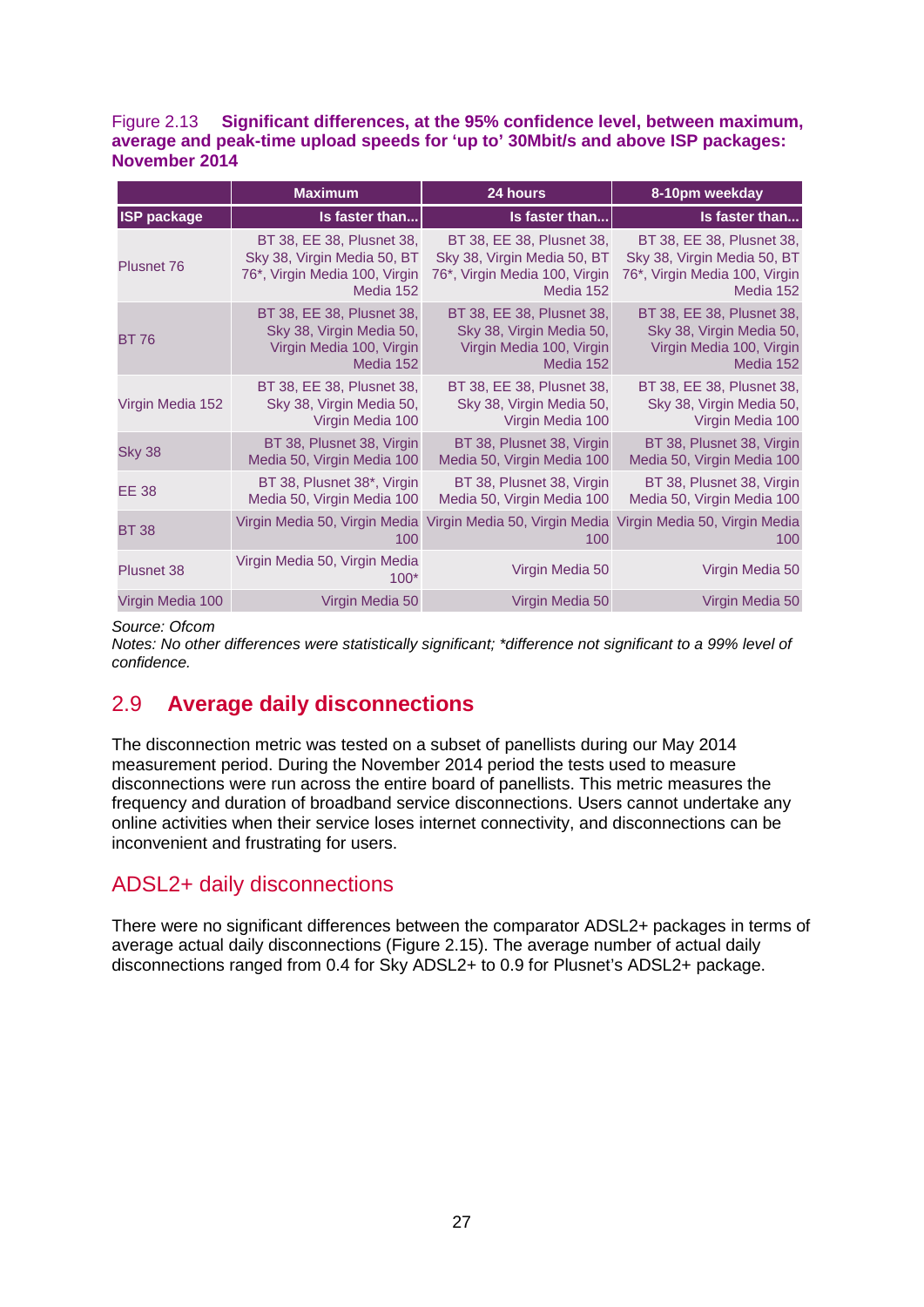#### Figure 2.14 **Average daily disconnections (30 seconds or longer) for ADSL2+ ISP packages: November 2014 (Lower values indicate better performance)**



Daily disconnections (actuals)

*Source: SamKnows measurement data for all panel members with a connection in November 2014. Notes: (1) Includes only ADSL customers within 5km of the exchange and in Geographic Markets 2 and 3; (2) Includes on-net customers only for LLU operators (3) Data for ADSL operators have been weighted to ISP regional coverage of LLU lines and distance from exchange; data for Virgin Media's cable service have been weighted to regional coverage only; (4) Data collected from multi-thread download speed tests; (5) The range shown represents a 95% confidence interval around the mean; (6) Note that better performance is indicated by shorter times (i.e. lower values).*

[Figure 2.15](#page-28-0) summarises the statistically significant differences between the numbers of actual daily disconnections of different ADSL2+ ISP packages included in our research in November 2014.

### <span id="page-28-0"></span>Figure 2.15 **Significant differences, at the 95% confidence level, between average actual daily disconnections for ADSL2+ ISP packages: November 2014**

|                    | <b>24 hours</b> |
|--------------------|-----------------|
| <b>ISP package</b> | Is better than  |
| N/A                | No differences  |

*Source: Ofcom*

*Notes: No other differences were statistically significant; \*difference not significant to a 99% level of confidence*

[Figure 2.16](#page-29-0) shows the split of disconnections across ADSL2+ packages, by length, in November 2014. Plusnet's ADSL2+ service had the highest number or disconnections of two minutes or longer (0.4 on average per day), while BT's ADSL2+ package had the highest number of actual disconnections between one and two minutes in November 2014 (0.4).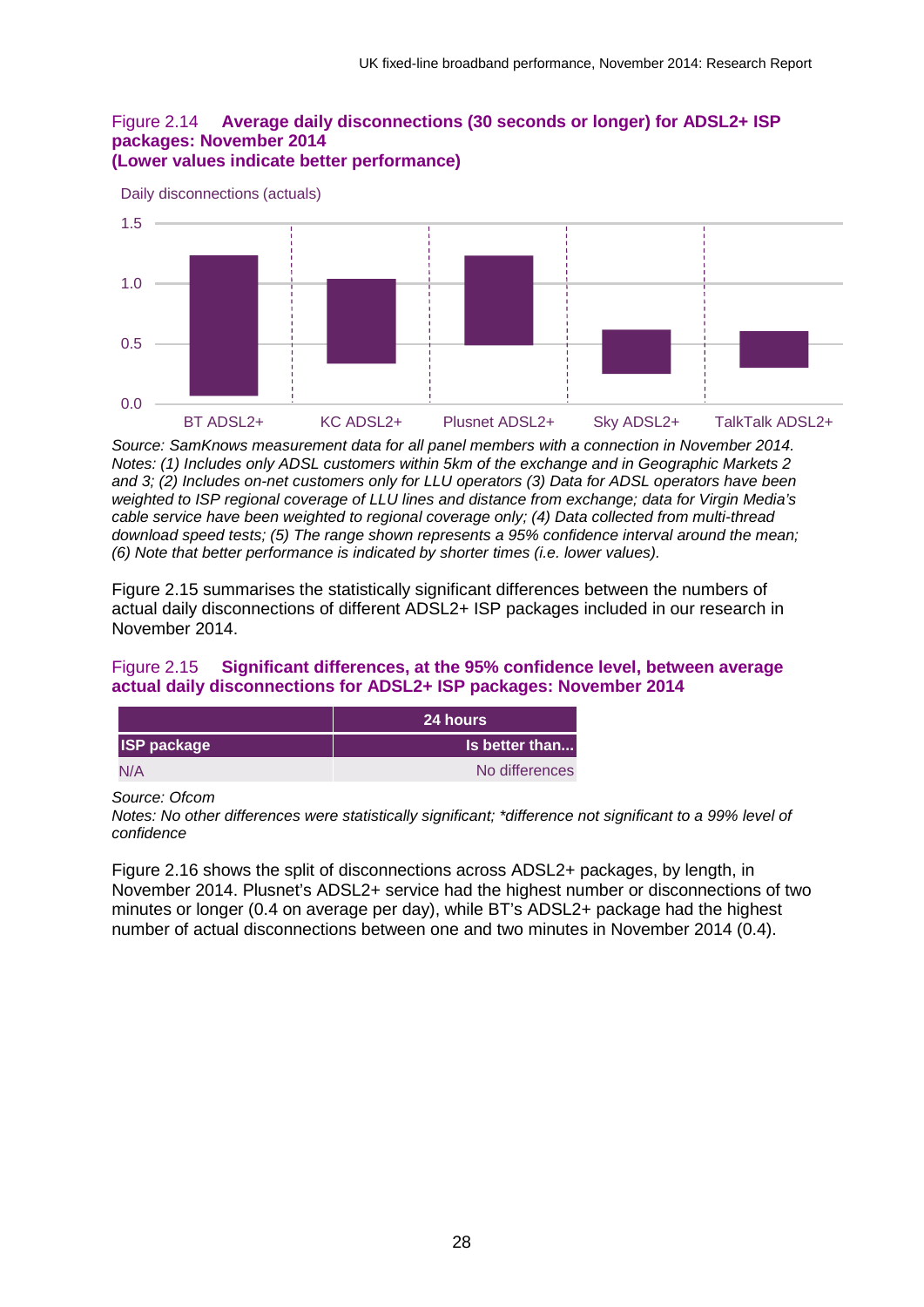### <span id="page-29-0"></span>Figure 2.16 **Split of disconnections longer than 30 seconds, by duration, for ADSL2+ ISP packages: November 2014**



*Source: SamKnows measurement data for all panel members with a connection in November 2014. Notes: (1) Includes only ADSL customers within 5km of the exchange and in Geographic Markets 2 and 3; (2) Includes on-net customers only for LLU operators (3) Data for ADSL operators have been weighted to ISP regional coverage of LLU lines and distance from exchange; data for Virgin Media's cable service have been weighted to regional coverage only; (4) Data collected from multi-thread download speed tests; (5) Note that better performance is indicated by lower values.*

## 'Up to' 30Mbit/s and above average daily disconnections

Among 'up to' 30Mbit/s and above ISP packages, both Sky's and BT's 'up to' 38Mbit/s packages had fewer actual daily disconnects than Virgin Media's 'up to' 50Mbit/s, 100Mbit/s and 152Mbit/s packages. EE's 'up to' 38Mbit/s package and Virgin Media's 'up to' 50Mbit/s package also had fewer actual daily disconnections than Virgin Media's 'up to' 152Mbit/s package (at the 95% confidence level).

#### Figure 2.17 **Average daily disconnections of 30 seconds or longer for 'up to' 30Mbit/s and above ISP packages: November 2014 (Lower values indicate better performance)**



*Source: SamKnows measurement data for all panel members with a connection in November 2014. Notes: (1) Includes only ADSL customers within 5km of the exchange and in Geographic Markets 2 and 3; (2) Includes on-net customers only for LLU operators (3) Data for ADSL operators have been weighted to ISP regional coverage of LLU lines and distance from exchange; data for Virgin Media's cable service have been weighted to regional coverage only; (4) Data collected from multi-thread* 

29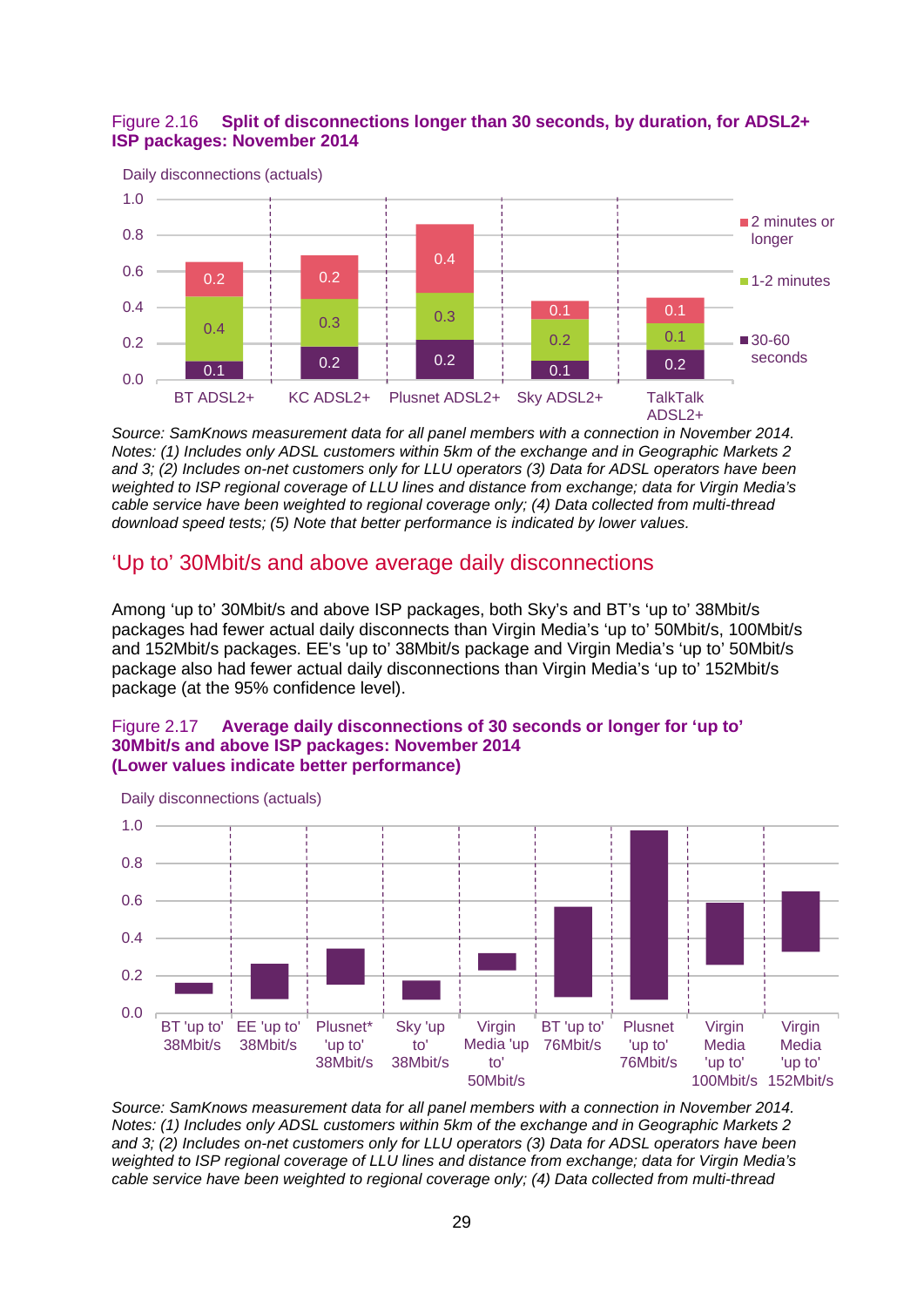*download speed tests; (5) The range shown represents a 95% confidence interval around the mean; (6) Note that better performance is indicated by lower values.(7) \* denotes small sample size (<50)*

[Figure 2.18](#page-30-0) summarises the statistically significant differences between the numbers of actual daily disconnections of 'up to' 30Mbit/s and above packages included in our research in November 2014.

#### <span id="page-30-0"></span>Figure 2.18 **Significant differences, at the 95% confidence level, between average actual daily disconnections for 'up to' 30Mbit/s and above ISP packages: November 2014**

|                    | 24 hours                                               |
|--------------------|--------------------------------------------------------|
| <b>ISP package</b> | Is better than                                         |
| <b>Sky 38</b>      | Virgin Media 50, Virgin Media 100,<br>Virgin Media 152 |
| <b>BT 38</b>       | Virgin Media 50, Virgin Media 100,<br>Virgin Media 152 |
| EE 38              | Virgin Media 152*                                      |
| Virgin Media 50    | Virgin Media 152*                                      |

*Source: Ofcom*

*Notes: No other differences were statistically significant; \*difference not significant to a 99% level of confidence*

[Figure 2.19](#page-30-1) shows the split of disconnections across 'up to' 30Mbit/s and above packages, by length, in November 2014. Virgin Media's 'up to' 152Mbit/s package had the most disconnections longer than two minutes in length (an average of 0.3 disconnections per day). Virgin Media's 'up to' 50Mbit/s and 100Mbit/s packages, and BT's 'up to' 76Mbit/s package also had comparatively high levels of disconnections of two minutes or longer, at 0.2 disconnections per day. Plusnet's 'up to' 76Mbit/s package had the highest number of disconnections between 30 and 60 seconds in November 2014.

### <span id="page-30-1"></span>Figure 2.19 **Split of disconnections longer than 30 seconds, by duration, for ISP packages with headline speed 'up to' 30Mbit/s or above: November 2014**



*Source: SamKnows measurement data for all panel members with a connection in November 2014. Notes: (1) Includes on-net customers only for LLU operators (2) Data for Virgin Media's cable service have been weighted to regional coverage only; (3) Data collected from multi-thread download speed tests; (4) Note that better performance is indicated by lower values. (5) \* denotes small sample size (<50)*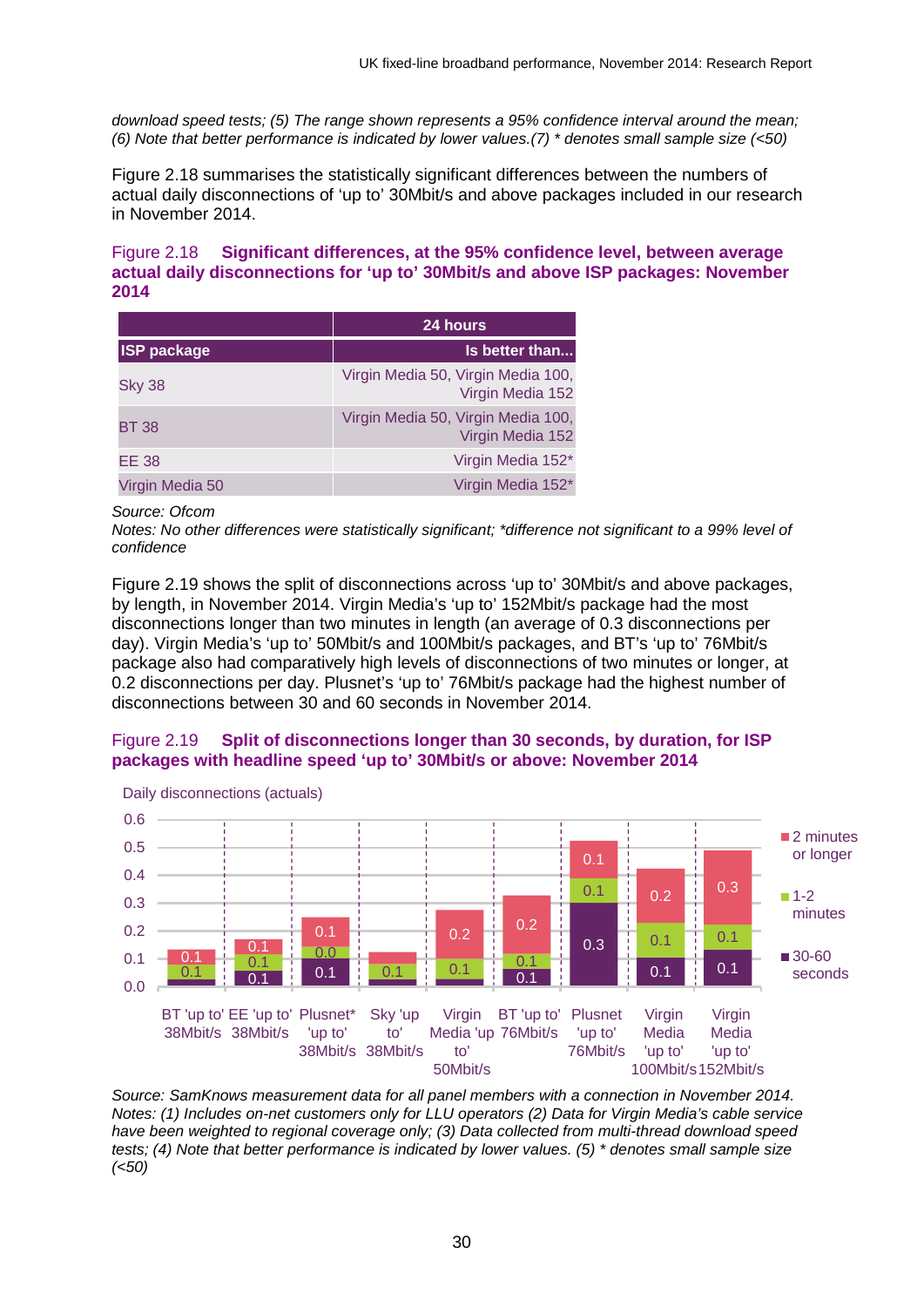## **Section 3**

# <span id="page-31-0"></span>**Other metrics affecting performance**

There are a number of other metrics which can be used to evaluate the performance of fixed-line broadband services. The most important of these are outlined below in [Figure 3.1.](#page-31-1) As the technologies and providers which deliver the highest download speeds do not necessarily deliver the best performance on other metrics, it is important that consumers also consider other sets of performance measurements to understand the overall performance of individual ISP packages. In this section we compare the performance of different ISP packages with respect to these metrics.

| Variable                  | <b>Definition and importance</b>                                                  |
|---------------------------|-----------------------------------------------------------------------------------|
| <b>Web browsing speed</b> | The time taken to fetch the main HTML and assets (text, basic code and            |
|                           | content files) from a webpage                                                     |
|                           | Dependent on download speeds, latency and DNS resolution times                    |
| Latency                   | The time it takes a packet of data to travel to a third-party server and back     |
|                           | A connection with low latency will feel more responsive for simple tasks like web |
|                           | browsing and certain applications perform far better with lower latency           |
| <b>Packet loss</b>        | The proportion of data packets that are lost in transmission over a connection    |
|                           | Important to online gamers and those streaming content or using VoIP as extended  |
|                           | periods of loss lead to choppy and broken-up video and audio                      |
| <b>DNS resolution</b>     | The time taken for an ISP to translate website names into IP addresses            |
|                           | When DNS servers operate slowly, web browsing and other activities suffer         |
| <b>DNS failure</b>        | The proportion of requests for which the DNS server cannot translate a            |
|                           | domain name to an IP address                                                      |
|                           | DNS failure results in error messages such as "Host could not be found"           |
| <b>Jitter</b>             | Measures the rate of change of latency                                            |
|                           | The lower the measure of jitter the more stable a connection is and latency is    |
|                           | important to gamers and VoIP users.                                               |
|                           |                                                                                   |

### <span id="page-31-1"></span>Figure 3.1 **Summary of additional metrics covered in the research**

*Source: Ofcom*

## **Web browsing**

In order to measure the basic web browsing performance of the different ISP packages, we measured the time in milliseconds to fetch the main HTML and assets (i.e. text, basic code and content files) from three test pages. Note that in [Figure 3.2](#page-32-0) and [Figure 3.4](#page-33-0) better performance is shown by lower bars.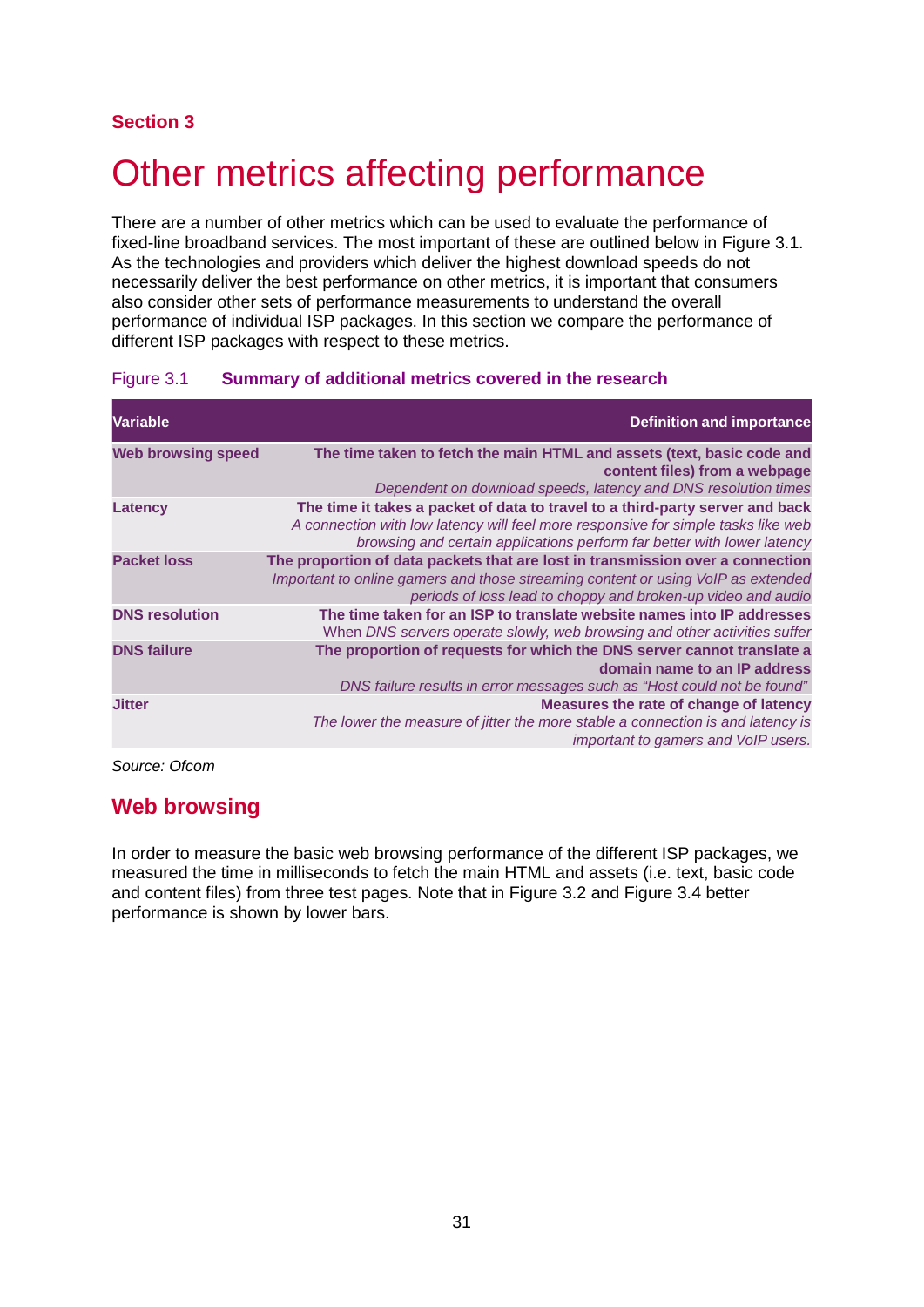<span id="page-32-0"></span>

(Lower values indicate better performance)



*Source: SamKnows measurement data for all panel members with a connection in November 2014. Notes: (1) Includes only ADSL customers within 5km of the exchange and in Geographic Markets 2 and 3; (2) Includes on-net customers only for LLU operators (3) Data for ADSL operators have been weighted to ISP regional coverage of LLU lines and distance from exchange; data for Virgin Media's cable service have been weighted to regional coverage only; (4) Data collected from multi-thread download speed tests; (5) The range shown represents a 95% confidence interval around the mean; (6) Better performance is indicated by a faster loading time, i.e. lower values.*

#### Figure 3.3 **Significant differences, at the 95% confidence level, between average and peak-time loading of web pages for ADSL2+ ISP packages: November 2014**

|                       | 24 hours                      | 8-10pm weekday                |
|-----------------------|-------------------------------|-------------------------------|
| <b>ISP package</b>    | $ls$ faster than              | Is faster than                |
| <b>Plusnet ADSL2+</b> | Sky ADSL2+, TalkTalk ADSL2+   | Sky ADSL2+, TalkTalk ADSL2+   |
| BT ADSL2+             | Sky ADSL2+*, TalkTalk ADSL2+* | Sky ADSL2+*, TalkTalk ADSL2+* |
| KC ADSL2+             | Sky ADSL2+*, TalkTalk ADSL2+* | Sky ADSL2+, TalkTalk ADSL2+   |

*Source: Ofcom*

*Notes: No other differences were statistically significant; \*difference not significant to a 99% level of confidence*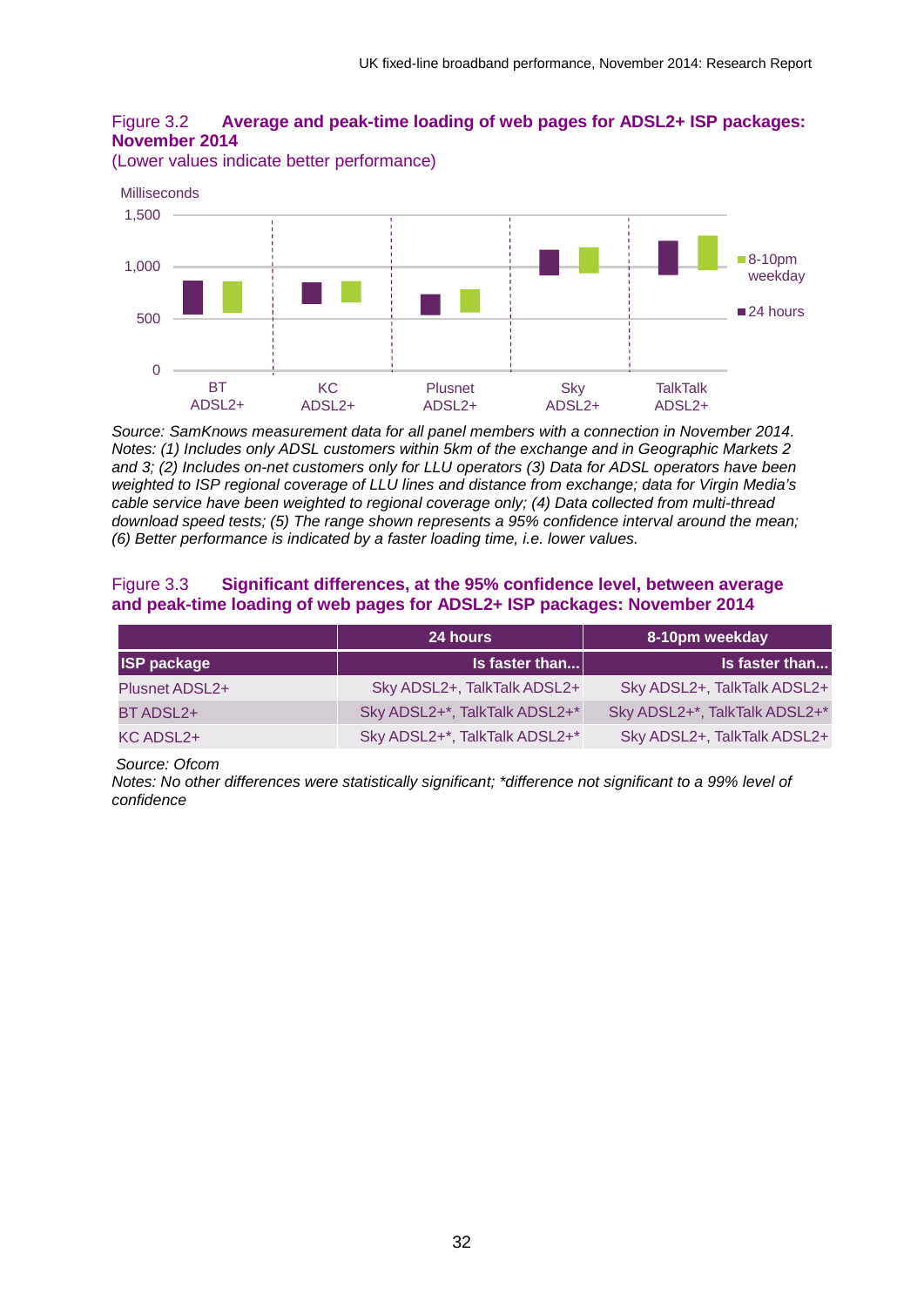## <span id="page-33-0"></span>Figure 3.4 **Average and peak-time loading of web pages for 'up to' 30Mbit/s and above ISP packages: November 2014**



(Lower values indicate better performance)

*Source: SamKnows measurement data for all panel members with a connection in November 2014. Notes: (1) Includes only ADSL customers within 5km of the exchange and in Geographic Markets 2 and 3 and in the Kingston-upon-Hull area for KC; (2) Includes on-net customers only for LLU operators (3) Data for ADSL operators have been weighted to ISP regional coverage of LLU lines and distance from exchange; data for Virgin Media's cable service have been weighted to regional coverage only; (4) Data collected from multi-thread download speed tests; (5) The range shown represents a 95% confidence interval around the mean.(6) \* denotes small sample size (<50)*

#### Figure 3.5 **Significant differences, at the 95% confidence level, between average and peak-time loading of web pages for 'up to' 30Mbit/s and above ISP packages: November 2014**

|                    | 24 hours                                               | 8-10pm weekday                   |
|--------------------|--------------------------------------------------------|----------------------------------|
| <b>ISP package</b> | Is faster than                                         | Is faster than                   |
| Virgin Media 100   | BT 38, EE 38, Plusnet 38, Sky 38                       | BT 38, EE38, Plusnet 40*         |
| Plusnet 76         | BT 38, EE 38, Plusnet 38, Sky 38,<br>Virgin Media 152* | BT 38, EE 38, Plusnet 38, Sky38* |
| <b>BT 76</b>       | BT 38, EE 38, Plusnet 38, Sky 38*                      | BT 38, EE 38, Sky 38, Plusnet 38 |
| Virgin Media 50    | BT 38*, EE 38, Plusnet 38*                             | <b>EE 38</b>                     |
| Virgin Media 152   | <b>EE 38</b>                                           | <b>EE 38</b>                     |
| <b>Sky 38</b>      | <b>EE 38</b>                                           | <b>EE 38</b>                     |
| <b>BT38</b>        | <b>EE 38</b>                                           | <b>EE 38</b>                     |
| <b>Plusnet 38</b>  | <b>EE 38</b>                                           | <b>EE 38</b>                     |

*Source: Ofcom*

*Notes: No other differences were statistically significant; \*difference not significant to a 99% level of confidence*

# **Latency**

Latency is the time that it takes for a single packet of data to travel from a user's PC to a third-party server and back again. The figure is commonly measured in milliseconds, and a connection with low latency will seem more responsive for the delivery of simple tasks such as web browsing. Particular applications also perform significantly better with a low latency,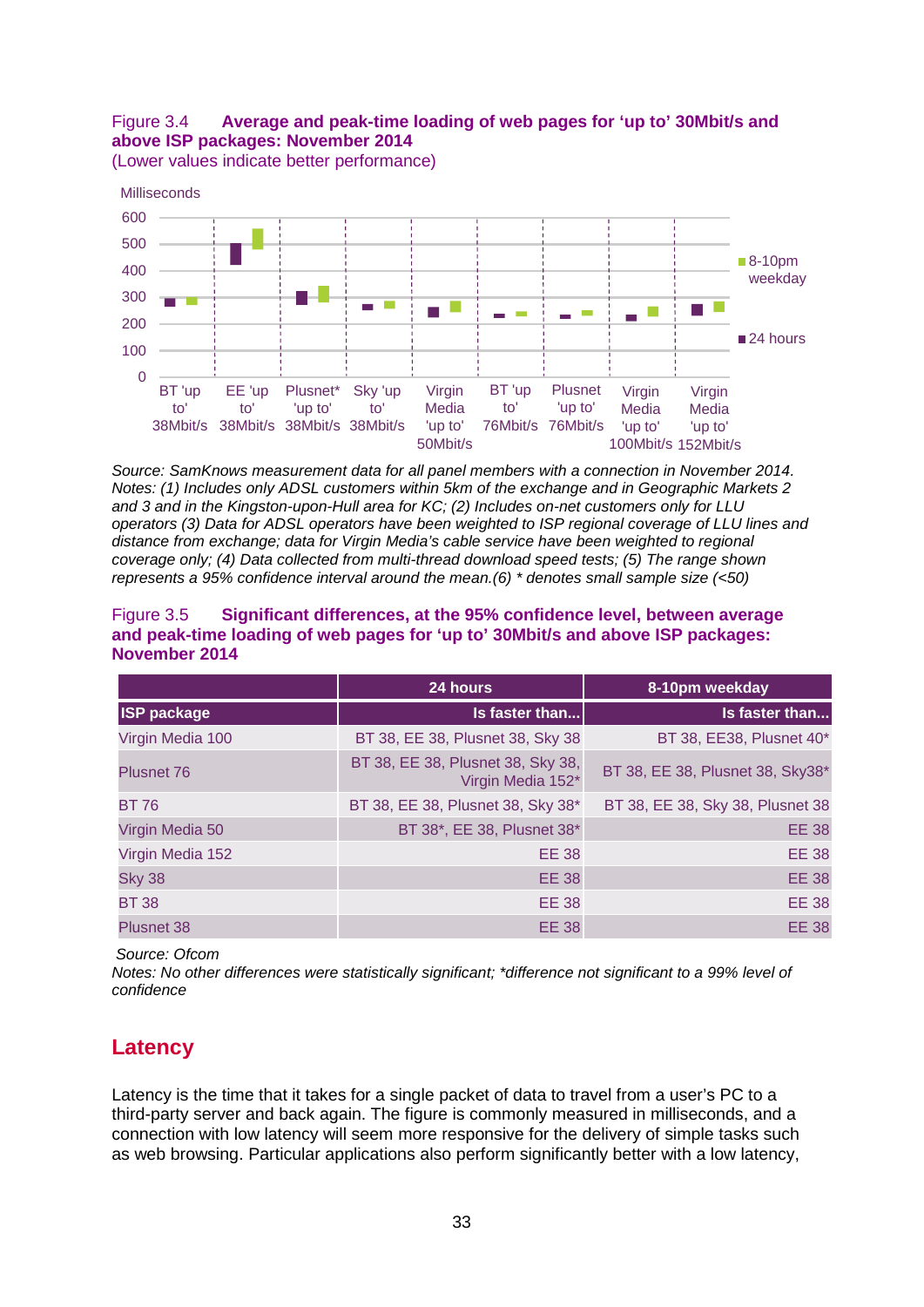particularly some online games. In [Figure 3.6](#page-34-0) and [Figure 3.8](#page-35-0) lower bars indicate better performance.

### <span id="page-34-0"></span>Figure 3.6 **Average and peak-time latency for ADSL2+ ISP packages: November 2014**

(Lower values indicate better performance)



*Source: SamKnows measurement data for all panel members with a connection in November 2014.*

*Notes: (1) Includes only ADSL customers within 5km of the exchange and in Geographic Markets 2 and 3; (2) Includes on-net customers only for LLU operators (3) Data for ADSL operators have been weighted to ISP regional coverage of LLU lines and distance from exchange; data for Virgin Media's cable service have been weighted to regional coverage only; (4) Data collected from multi-thread download speed tests; (5) The range shown represents a 95% confidence interval around the mean; (6) Better performance is indicated by a low speed (i.e. lower values).*

#### Figure 3.7 **Significant differences, at the 95% confidence level, between average and peak-time latency for ADSL2+ ISP packages: November 2014**

|                       | 24 hours                   | 8-10pm weekday              |
|-----------------------|----------------------------|-----------------------------|
| <b>ISP package</b>    | Is better than             | Is better than              |
| BT ADSL2+             | KC ADSL2+, TalkTalk ADSL2+ | KC ADSL2+, TalkTalk ADSL2+  |
| Sky ADSL2+            | KC ADSL2+, TalkTalk ADSL2+ | KC ADSL2+, TalkTalk ADSL2+  |
| <b>Plusnet ADSL2+</b> | KC ADSL2+, TalkTalk ADSL2+ | KC ADSL2+*, TalkTalk ADSL2+ |

*Source: Ofcom*

*Notes: No other differences were statistically significant; \*difference not significant to a 99% level of confidence*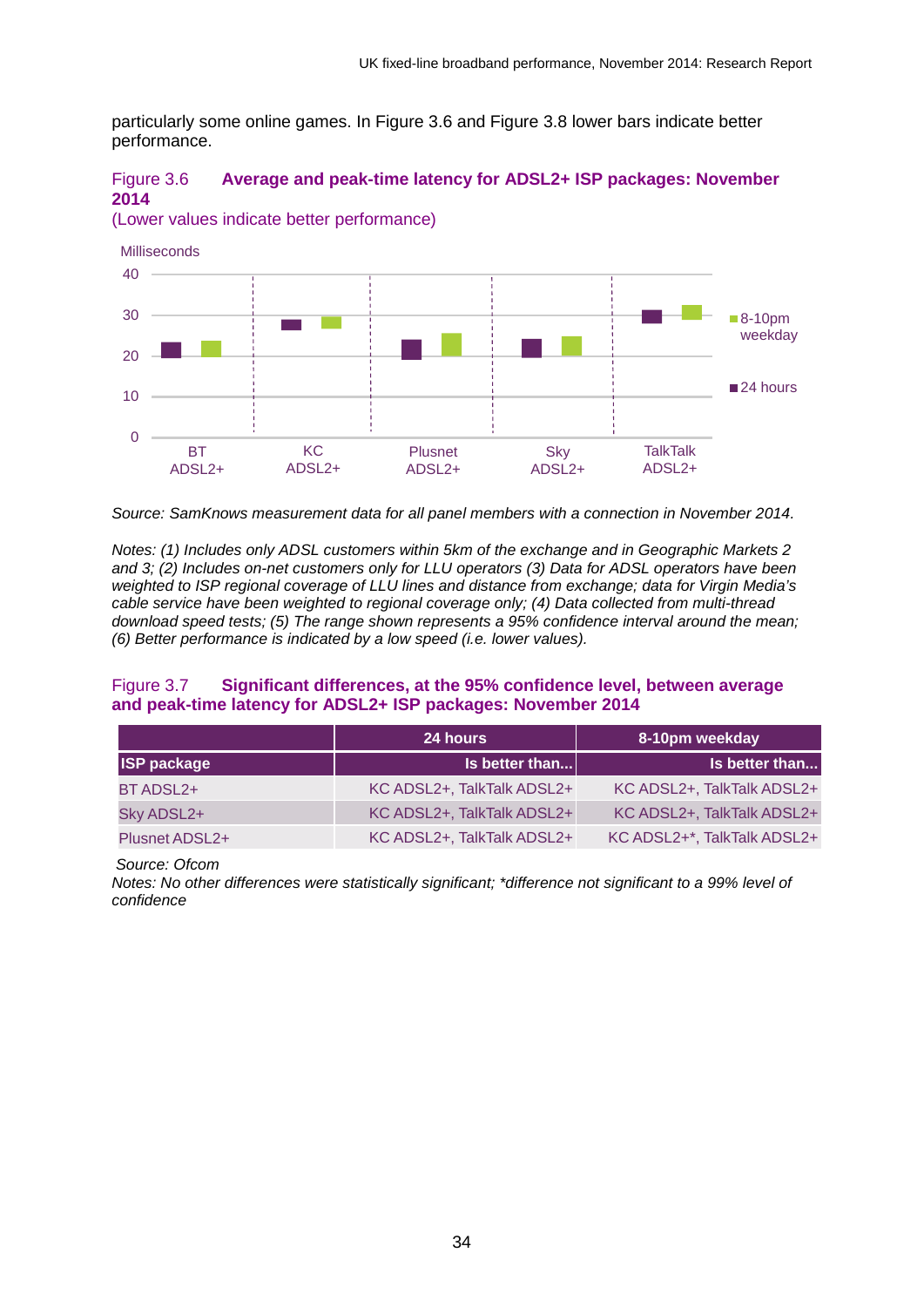## <span id="page-35-0"></span>Figure 3.8 **Average and peak-time latency for 'up to' 30Mbit/s and above ISP packages: November 2014**



(Lower values indicate better performance)

*Source: SamKnows measurement data for all panel members with a connection in November 2014. Notes: (1) Includes only ADSL customers within 5km of the exchange and in Geographic Markets 2 and 3 and in the Kingston-upon-Hull area for KC; (2) Includes on-net customers only for LLU operators (3) Data for ADSL operators have been weighted to ISP regional coverage of LLU lines and distance from exchange; data for Virgin Media's cable service have been weighted to regional coverage only; (4) Data collected from multi-thread download speed tests; (5) The range shown represents a 95% confidence interval around the mean.(6) \* denotes small sample size (<50)*

#### Figure 3.9 **Significant differences, at the 95% confidence level, between average and peak-time latency for 'up to' 30Mbit/s and above ISP packages: November 2014**

|                    | 24 hours                 | 8-10pm weekday     |
|--------------------|--------------------------|--------------------|
| <b>ISP package</b> | Is better than           | Is better than     |
| Virgin Media 152   | BT 38, Plusnet 38, BT 76 | BT 38, Plusnet 38  |
| Virgin Media 50    | BT 38, Plusnet 38        | BT 38, Plusnet 38  |
| Virgin Media 100   | BT 38, Plusnet 38        | BT 38, Plusnet 38* |
| <b>Sky 38</b>      | BT 38, Plusnet 38        | BT 38, Plusnet 38, |
| <b>Plusnet 76</b>  | BT 38, Plusnet 38        | BT 38, Plusnet 38  |
| <b>EE 38</b>       | BT 38, Plusnet 38*       | <b>BT 38</b>       |
| <b>BT 76</b>       | BT 38, Plusnet 38*       | <b>BT38</b>        |

*Source: Ofcom*

*Notes: No other differences were statistically significant; \*difference not significant to a 99% level of confidence*

## **Packet loss**

Packets of data can be lost during transmission over an internet connection. Packet loss can degrade the performance of real-time applications, and although network transmission protocols such as transmission control protocol (TCP) automatically deal with packet loss to minimise the impact to the end-user, there may still be a temporary slowdown.

This is of particular concern to online gamers, users of voice over IP (VoIP) telephony and those streaming audio or video content (a small number of dropped packets is acceptable as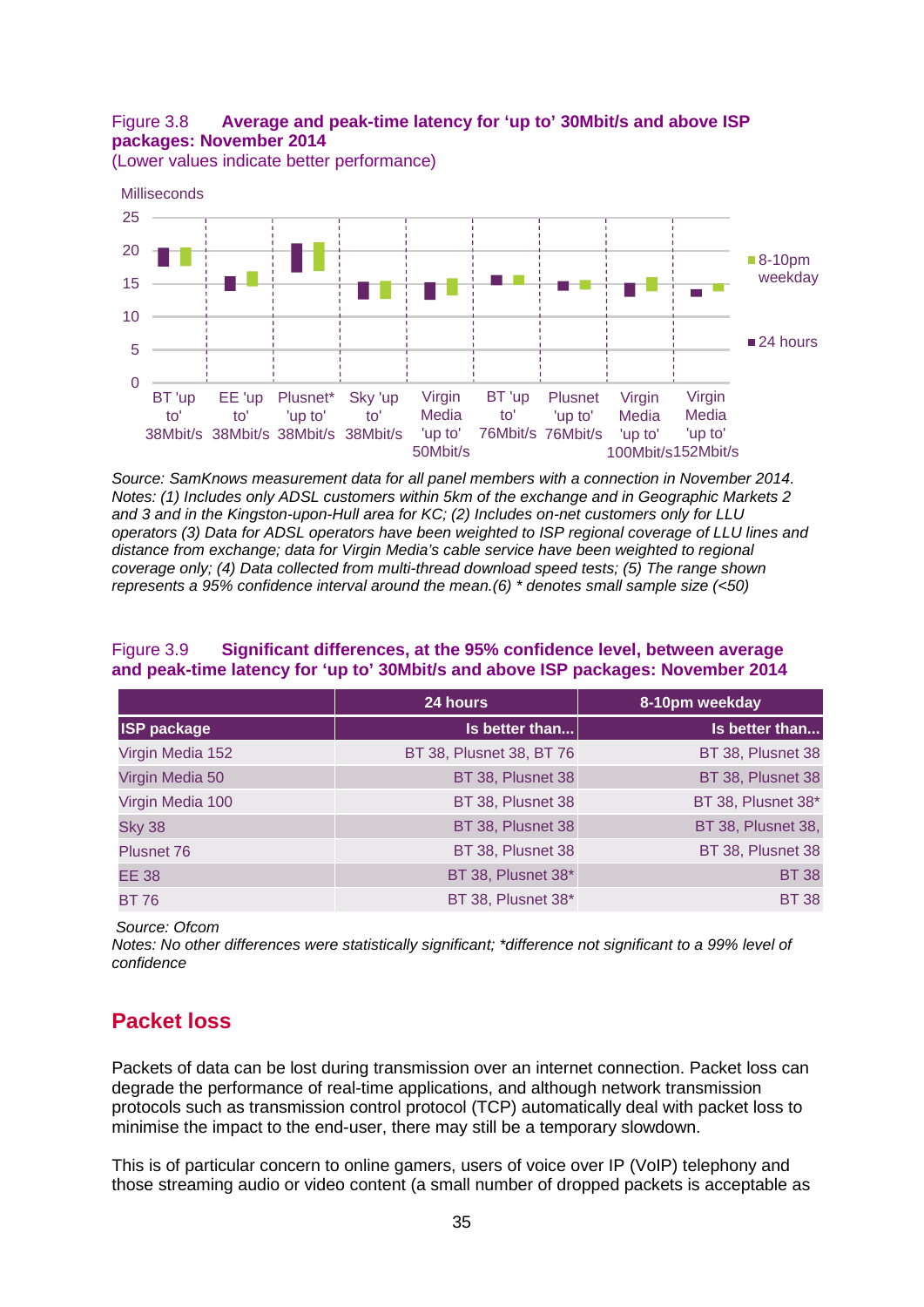each packet in the test accounts for only 0.2 seconds, but extended periods of loss lead to choppy audio or video content). Note that in [Figure 3.10](#page-36-0) and [Figure 3.12](#page-37-0) better performance equates to lower packet loss, which is indicated by lower bars.

#### <span id="page-36-0"></span>Figure 3.10 **Average and peak-time packet loss for ADSL2+ ISP packages: November 2014**

(Lower values indicate better performance)



*Source: SamKnows measurement data for all panel members with a connection in November 2014 Notes: (1) Includes only ADSL customers within 5km of the exchange and in Geographic Markets 2 and 3; (2) Includes on-net customers only for LLU operators (3) Data for ADSL operators have been weighted to ISP regional coverage of LLU lines and distance from exchange; data for Virgin Media's cable service have been weighted to regional coverage only; (4) Data collected from multi-thread download speed tests; (5) The range shown represents a 95% confidence interval around the mean; (6) Note that better performance is indicated by lower packet loss (i.e. lower values).*

#### Figure 3.11 **Significant differences, at the 95% confidence level, between average and peak-time packet loss for ADSL2+ ISP packages: November 2014**

|                    | 24 hours              | 8-10pm weekday  |
|--------------------|-----------------------|-----------------|
| <b>ISP package</b> | <b>Is better than</b> | Is better than  |
| BT ADSL2+          | No differences        | Plusnet ADSL2+* |

*Source: Ofcom*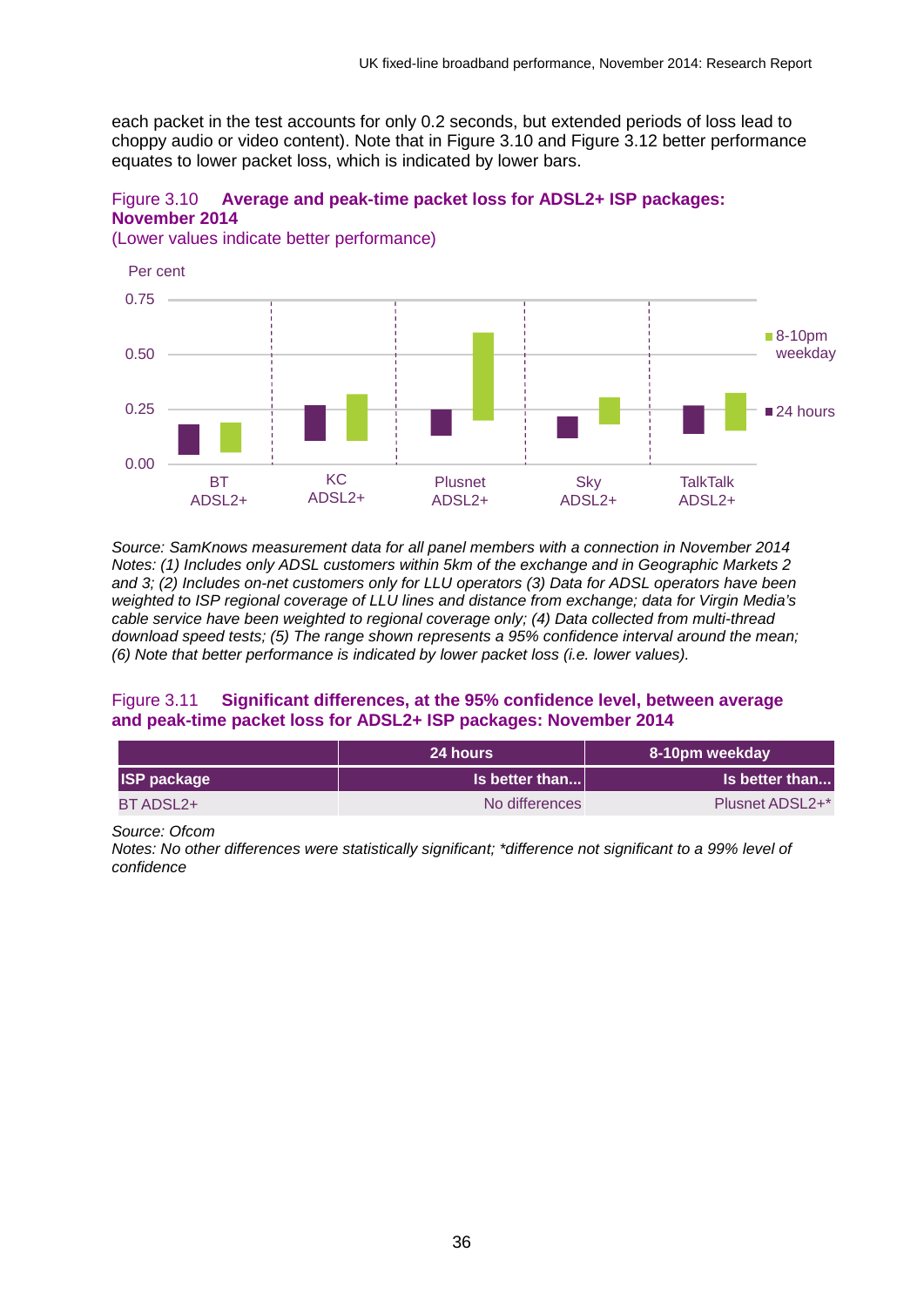## <span id="page-37-0"></span>Figure 3.12 **Average and peak-time packet loss for 'up to' 30Mbit/s and above ISP packages: November 2014**



(Lower values indicate better performance)

*Source: SamKnows measurement data for all panel members with a connection in November 2014. Notes: (1) Includes only ADSL customers within 5km of the exchange and in Geographic Markets 2 and 3 and in the Kingston-upon-Hull area for KC; (2) Includes on-net customers only for LLU operators (3) Data for ADSL operators have been weighted to ISP regional coverage of LLU lines and distance from exchange; data for Virgin Media's cable service have been weighted to regional coverage only; (4) Data collected from multi-thread download speed tests; (5) The range shown represents a 95% confidence interval around the mean.(6) \* denotes small sample size (<50)*

#### Figure 3.13 **Significant differences, at the 95% confidence level, between average and peak-time packet loss for 'up to' 30Mbit/s and above ISP packages: November 2014**

|                    | 24 hours                                                                                         | 8-10pm weekday |
|--------------------|--------------------------------------------------------------------------------------------------|----------------|
| <b>ISP package</b> | Is better than                                                                                   | Is better than |
| <b>Sky 38</b>      | EE 38, Plusnet 38, Virgin Media 50,<br>BT 76*, Plusnet 76, Virgin Media<br>100, Virgin Media 152 | No differences |
| <b>BT 76</b>       | Virgin Media 50, Plusnet 76, Virgin<br>Media 100, Virgin Media 152                               | <b>Sky 38</b>  |
| <b>Plusnet 38</b>  | Virgin Media 50, Plusnet 76*, Virgin<br>Media 100, Virgin Media 152                              | No differences |
| <b>BT 38</b>       | EE 38*, Virgin Media 50, Plusnet<br>76, Virgin Media 100, Virgin Media<br>152                    | No differences |
| EE 38              | Virgin Media 100*, Virgin Media<br>152                                                           | No differences |
| <b>Plusnet 76</b>  | Virgin Media 152                                                                                 | No differences |
| Virgin Media 50    | No differences                                                                                   | <b>Sky 38</b>  |
| Virgin Media 100   | No differences                                                                                   | <b>Sky 38*</b> |

*Source: Ofcom*

*Notes: No other differences were statistically significant; \*difference not significant to a 99% level of confidence*

# **DNS resolution**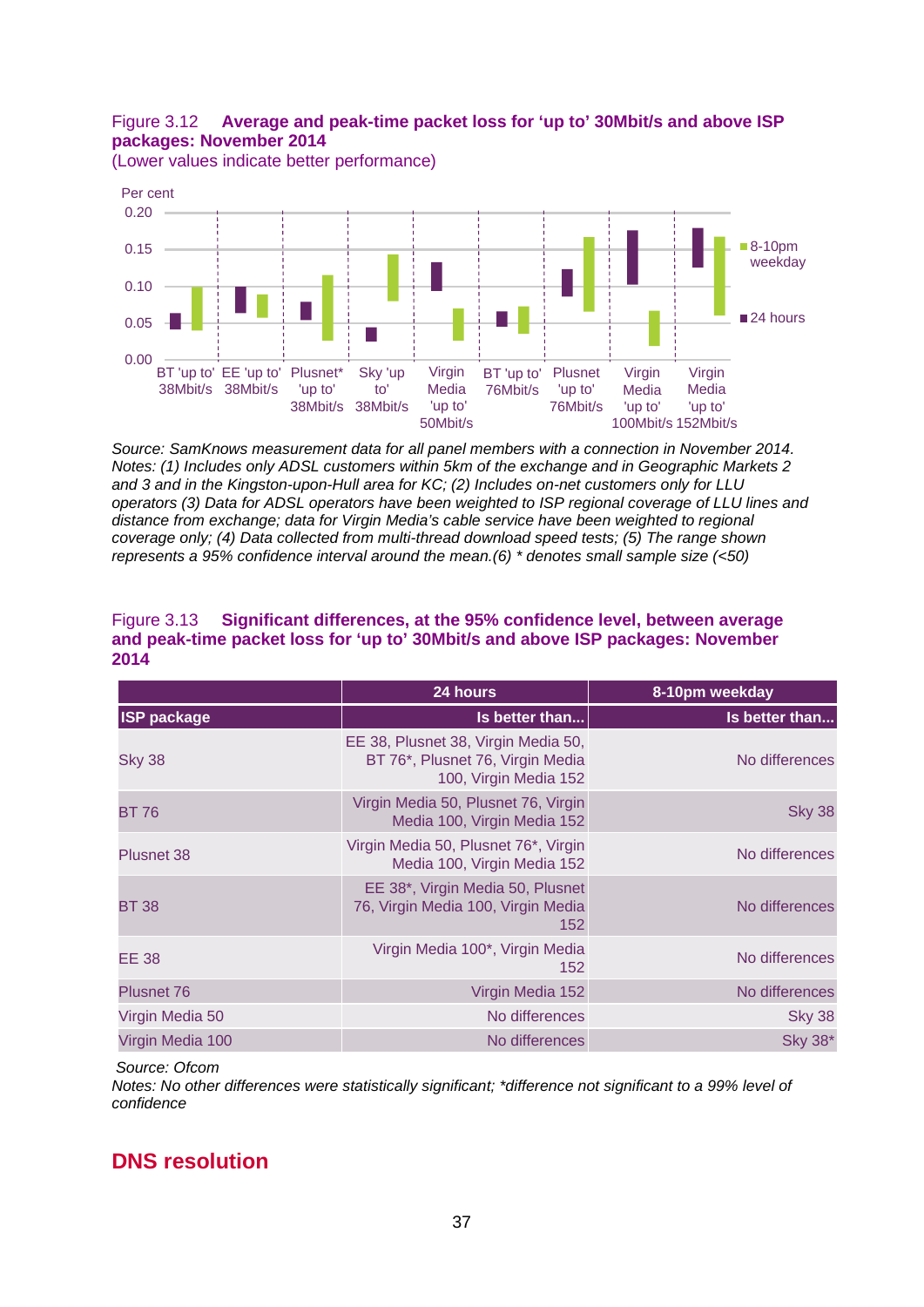DNS (the domain name service) plays a crucial part in the way the internet operates. This protocol translates domain names (such as ofcom.org.uk) into the IP addresses that are used to route traffic (e.g. 194.33.179.25) Every ISP maintains its own DNS servers through which customers computers issue queries to translate names into IP addresses. When these services fail or operate slowly, web browsing and other online activities suffer. A slow DNS does not affect download speed, but can severely affect the responsiveness of the internet while browsing. Note that in [Figure 3.14](#page-38-0) and [Figure 3.16](#page-39-0) better performance equates to faster resolution times, which are indicated by lower bars.

#### <span id="page-38-0"></span>Figure 3.14 **Average and peak-time DNS resolution time for ADSL2+ ISP packages: November 2014**



(Lower values indicate better performance)

*Source: SamKnows measurement data for all panel members with a connection in November 2014. Notes: (1) Includes only ADSL customers within 5km of the exchange and in Geographic Markets 2 and 3; (2) Includes on-net customers only for LLU operators (3) Data for ADSL operators have been weighted to ISP regional coverage of LLU lines and distance from exchange; data for Virgin Media's cable service have been weighted to regional coverage only; (4) Data collected from multi-thread download speed tests; (5) The range shown represents a 95% confidence interval around the mean; (6) Note that better performance is indicated by faster resolution times (i.e. lower values).*

#### Figure 3.15 **Significant differences, at the 95% confidence level, between average and peak-time DNS resolution time for ADSL2+ ISP packages: November 2014**

|                       | 24 hours                                    | 8-10pm weekday             |
|-----------------------|---------------------------------------------|----------------------------|
| <b>ISP package</b>    | Is faster than                              | Is faster than             |
| BT ADSL2+             | KC ADSL2+, Sky ADSL2+*,<br>TalkTalk ADSL2+  | KC ADSL2+, TalkTalk ADSL2+ |
| <b>Plusnet ADSL2+</b> | KC ADSL2+*, Sky ADSL2+*,<br>TalkTalk ADSL2+ | TalkTalk ADSL2+            |
| KC ADSL2+             | TalkTalk ADSL2+                             | TalkTalk ADSL2+            |
| Sky ADSL2+            | TalkTalk ADSL2+                             | TalkTalk ADSL2+            |

*Source: Ofcom*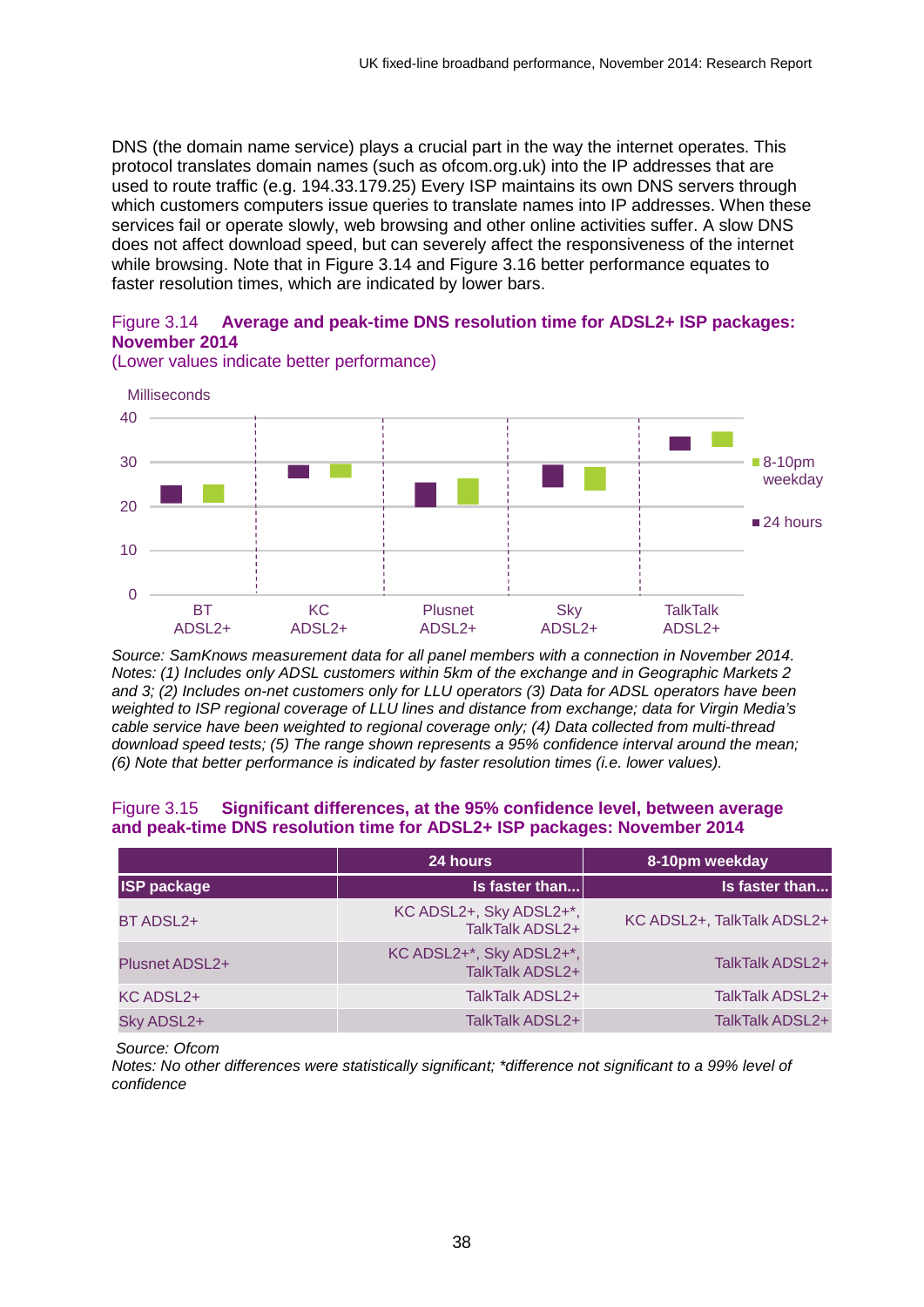## <span id="page-39-0"></span>Figure 3.16 **Average and peak-time DNS resolution time for 'up to' 30Mbit/s and above ISP packages: November 2014**

(Lower values indicate better performance)



*Source: SamKnows measurement data for all panel members with a connection in November 2014. Notes: (1) Includes only ADSL customers within 5km of the exchange and in Geographic Markets 2 and 3 and in the Kingston-upon-Hull area for KC; (2) Includes on-net customers only for LLU operators (3) Data for ADSL operators have been weighted to ISP regional coverage of LLU lines and distance from exchange; data for Virgin Media's cable service have been weighted to regional coverage only; (4) Data collected from multi-thread download speed tests; (5) The range shown represents a 95% confidence interval around the mean.(6) \* denotes small sample size (<50)*

#### Figure 3.17 **Significant differences, at the 95% confidence level, between average and peak-time DNS resolution time for 'up to' 30Mbit/s and above ISP packages: November 2014**

|                    | 24 hours                                     | 8-10pm weekday                                                                 |
|--------------------|----------------------------------------------|--------------------------------------------------------------------------------|
| <b>ISP package</b> | Is faster than                               | Is faster than                                                                 |
| Virgin Media 50    | BT 38, EE 38, Plusnet 38*, Sky 38*           | BT 38, EE 38                                                                   |
| Plusnet 76         | BT 38, EE 38, Plusnet 38, Sky 38*,<br>BT 76* | BT 38, EE 38, Plusnet 38, BT 76*,<br>Virgin Media 100*, Virgin Media<br>$152*$ |
| Virgin Media 152   | BT 38, EE 38, Plusnet 38*                    | BT 38, EE 38                                                                   |
| Virgin Media 100   | BT 38, EE 38, Plusnet 38*                    | BT 38*, EE 38                                                                  |
| <b>BT76</b>        | BT 38, EE 38                                 | BT 38, EE 38                                                                   |
| <b>Sky 38</b>      | <b>EE 38</b>                                 | BT 38, EE 38                                                                   |
| <b>BT38</b>        | No differences                               | <b>EE 38</b>                                                                   |
| <b>Plusnet 38</b>  | No differences                               | EE 38*                                                                         |

*Source: Ofcom*

*Notes: No other differences were statistically significant; \*difference not significant to a 99% level of confidence*

# **DNS failure**

DNS failure occurs when an ISP's DNS server is unable to translate a domain name to an IP address in a TCP/IP network. When a DNS failure occurs the user is presented with an error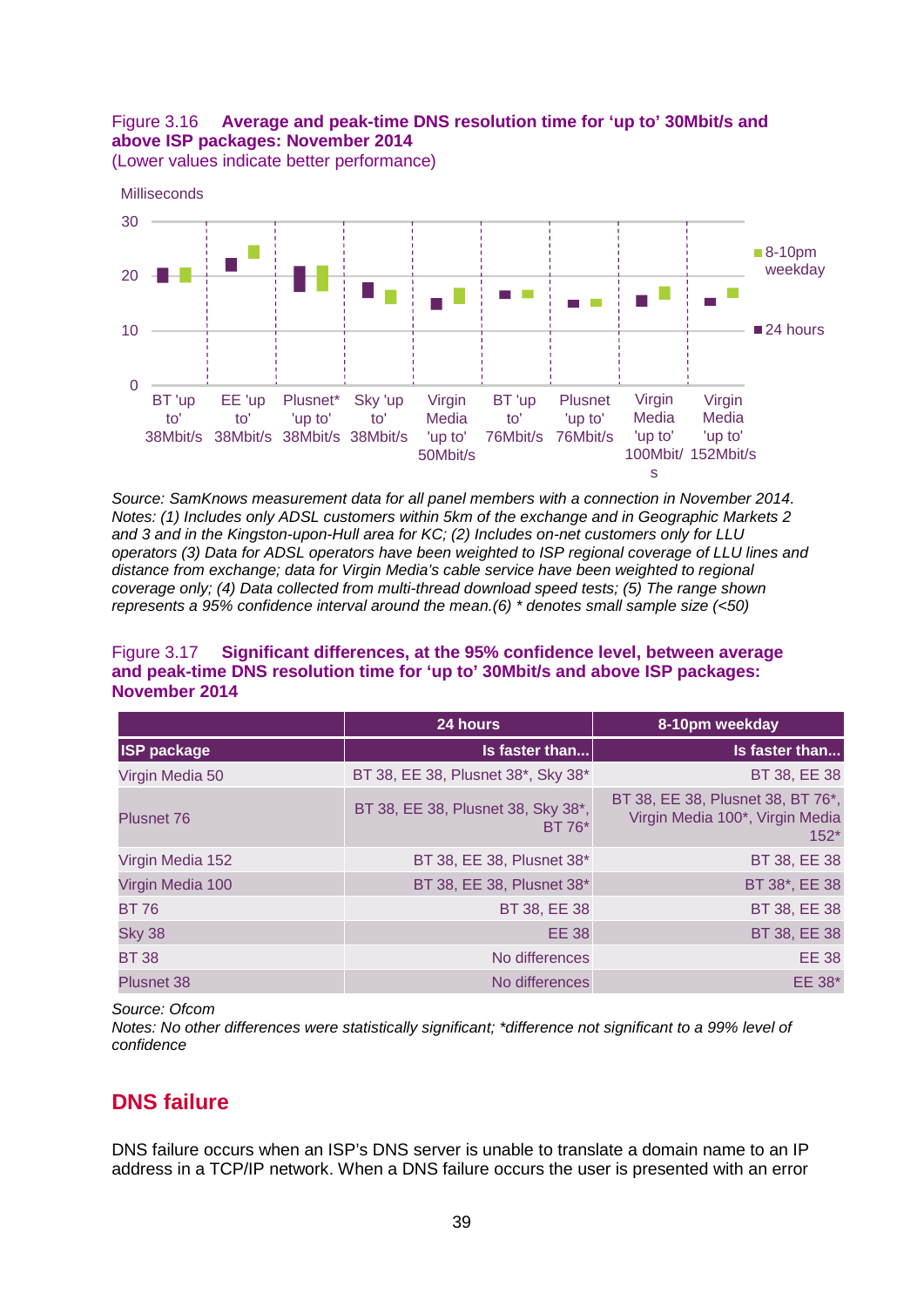message such as "this server is unavailable" or "host could not be found", and is unable to access the requested page on that occasion. Note that in [Figure 3.18](#page-40-0) and [Figure 3.20](#page-41-0) better performance equates to short times, which are indicated by lower bars.

<span id="page-40-0"></span>Figure 3.18 **Average and peak-time DNS failure rates for ADSL2+ ISP packages: November 2014**

(Lower values indicate better performance)



*Source: SamKnows measurement data for all panel members with a connection in November 2014. Notes: (1) Includes only ADSL customers within 5km of the exchange and in Geographic Markets 2 and 3; (2) Includes on-net customers only for LLU operators (3) Data for ADSL operators have been weighted to ISP regional coverage of LLU lines and distance from exchange; data for Virgin Media's cable service have been weighted to regional coverage only; (4) Data collected from multi-thread download speed tests; (5) The range shown represents a 95% confidence interval around the mean; (6) Note that better performance is indicated by faster resolution times (i.e. lower values).*

#### Figure 3.19 **Significant differences, at the 95% confidence level, between average and peak-time DNS failure rates for ADSL2+ ISP packages: November 2014**

|                    | <b>24 hours</b> | 8-10pm weekday |
|--------------------|-----------------|----------------|
| <b>ISP package</b> | Is better than  | Is better than |
|                    | No differences  | No differences |

*Source: Ofcom*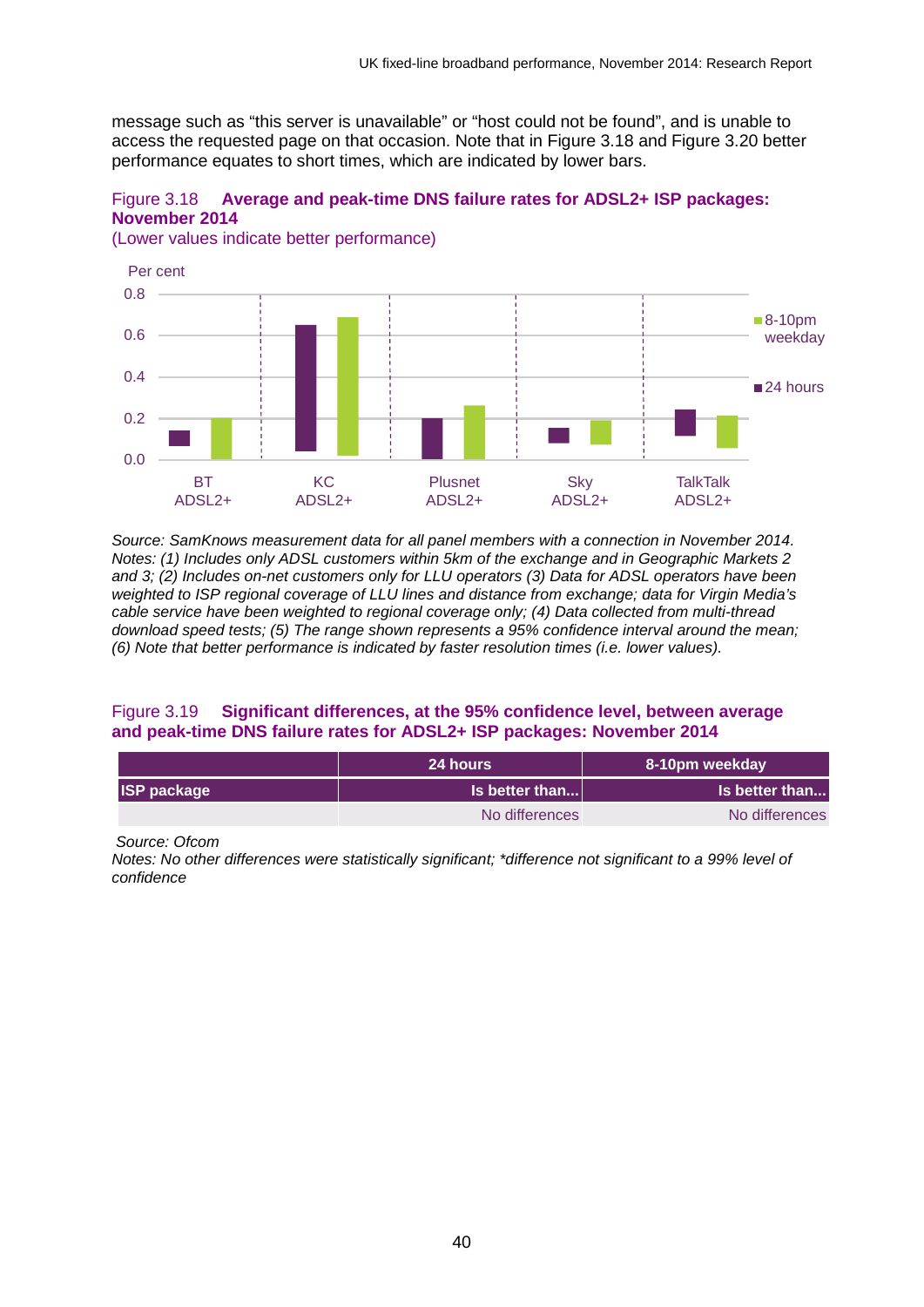#### <span id="page-41-0"></span>Figure 3.20 **Average and peak-time DNS failure rates for 'up to' 30Mbit/s and above ISP packages: November 2014**



(Lower values indicate better performance)

*Source: SamKnows measurement data for all panel members with a connection in November 2014. Notes: (1) Includes only ADSL customers within 5km of the exchange and in Geographic Markets 2 and 3 and in the Kingston-upon-Hull area for KC; (2) Includes on-net customers only for LLU operators (3) Data for ADSL operators have been weighted to ISP regional coverage of LLU lines and distance from exchange; data for Virgin Media's cable service have been weighted to regional coverage only; (4) Data collected from multi-thread download speed tests; (5) The range shown represents a 95% confidence interval around the mean.(6) \* denotes small sample size (<50)*

#### Figure 3.21 **Significant differences, at the 95% confidence level, between average and peak-time DNS failure rates for 'up to' 30Mbit/s and above ISP packages: November 2014**

|                    | 24 hours                                                         | 8-10pm weekday                                          |
|--------------------|------------------------------------------------------------------|---------------------------------------------------------|
| <b>ISP package</b> | Is better than                                                   | Is better than                                          |
| Plusnet 38         | Virgin Media 50, BT 76*, Virgin<br>Media 100*, Virgin Media 152  | Virgin Media 50*, Virgin Media 152                      |
| <b>Sky 38</b>      | Virgin Media 50, BT 76, Virgin<br>Media 100, Virgin Media 152    | Virgin Media 50, Virgin Media 100*,<br>Virgin Media 152 |
| <b>Plusnet 76</b>  | Virgin Media 50*, Virgin Media 152                               | Virgin Media 152*                                       |
| <b>EE 38</b>       | Virgin Media 50*, Virgin Media<br>100*, Virgin Media 152         | No differences                                          |
| <b>BT38</b>        | Virgin Media 50*, BT 76*, Virgin<br>Media 100*, Virgin Media 152 | Virgin Media 152*                                       |
| <b>BT 76</b>       | No differences                                                   | Virgin Media 152*                                       |

*Source: Ofcom*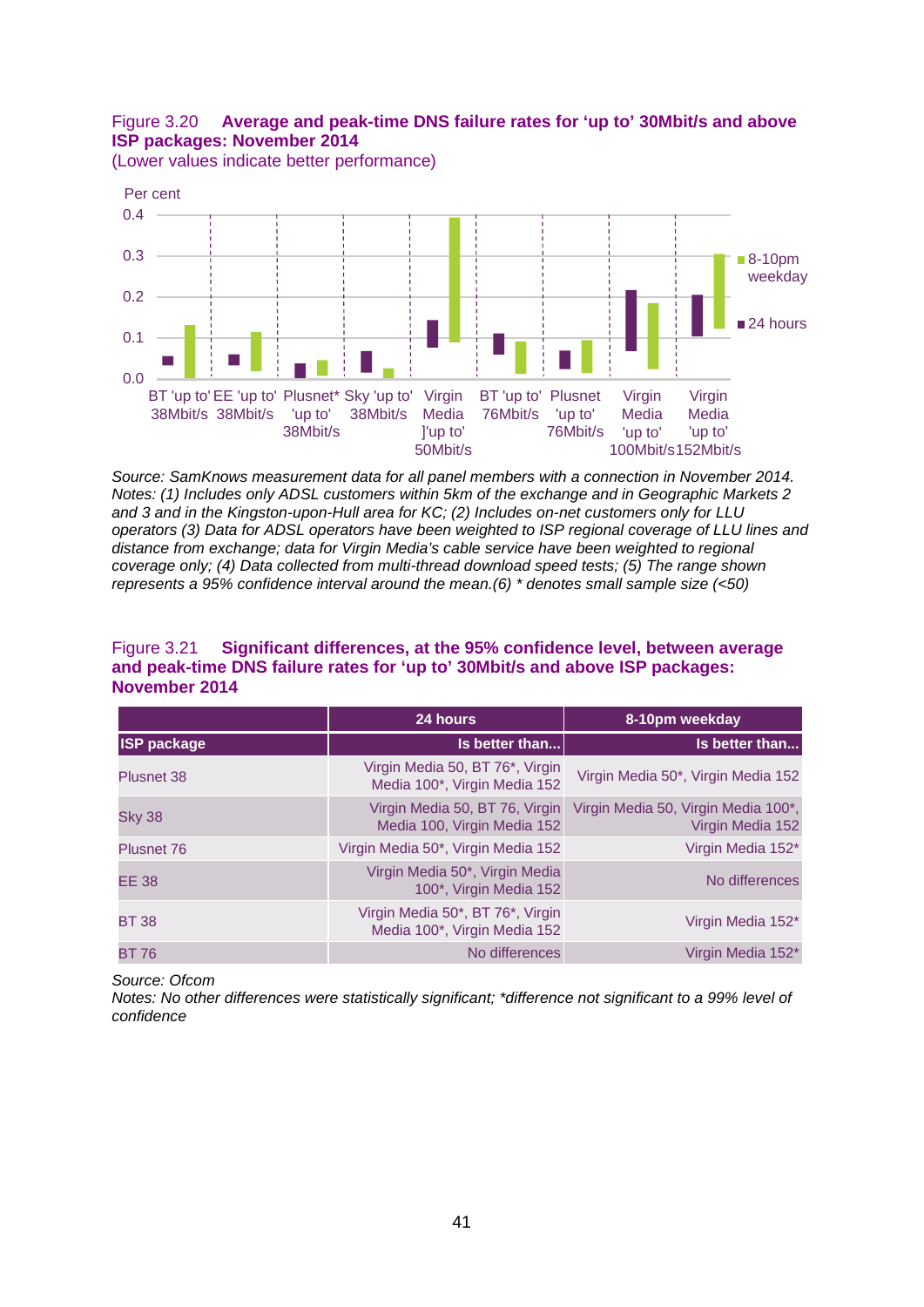## **Jitter**

'Jitter' is defined as the rate of change of latency. The lower the measure of jitter, the more stable the connection. Jitter and packet loss are the two biggest contributors to the quality of a voice over internet protocol (VoIP) phone call. Online gamers will also desire low jitter (low latency is useless if the connection has a high jitter rate). Modern specialist VoIP devices will often include a 'jitter buffer' of around 20 milliseconds. The effectively allows for up to a 20 millisecond jitter with no noticeable effect for the end-user. Note that in [Figure 3.22,](#page-42-0) [Figure](#page-43-0)  [3.24,](#page-43-0) [Figure 3.26](#page-44-0) and [Figure 3.28](#page-45-0) better performance equates to shorter times, which are indicated by lower bars.

#### <span id="page-42-0"></span>Figure 3.22 **Average and peak-time upstream jitter for ADSL2+ ISP packages: November 2014**



(Lower values indicate better performance)

*Source: SamKnows measurement data for all panel members with a connection in November 2014.*

*Notes: (1) Includes only ADSL customers within 5km of the exchange and in Geographic Markets 2 and 3; (2) Includes on-net customers only for LLU operators (3) Data for ADSL operators have been weighted to ISP regional coverage of LLU lines and distance from exchange; data for Virgin Media's cable service have been weighted to regional coverage only; (4) Data collected from multi-thread download speed tests; (5) The range shown represents a 95% confidence interval around the mean; (6) Note that better performance is indicated by shorter times (i.e. lower values).*

#### Figure 3.23 **Significant differences, at the 95% confidence level, between average and peak-time upstream jitter for ADSL2+ ISP packages: November 2014**

|                       | 24 hours         | 8-10pm weekday   |
|-----------------------|------------------|------------------|
| <b>ISP package</b>    | $ls$ better than | Is better than   |
| KC ADSL2+             | No differences   | TalkTalk ADSL2+  |
| BT ADSL2+             | TalkTalk ADSL2+* | TalkTalk ADSL2+  |
| Sky ADSL2+            | No differences   | TalkTalk ADSL2+* |
| <b>Plusnet ADSL2+</b> | TalkTalk ADSL2+  | TalkTalk ADSL2+  |

*Source: Ofcom*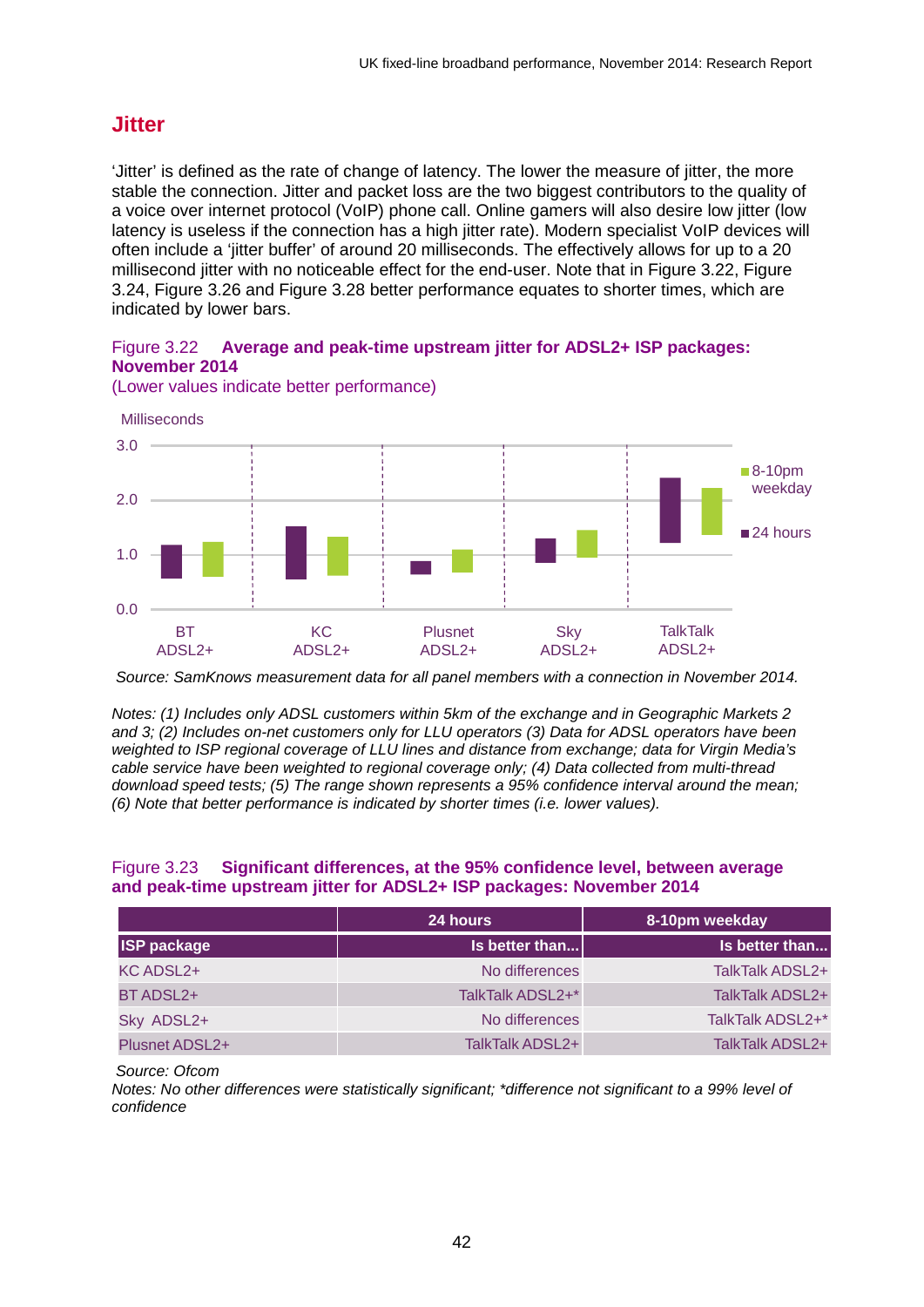### <span id="page-43-0"></span>Figure 3.24 **Average and peak-time upstream jitter for 'up to 30Mbit/s and above ISP packages: November 2014**

(Lower values indicate better performance)



*Source: SamKnows measurement data for all panel members with a connection in November 2014.*

*Notes: (1) Includes only ADSL customers within 5km of the exchange and in Geographic Markets 2 and 3 and in the Kingston-upon-Hull area for KC; (2) Includes on-net customers only for LLU operators (3) Data for ADSL operators have been weighted to ISP regional coverage of LLU lines and distance from exchange; data for Virgin Media's cable service have been weighted to regional coverage only; (4) Data collected from multi-thread download speed tests; (5) The range shown represents a 95% confidence interval around the mean. (6) \* denotes small sample size (<50)*

#### Figure 3.25 **Significant differences, at the 95% confidence level, between average and peak-time upstream jitter for 'up to' 30Mbit/s and above ISP packages: November 2014**

|                    | 24 hours                                                                              | 8-10pm weekday                                                                            |
|--------------------|---------------------------------------------------------------------------------------|-------------------------------------------------------------------------------------------|
| <b>ISP package</b> | Is better than                                                                        | Is better than                                                                            |
| <b>BT 76</b>       | BT 38*, EE 38, Plusnet 38*, Virgin<br>Media 50, Virgin Media 100, Virgin<br>Media 152 | BT 38, EE 38, Plusnet 38, Virgin<br>Media 50, Virgin Media 100, Virgin<br>Media 152       |
| <b>Sky 38</b>      | Virgin Media 50, Virgin Media 100,<br>Virgin Media 152                                | Virgin Media 50, Virgin Media 100,<br>Virgin Media 152                                    |
| <b>BT 38</b>       | Virgin Media 152                                                                      | Virgin Media 50, Virgin Media 100, Virgin Media 50, Virgin Media 100,<br>Virgin Media 152 |
| <b>EE 38</b>       | Virgin Media 50, Virgin Media 100,<br>Virgin Media 152                                | Virgin Media 50, Virgin Media 100,<br>Virgin Media 152                                    |
| <b>Plusnet 38</b>  | Virgin Media 50, Virgin Media 100,<br>Virgin Media 152                                | Virgin Media 50, Virgin Media 100,<br>Virgin Media 152                                    |
| <b>Plusnet 76</b>  | Virgin Media 50, Virgin Media 100,<br>Virgin Media 152                                | Virgin Media 50, Virgin Media 100,<br>Virgin Media 152                                    |

*Source: Ofcom*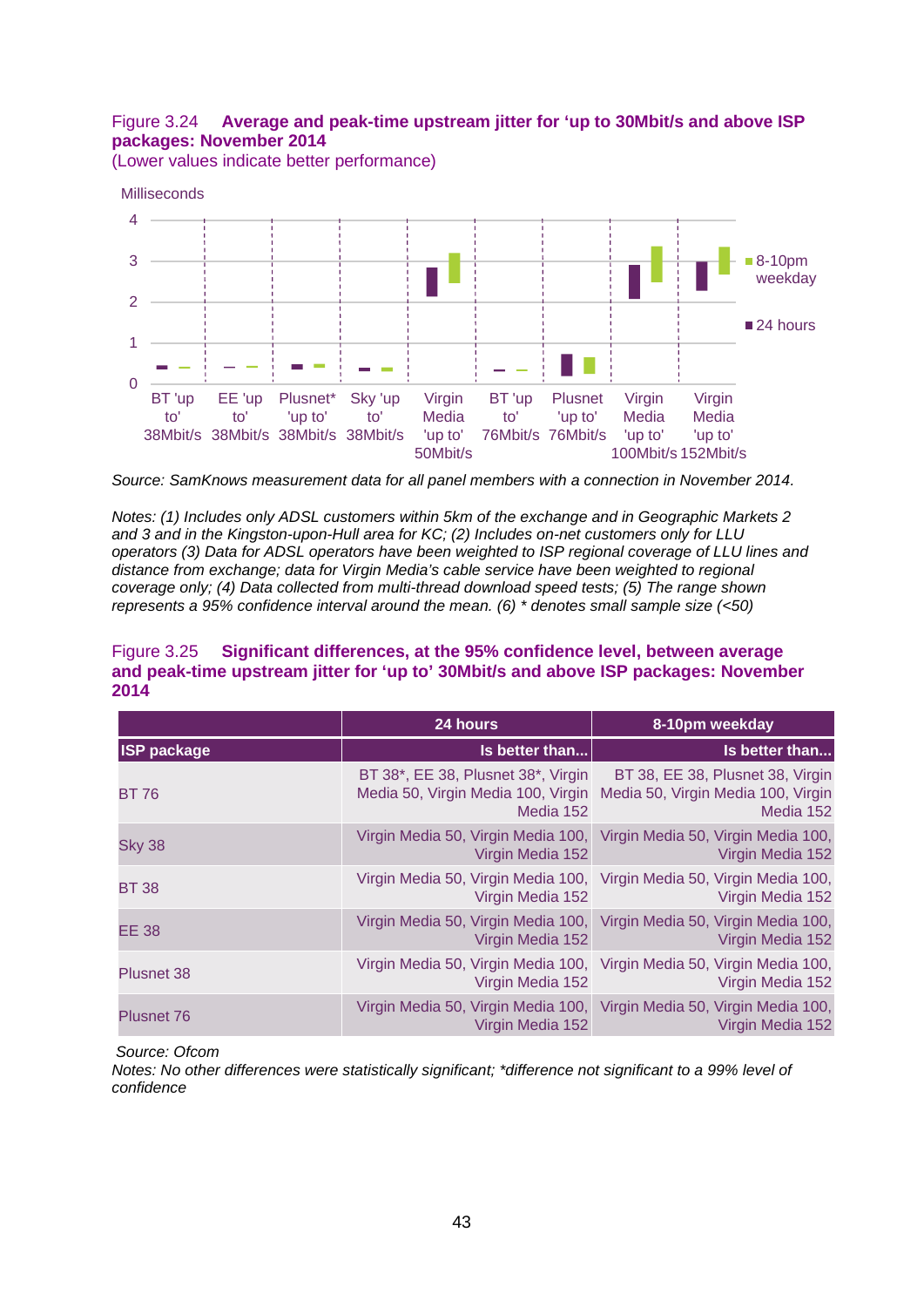<span id="page-44-0"></span>

(Lower values indicate better performance)



*Source: SamKnows measurement data for all panel members with a connection in November 2014.*

*Notes: (1) Includes only ADSL customers within 5km of the exchange and in Geographic Markets 2 and 3; (2) Includes on-net customers only for LLU operators (3) Data for ADSL operators have been weighted to ISP regional coverage of LLU lines and distance from exchange; data for Virgin Media's cable service have been weighted to regional coverage only; (4) Data collected from multi-thread download speed tests; (5) The range shown represents a 95% confidence interval around the mean; (6) Note that better performance is indicated by shorter times (i.e. lower values).*

#### Figure 3.27 **Significant differences, at the 95% confidence level, between average and peak-time downstream jitter for ADSL2+ packages: November 2014**

|                       | <b>24 hours</b>  | 8-10pm weekday   |
|-----------------------|------------------|------------------|
| <b>ISP package</b>    | Is better than   | Is better than   |
| KC ADSL2+             | TalkTalk ADSL2+* | TalkTalk ADSL2+* |
| <b>Plusnet ADSL2+</b> | TalkTalk ADSL2+* | No differences   |

*Source: Ofcom*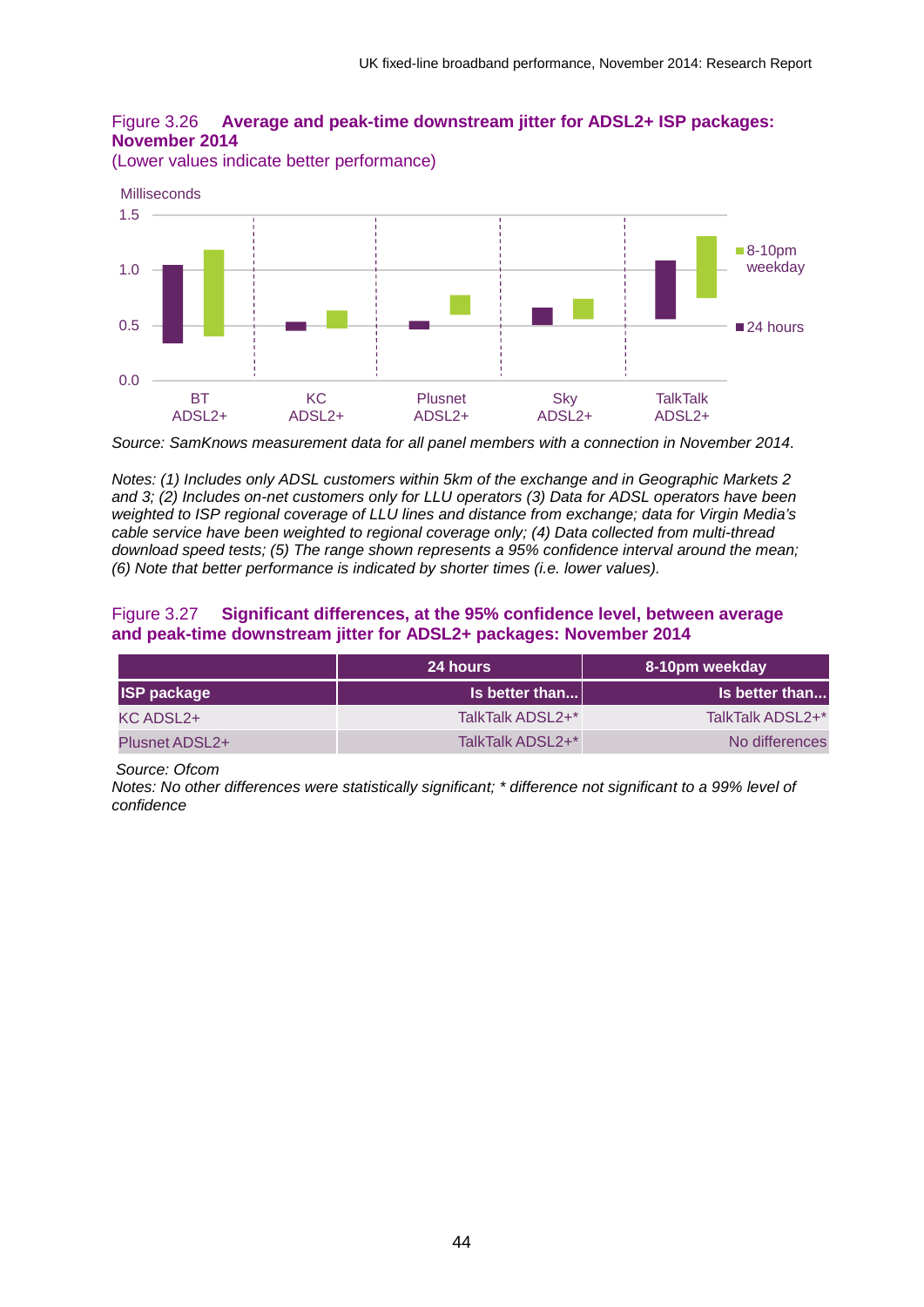#### <span id="page-45-0"></span>Figure 3.28 **Average and peak-time downstream jitter for 'up to' 30Mbit/s and above ISP packages: November 2014**

(Lower values indicate better performance)



*Source: SamKnows measurement data for all panel members with a connection in November 2014.*

*Notes: (1) Includes only ADSL customers within 5km of the exchange and in Geographic Markets 2 and 3 and in the Kingston-upon-Hull area for KC; (2) Includes on-net customers only for LLU operators (3) Data for ADSL operators have been weighted to ISP regional coverage of LLU lines and distance from exchange; data for Virgin Media's cable service have been weighted to regional coverage only; (4) Data collected from multi-thread download speed tests; (5) The range shown represents a 95% confidence interval around the mean. (6) \* denotes small sample size (<50)*

#### Figure 3.29 **Significant differences, at the 95% confidence level, between average and peak-time downstream jitter for 'up to' 30Mbit/s and above ISP packages: November 2014**

|                    | 24 hours                                               | 8-10pm weekday                                               |
|--------------------|--------------------------------------------------------|--------------------------------------------------------------|
| <b>ISP package</b> | Is better than                                         | Is better than                                               |
| Virgin Media 50    | BT 38, EE 38, Plusnet 38, Sky 38,<br>BT 76, Plusnet 76 | BT 38*, EE 38, Plusnet 38, Plusnet<br>76*, Virgin Media 152* |
| Virgin Media 100   | BT 38, EE 38, Plusnet 38, Sky 38,<br>BT 76, Plusnet 76 | <b>EE 38</b>                                                 |
| Virgin Media 152   | BT 38, EE 38, Plusnet 38, Sky 38,<br>BT 76, Plusnet 76 | <b>EE 38</b>                                                 |
| <b>Plusnet 76</b>  | BT 38, EE 38, Plusnet 38*                              | <b>EE 38</b>                                                 |
| <b>BT 76</b>       | BT 38, EE 38, Plusnet 38*                              | BT 38*, EE 38, Plusnet 38, Plusnet<br>76, Virgin Media 152*  |
| <b>Sky 38</b>      | <b>EE 38</b>                                           | EE 38, Plusnet 38*, Virgin Media<br>$152*$                   |
| <b>BT38</b>        | <b>EE 38</b>                                           | <b>EE 38</b>                                                 |
| <b>Plusnet 38</b>  | <b>EE 38</b>                                           | <b>EE 38</b>                                                 |

*Source: Ofcom*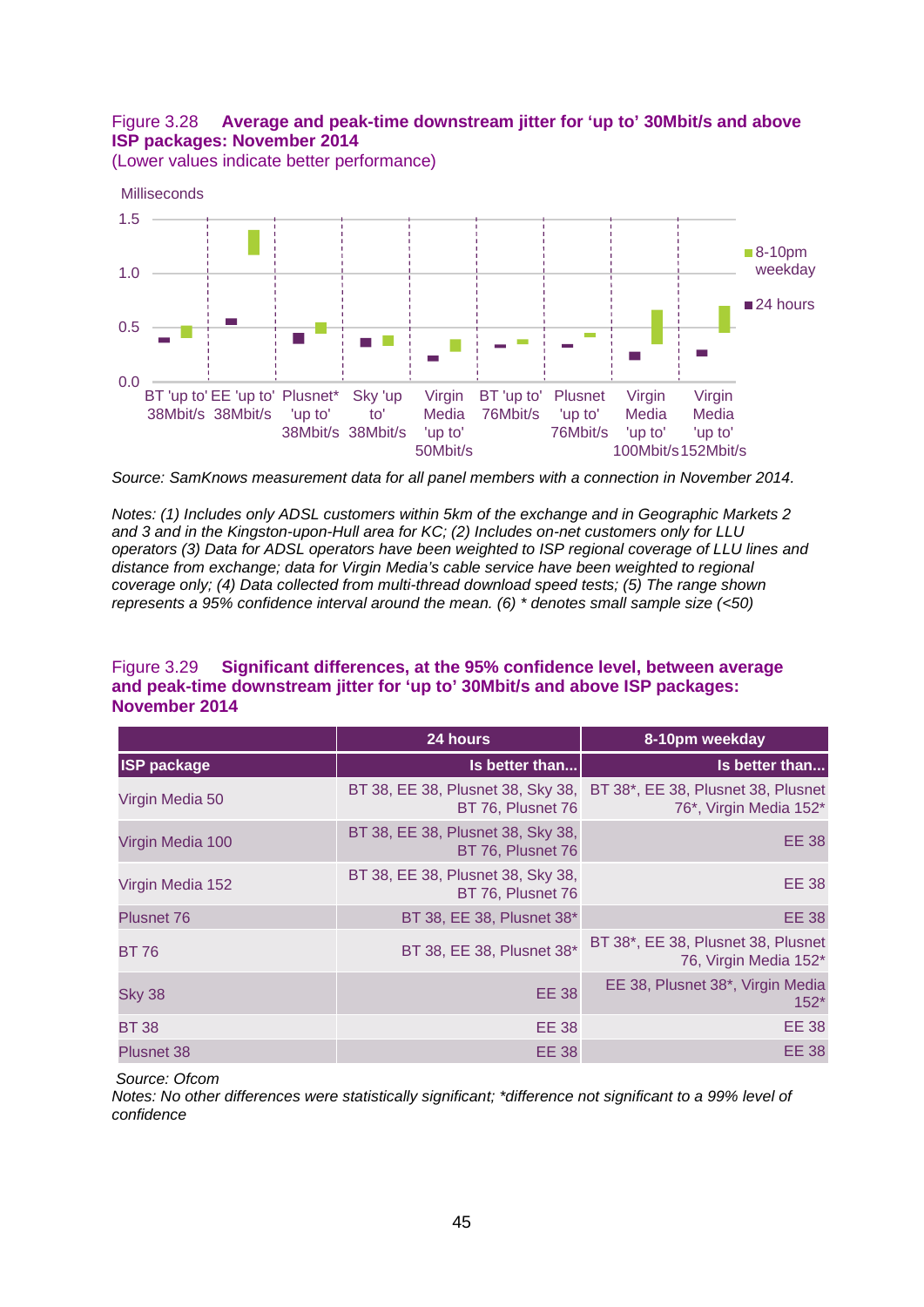## **Annex 1**

# **Additional analysis**

Figure 4.1 **Distribution of maximum and average download speeds for ADSL2+ ISP packages: November 2014**



*Source: SamKnows measurement data for panel members with a connection in November 2014.*

*Notes: (1) Data have been weighted by ISP package and LLU/non-LLU connections, rural/urban, geographic market classification and distance from exchange to ensure that they are representative of UK ADSL2+ residential customers as a whole; (2) Data collected from multi-thread download speed tests.*

#### Figure 4.2 **Distribution of maximum and average download speeds for 'up to' 50Mbit/s cable packages: November 2014**



*Source: SamKnows measurement data for panel members with a connection in November 2014.* 

*Notes: (1) Data have been weighted to regional coverage to ensure that they are representative of UK cable 'up to' 30Mbit/s residential customers as a whole; (2) Data collected from multi-thread download*  speed tests.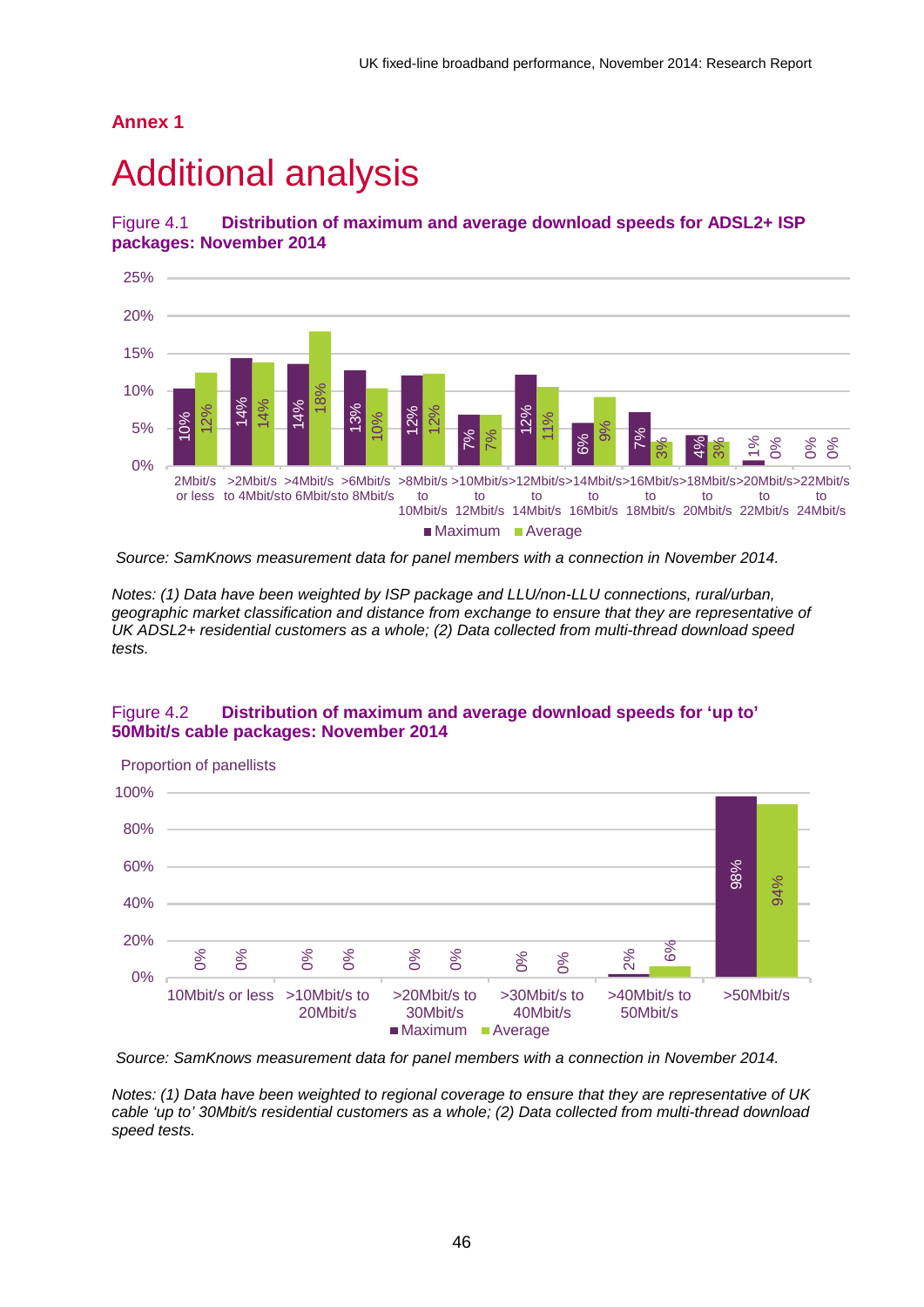

Proportion of panellists



*Source: SamKnows measurement data for panel members with a connection in November 2014.* 

*Notes: (1) Data have been weighted to regional coverage to ensure that they are representative of UK cable 'up to' 60Mbit/s residential customers as a whole; (2) Data collected from multi-thread download speed tests.*

#### Figure 4.4 **Distribution of maximum and average download speeds for 'up to' 152Mbit/s cable packages: November 2014**



Proportion of panellists

*Source: SamKnows measurement data for panel members with a connection in November 2014.* 

*Notes: (1) Data have been weighted to regional coverage to ensure that they are representative of UK cable 'up to' 100Mbit/s residential customers as a whole; (2) Data collected from multi-thread*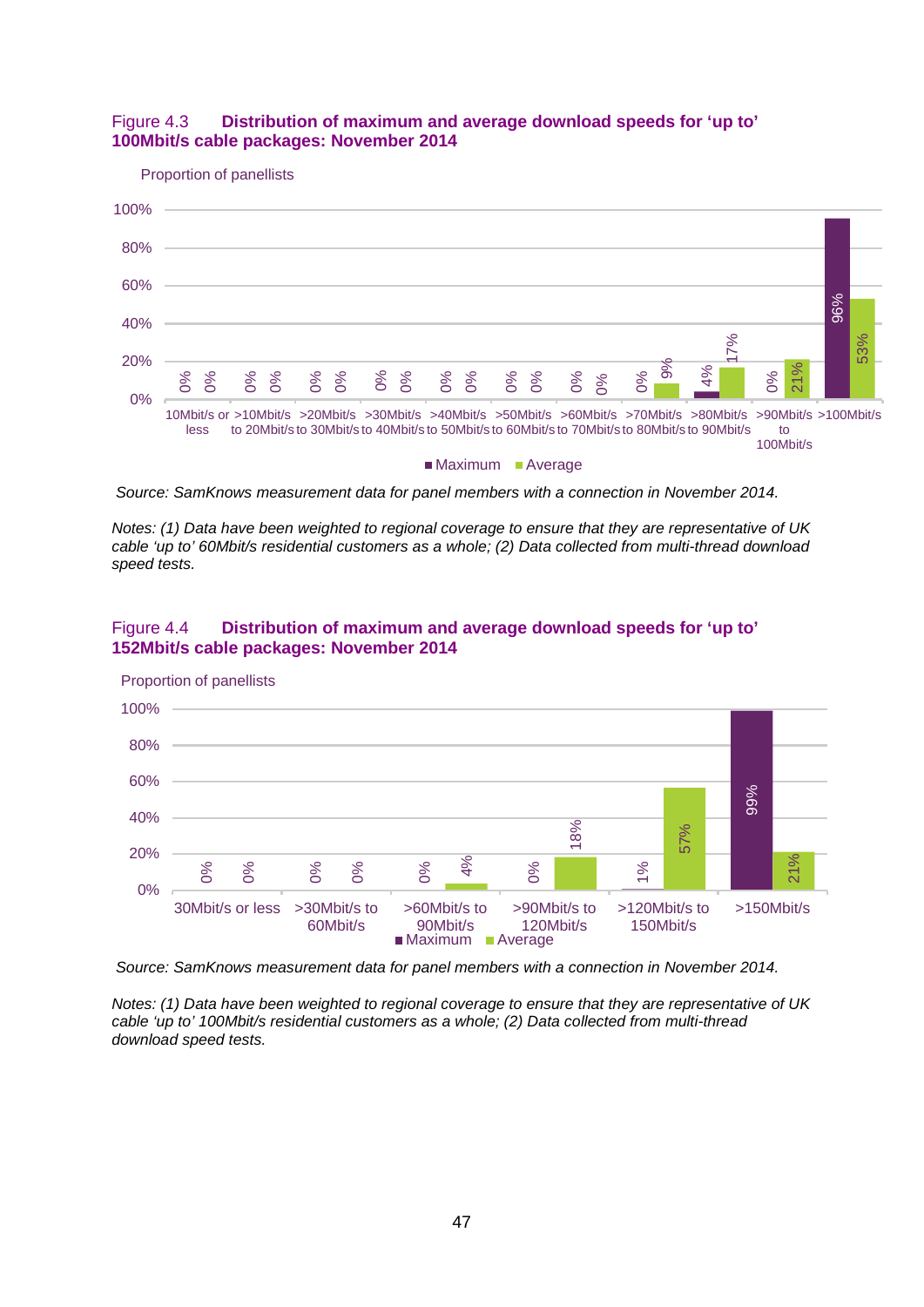



*Source: SamKnows measurement data for panel members with a connection in November 2014. Notes: (1) Data collected from multi-thread download speed tests.*

#### Figure 4.6 **Distribution of maximum and average download speeds for 'up to' 76Mbit/s FTTC packages: November 2014**



*Source: SamKnows measurement data for panel members with a connection in November 2014.*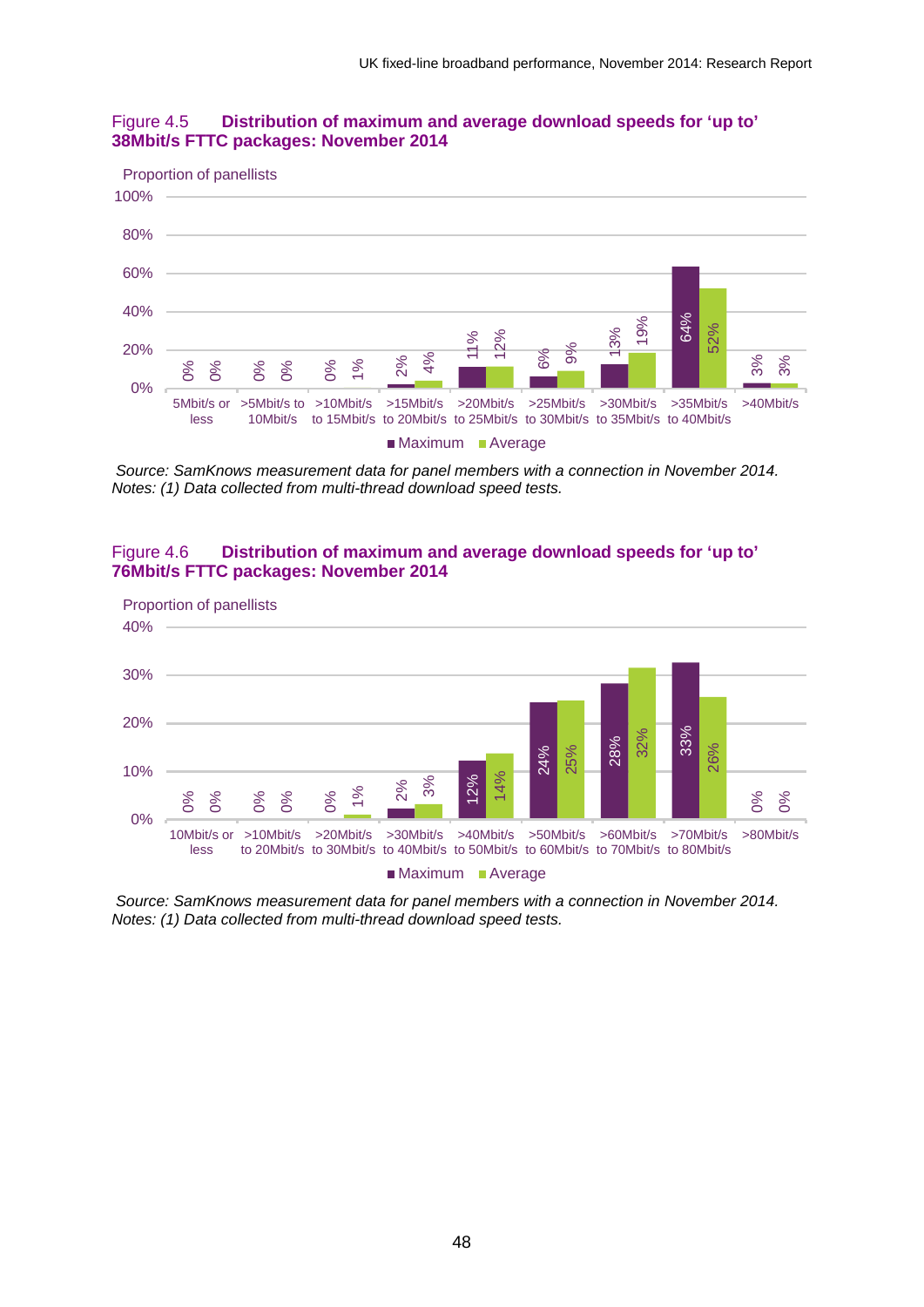

#### Figure 4.7 **Distribution of panellists, by distance from exchange**

*Source: Ofcom, using data supplied by SamKnows*

#### Figure 4.8 **Average and maximum download speeds for ADSL broadband connections in rural and urban areas: November 2014**



*Source: SamKnows measurement data for all panel members with a connection in November 2014, Notes: (1) Data have been weighted by ISP package and LLU/non-LLU connections, rural/urban, geographic market classification and distance from exchange to ensure that they are representative of UK residential broadband consumers as a whole; (2) Data collected from multi-thread download speed tests*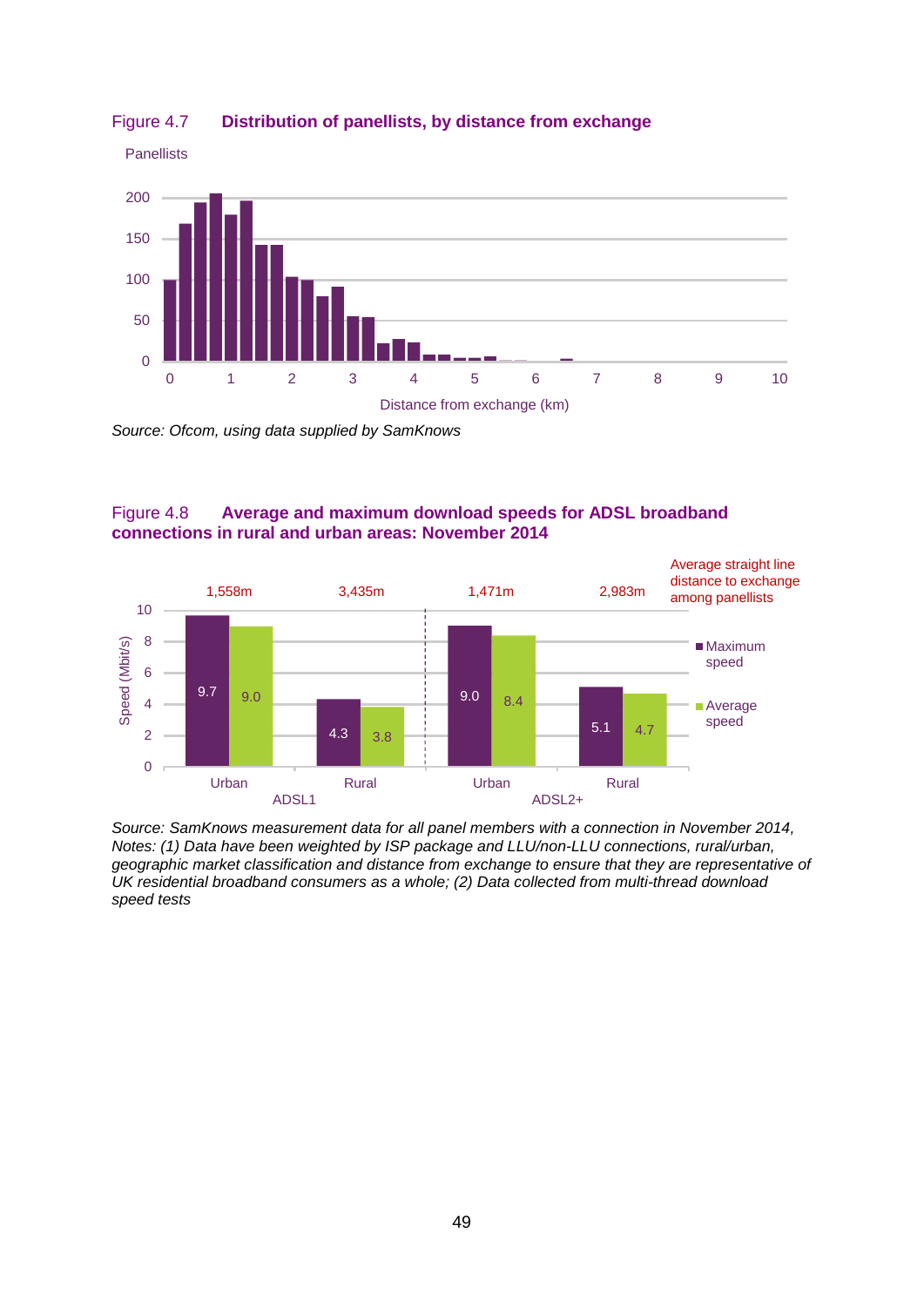



*Source: SamKnows measurement data for all panel members with a connection in November 2014. Panel Base: 1181*

*Notes: (1) Data have been weighted by ISP package and LLU/non-LLU connections, rural/urban, geographic market classification and distance from exchange to ensure that they are representative of UK residential broadband consumers as a whole; (2) As sufficient sample sizes were not available for consumers on packages of 'up to' 2Mbit/s or less, data collected for these packages in April 2009 has been factored in, in proportion to share of all connections in November 2014 and an estimated split between rural and urban areas; (3) Data collected from multi-thread download speed tests.*





*Source: SamKnows measurement data for all panel members with a connection in November 2014. Notes: (1) Data have been weighted by ISP package and LLU/non-LLU connections, rural/urban, geographic market classification and distance from exchange to ensure that they are representative of UK ADSL2+ residential customers as a whole; (2) Data collected from multi-thread download speed tests.*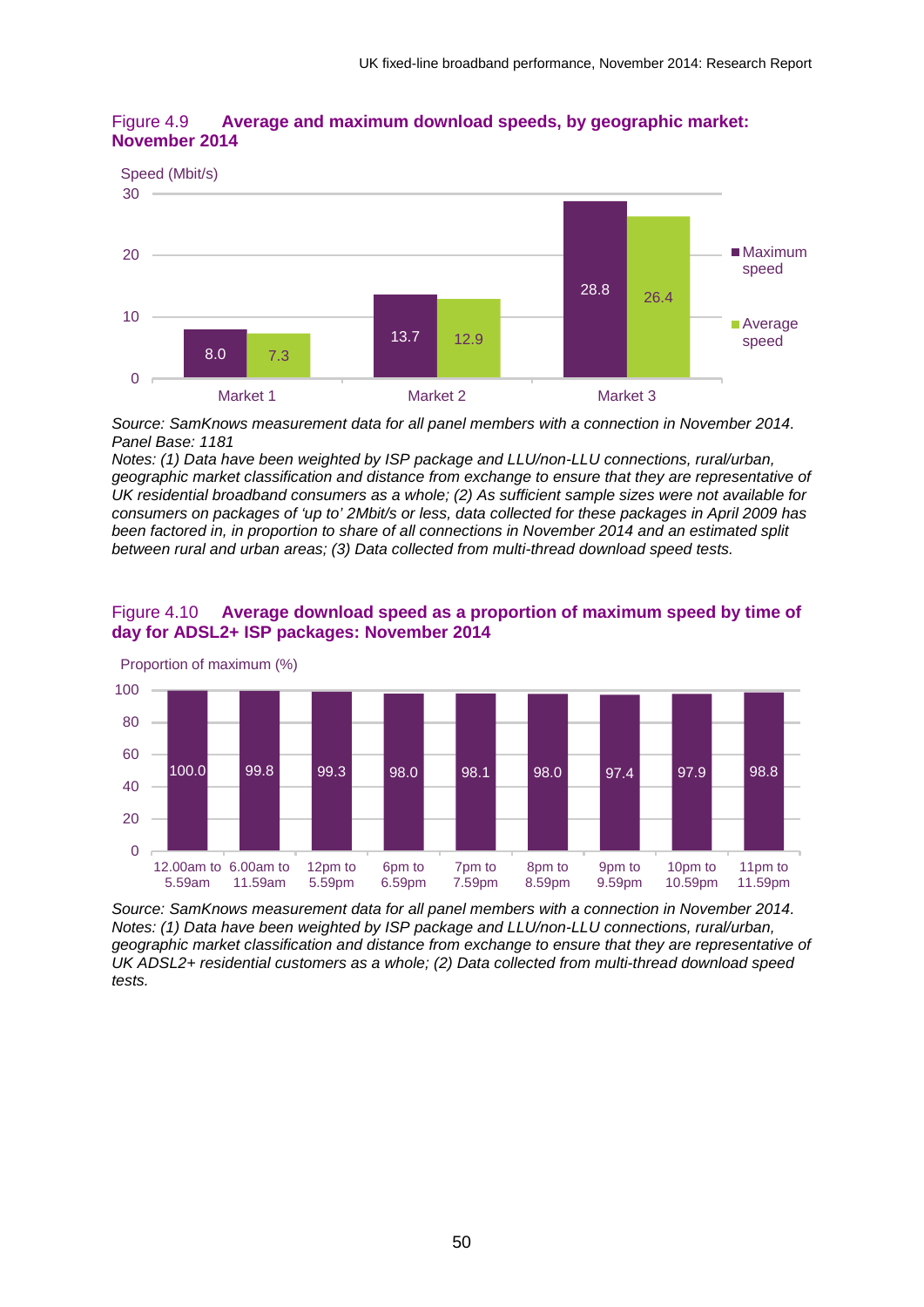#### Figure 4.11 **Average download speed as a proportion of maximum speed, by time of day for 'up to' 38Mbit/s and 'up to 50Mbit/s ISP packages: November 2014**



*Source: SamKnows measurement data for all panel members with a connection in November 2014. Notes: (1) Data have been weighted by ISP package and LLU/non-LLU connections, rural/urban, geographic market classification and distance from exchange to ensure that they are representative of UK 'up to' 30Mbit/s cable and 'up to' 38Mbit/s FTTC residential customers as a whole; (2) Data collected from multi-thread download speed tests.*

#### Figure 4.12 **Average download speeds as a proportion of maximum speed, by time of day, for 'up to' 76Mbit/s, 'up to' 100Mbit/s and 'up to' 152Mbit/s ISP packages: November 2014**



*Source: SamKnows measurement data for all panel members with a connection in November 2014. Notes: (1) Data have been weighted by ISP package, rural/urban and Geographic Market classification to ensure that they are representative of UK 'up to' 60Mbit/s cable, 'up to' 76Mbit/s FTTC and 'up to' 100Mbit/s cable residential customers as a whole; (2) Data collected from multithread download speed tests.*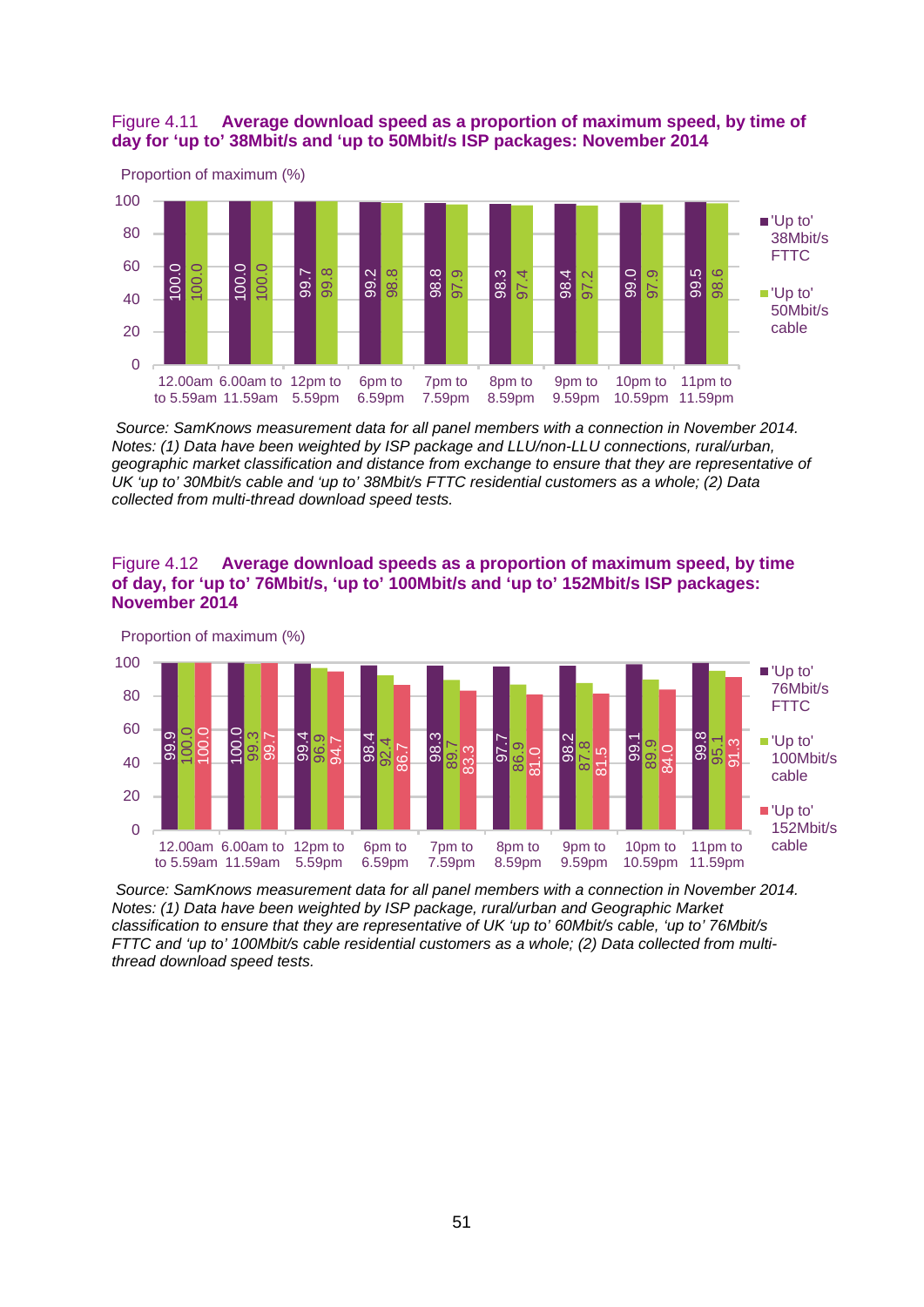

Figure 4.13 **Average download speeds, by technology and headline speed: November 2014**

*Source: SamKnows measurement data for all panel members with a connection in November 2014. Panel Base: 1181*

*Notes: (1) Data have been weighted by ISP package and LLU/non-LLU connections, rural/urban, geographic market classification and distance from exchange to ensure that they are representative of UK residential broadband consumers as a whole; (2) As sufficient sample sizes were not available for consumers on packages of 'up to' 2Mbit/s or less, data collected for these packages in April 2009 has been factored in, in proportion to share of all connections in November 2014; (3) Data collected from multi-thread download speed tests; (4) The range shown represents a 95% confidence interval around the mean.*



#### Figure 4.14 **Maximum download speeds for ADSL2+ ISP packages: November 2014**

*Source: SamKnows measurement data for all panel members with a connection in November 2014. Notes: (1) Includes only ADSL customers within 5km of the exchange and in Geographic Markets 2 and 3; (2) Includes on-net customers only for LLU operators (3) Data for ADSL operators have been weighted to ISP regional coverage of LLU lines and distance from exchange; data for Virgin Media's cable service have been weighted to regional coverage only; (4) Data collected from multi-thread download speed tests; (5) The range shown represents a 95% confidence interval around the mean.*

52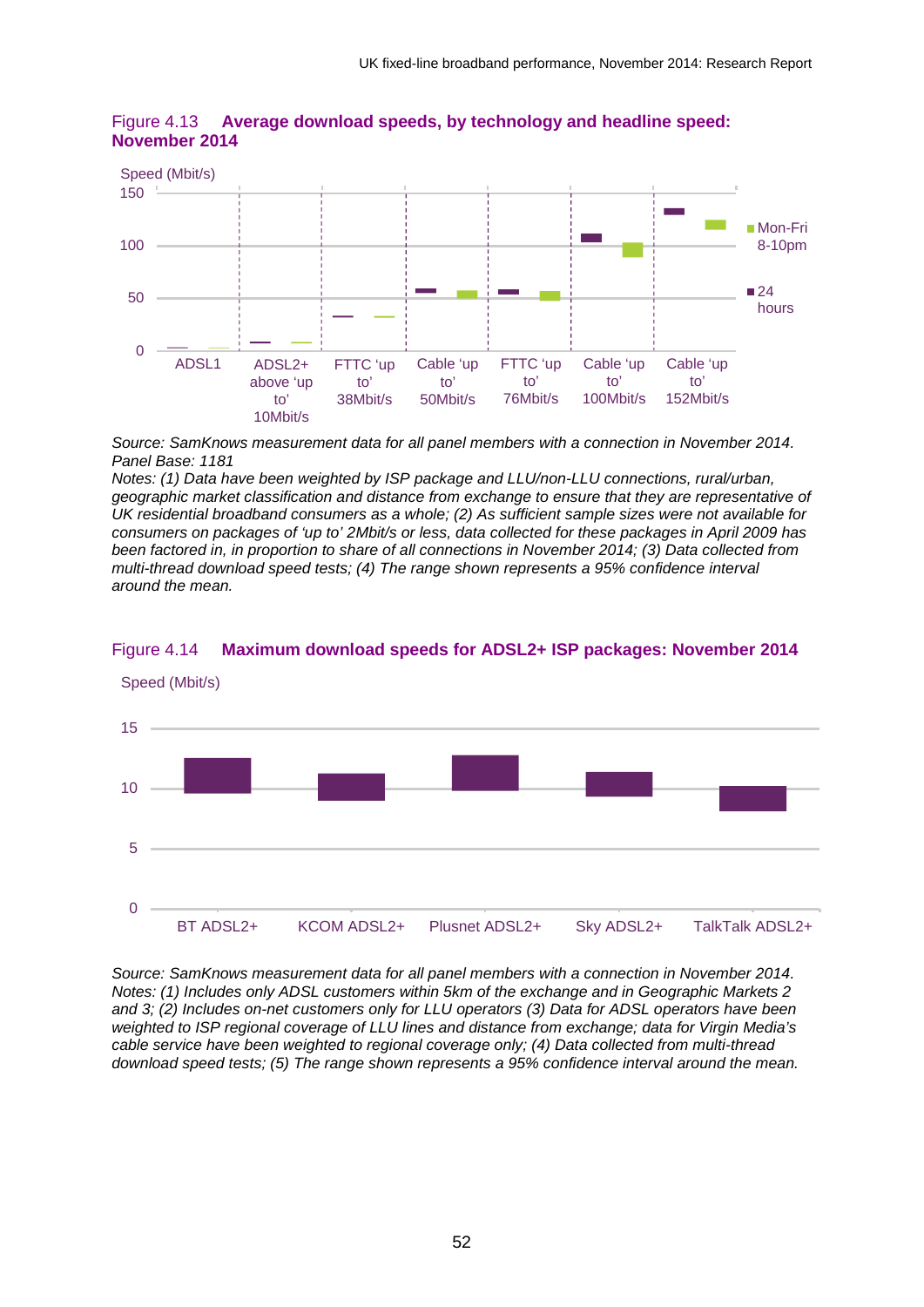#### Figure 4.15 **Maximum download speeds for 'up to' 30Mbit/s and above ISP packages: November 2014**



*Source: SamKnows measurement data for all panel members with a connection in November 2014. Notes: (1) Includes only ADSL customers within 5km of the exchange and in Geographic Markets 2 and 3 and in the Kingston-upon-Hull area for KC; (2) Includes on-net customers only for LLU operators (3) Data for ADSL operators have been weighted to ISP regional coverage of LLU lines and distance from exchange; data for Virgin Media's cable service have been weighted to regional coverage only; (4) Data collected from multi-thread download speed tests; (5) The range shown represents a 95% confidence interval around the mean.*



#### Figure 4.16 **Average download speeds for ADSL2+ ISP packages, 24 hours: November 2014**

*Source: SamKnows measurement data for all panel members with a connection in November 2014 Notes: (1) Includes only ADSL customers within 5km of the exchange and in Geographic Markets 2 and 3; (2) Includes on-net customers only for LLU operators (3) Data for ADSL operators have been weighted to ISP regional coverage of LLU lines and distance from exchange; data for Virgin Media's cable service have been weighted to regional coverage only; (4) Data collected from multi-thread download speed tests; (5) The range shown represents a 95% confidence interval around the mean*

BT ADSL2+ KCOM ADSL2+ Plusnet ADSL2+ Sky ADSL2+ TalkTalk ADSL2+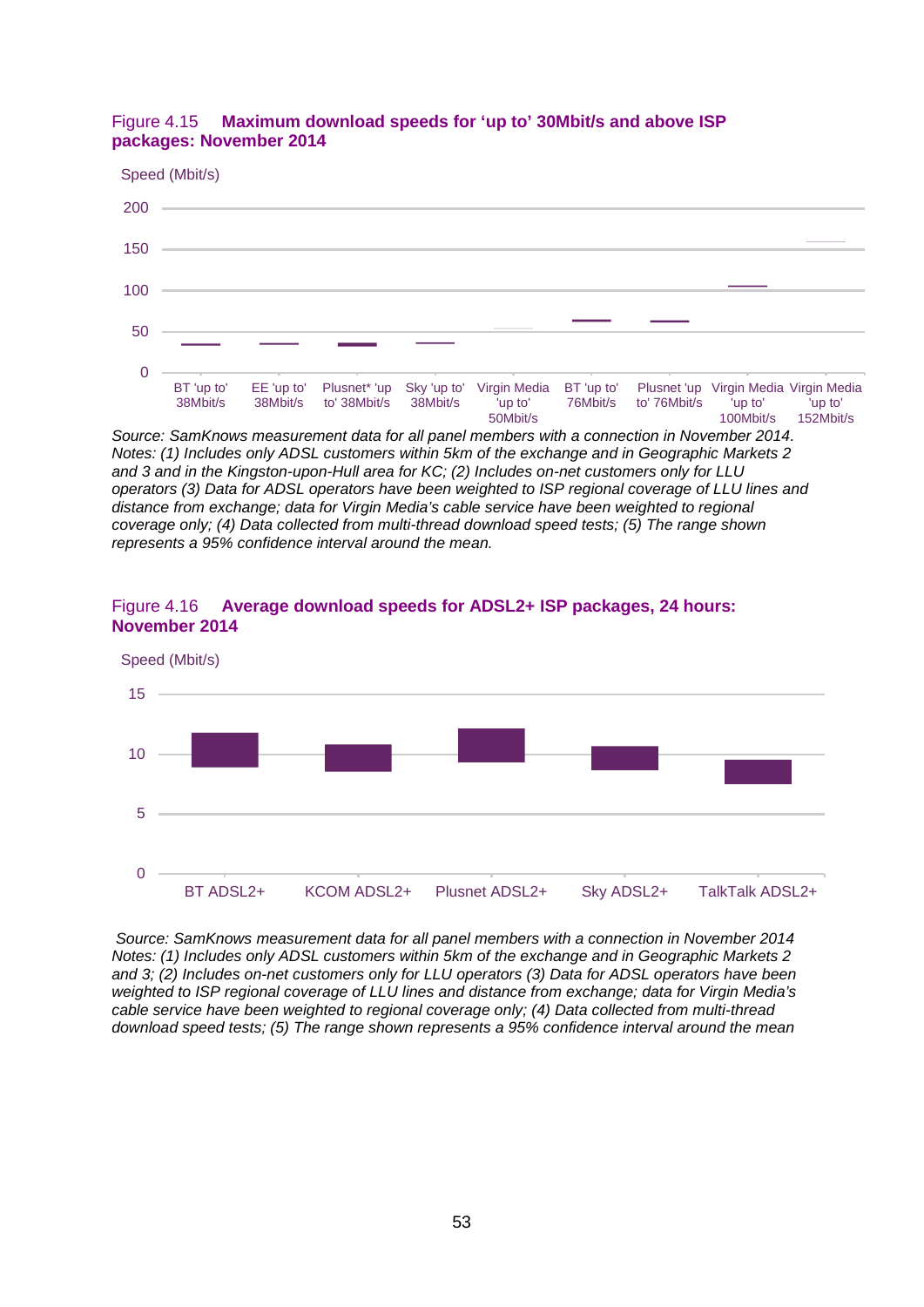

#### Figure 4.17 **Average download speeds for 'up to' 30Mbit/s and above ISP packages, 24 hours: November 2014**

*Source: SamKnows measurement data for all panel members with a connection in November 2014 Notes: (1) Includes only ADSL customers within 5km of the exchange and in Geographic Markets 2 and 3; (2) Includes on-net customers only for LLU operators (3) Data for ADSL operators have been weighted to ISP regional coverage of LLU lines and distance from exchange; data for Virgin Media's cable service have been weighted to regional coverage only; (4) Data collected from multi-thread download speed tests; (5) The range shown represents a 95% confidence interval around the mean.*



#### Figure 4.18 **Average download speeds for ADSL2+ ISP packages, 8pm to 10pm weekdays: November 2014**

*Source: SamKnows measurement data for all panel members with a connection in November 2014. Notes: (1) Includes only ADSL customers within 5km of the exchange and in Geographic Markets 2 and 3 and in the Kingston-upon-Hull area for KC; (2) Includes on-net customers only for LLU operators (3) Data for ADSL operators have been weighted to ISP regional coverage of LLU lines and distance from exchange; data for Virgin Media's cable service have been weighted to regional coverage only; (4) Data collected from multi-thread download speed tests; (5) The range shown represents a 95% confidence interval around the mean.*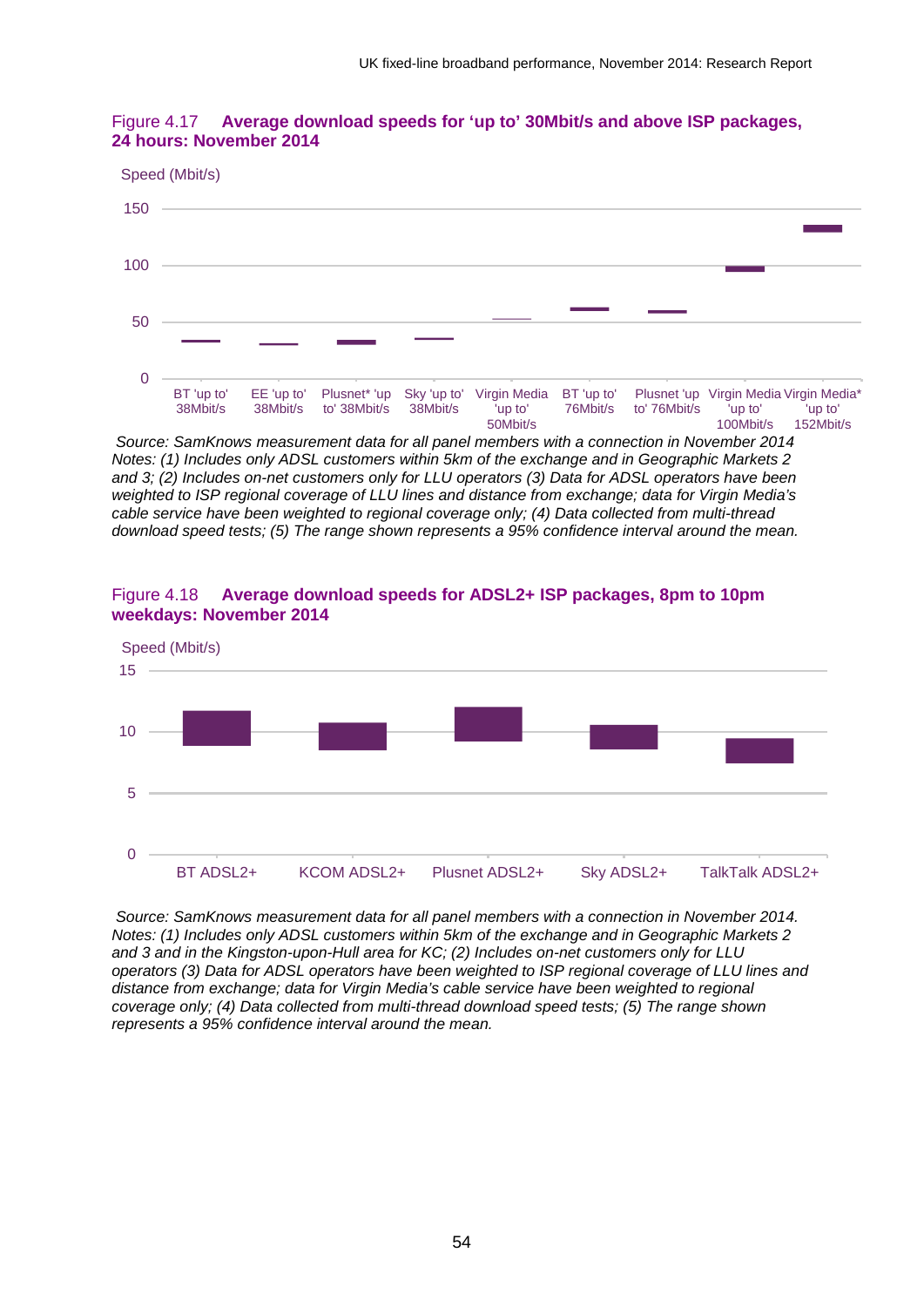

#### Figure 4.19 **Average download speeds for 'up to' 30Mbit/s and above packages, 8pm to 10pm weekdays: November 2014**

*Source: SamKnows measurement data for all panel members with a connection in November 2014. Notes: (1) Includes only ADSL customers within 5km of the exchange and in Geographic Markets 2 and 3; (2) Includes on-net customers only for LLU operators (3) Data for ADSL operators have been weighted to ISP regional coverage of LLU lines and distance from exchange; data for Virgin Media's cable service have been weighted to regional coverage only; (4) Data collected from multi-thread download speed tests; (5)The range shown represents a 95% confidence interval around the mean.*

#### Figure 4.20 **Peak-time (8pm to 10pm weekday) speeds as a proportion of maximum speeds for ADSL2+ ISP packages: November 2014**



*Source: SamKnows measurement data for all panel members with a connection in November 2014. Notes: (1) Includes only ADSL customers within 5km of the exchange and in Geographic Markets 2 and 3; (2) Includes on-net customers only for LLU operators (3) Data for ADSL operators have been weighted to ISP regional coverage of LLU lines and distance from exchange; data for Virgin Media's cable service have been weighted to regional coverage only; (4) Data collected from multi-thread download speed tests; (5) The range shown represents a 95% confidence interval around the mean*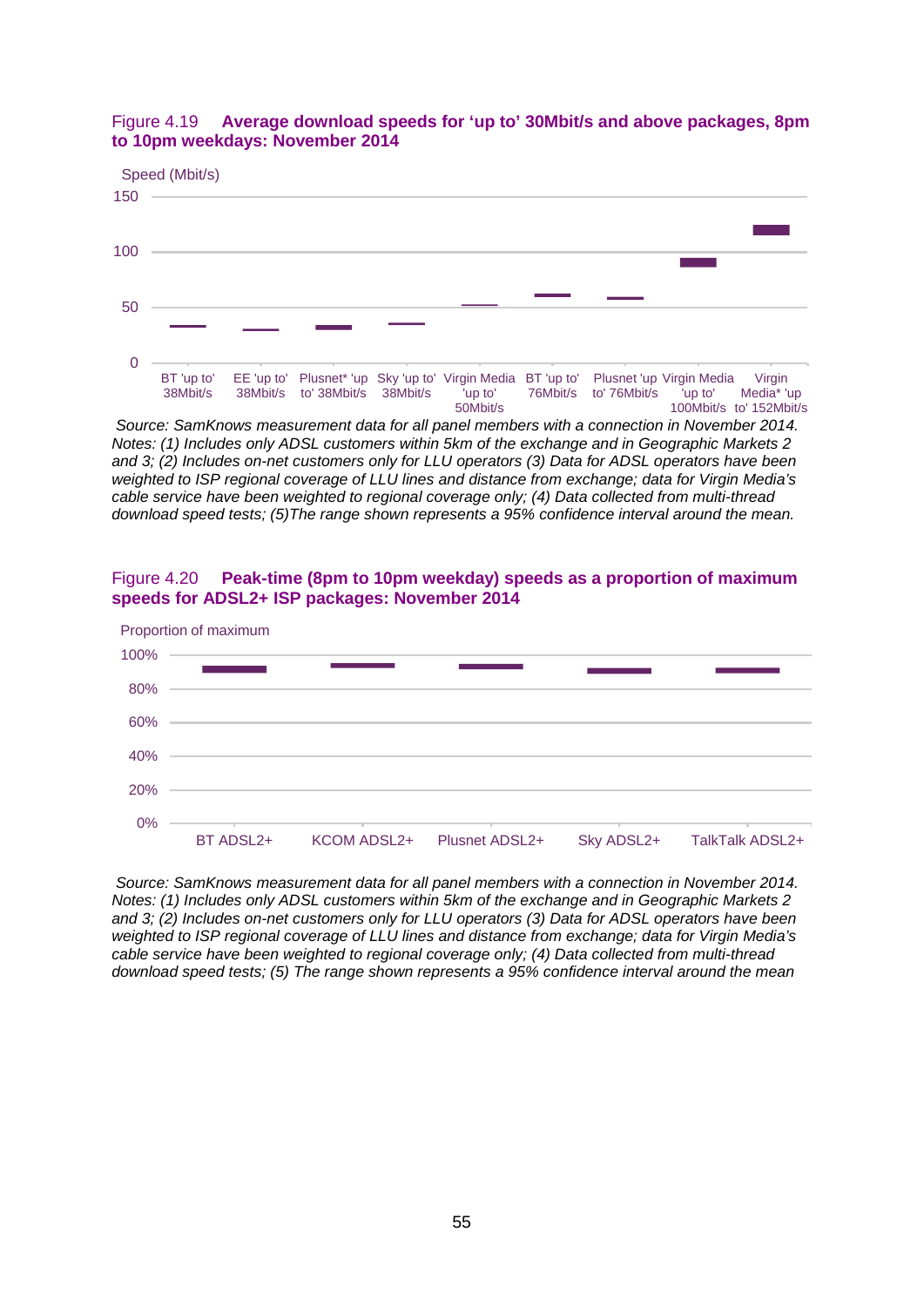



*Source: SamKnows measurement data for all panel members with a connection in November 2014 Notes: (1) Only includes ADSL customers within 5km of the exchange and in Geographic Markets 2 and 3; (2) Includes on-net customers only for LLU operators (3) Data for ADSL operators have been weighted to ISP regional coverage of LLU lines and distance from exchange; data for Virgin Media's cable service have been weighted to regional coverage only; (4) Data collected from multi-thread download speed tests; (5) The range shown represents a 95% confidence interval around the mean*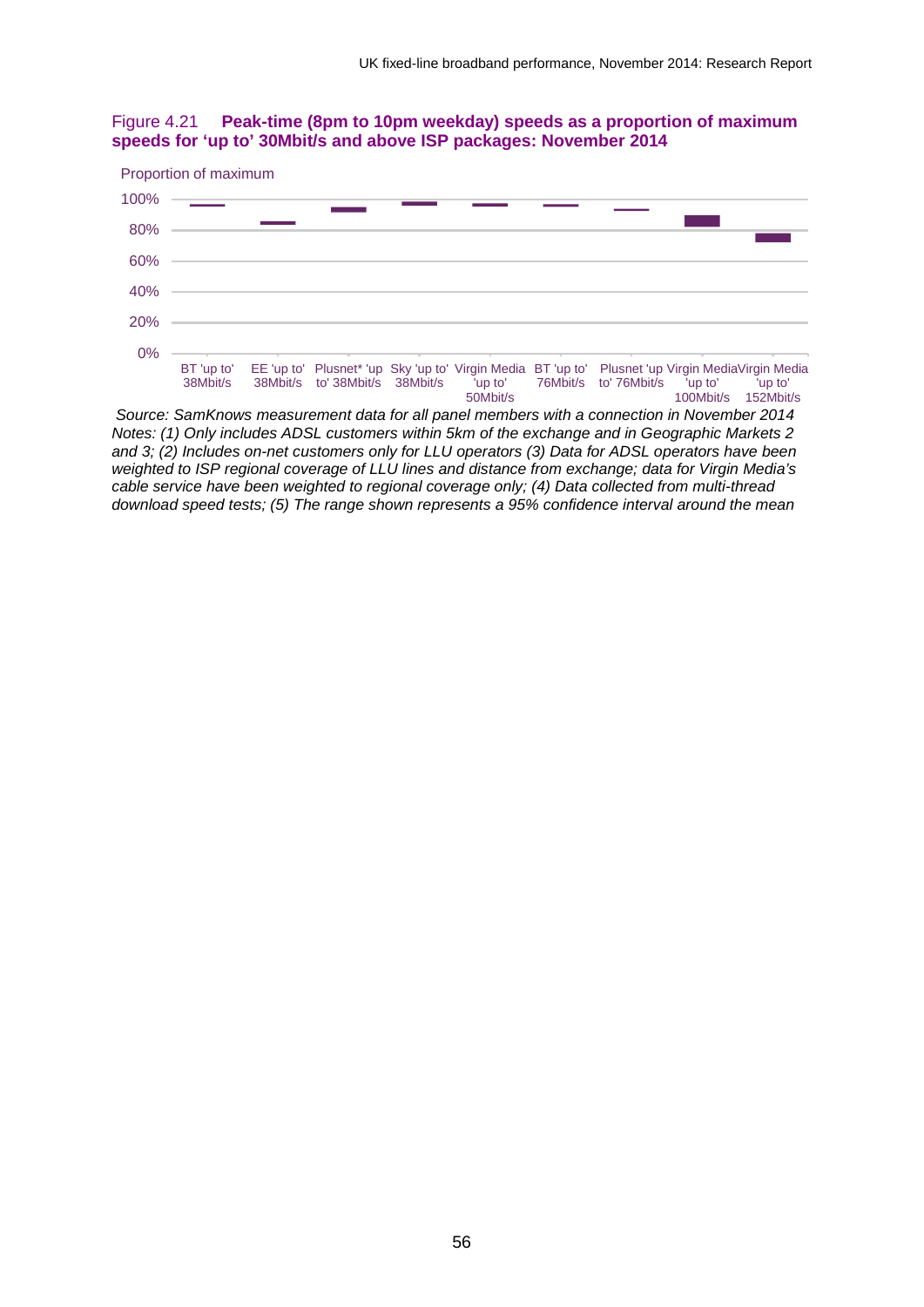# 2 Technical and research methodologies

# **Technical methodologies**

This report is Ofcom's twelfth fixed-line residential broadband speeds report and the tenth in which we have published ISP package-specific data and comparisons between ISPs. The technical methodology chosen is the same as that used in Ofcom's previous reports and is based on that created by broadband performance company SamKnows Limited, Ofcom's technical partner in this research project.

SamKnows recruited a panel of UK residential broadband users and supplied monitoring units to each panellist. SamKnows also managed the collection and aggregation of the performance data and made a major contribution in assisting Ofcom in the analysis of the data.

All panellists were sent a hardware monitoring unit which they were instructed to connect to their router. The monitoring unit sits between the panellist's router and the rest of their network, thereby allowing the unit to determine when the network is free to run tests (it should be noted that the device operates in a bridging mode, rather than routing).

It should be noted that the measurement units are connected to panellists' routers using an Ethernet cable in order that the test results accurately reflect the performance of their connections. Where consumers use WiFi (or other technologies such as powerline) to connect devices to their router, it is possible that the actual speeds received will be lower than those delivered over an Ethernet connection as a result of the limitations of these technologies (although recent mass market WiFi technologies can theoretically support speeds up to 300Mbit/s). The potential for this difference is greater for higher-speed broadband connections, where the speeds delivered may be higher than the maximum bandwidth that the in-home network technology is capable of supporting.

SamKnows developed a customised OpenWRT firmware image which is installed on the units. At the point of delivery to the panellists, this is all that is present on the device; the physical unit contains no additional software, apart from a single script that checks for the availability of the software component at boot-up. This is beneficial both from a security perspective (everything is destroyed when the power is lost) and also from a support perspective (any problems with a unit's configuration can be undone simply by power-cycling it). New versions of the software can be delivered remotely without requiring a reboot.

Software within the unit then performed a range of tests to a set schedule, running over 14,000 separate tests from each panellist over the course of a day. The software was configured to identify other network activity and not to run tests when such activity was detected. This avoided compromising results by running tests at a time when bandwidth was being used by other internet-connected devices in the household (including those using a wireless connection).

The software uses a combination of standard UNIX tools and customer code developed in the C programming language.

All monitoring units maintain accurate time using ntp.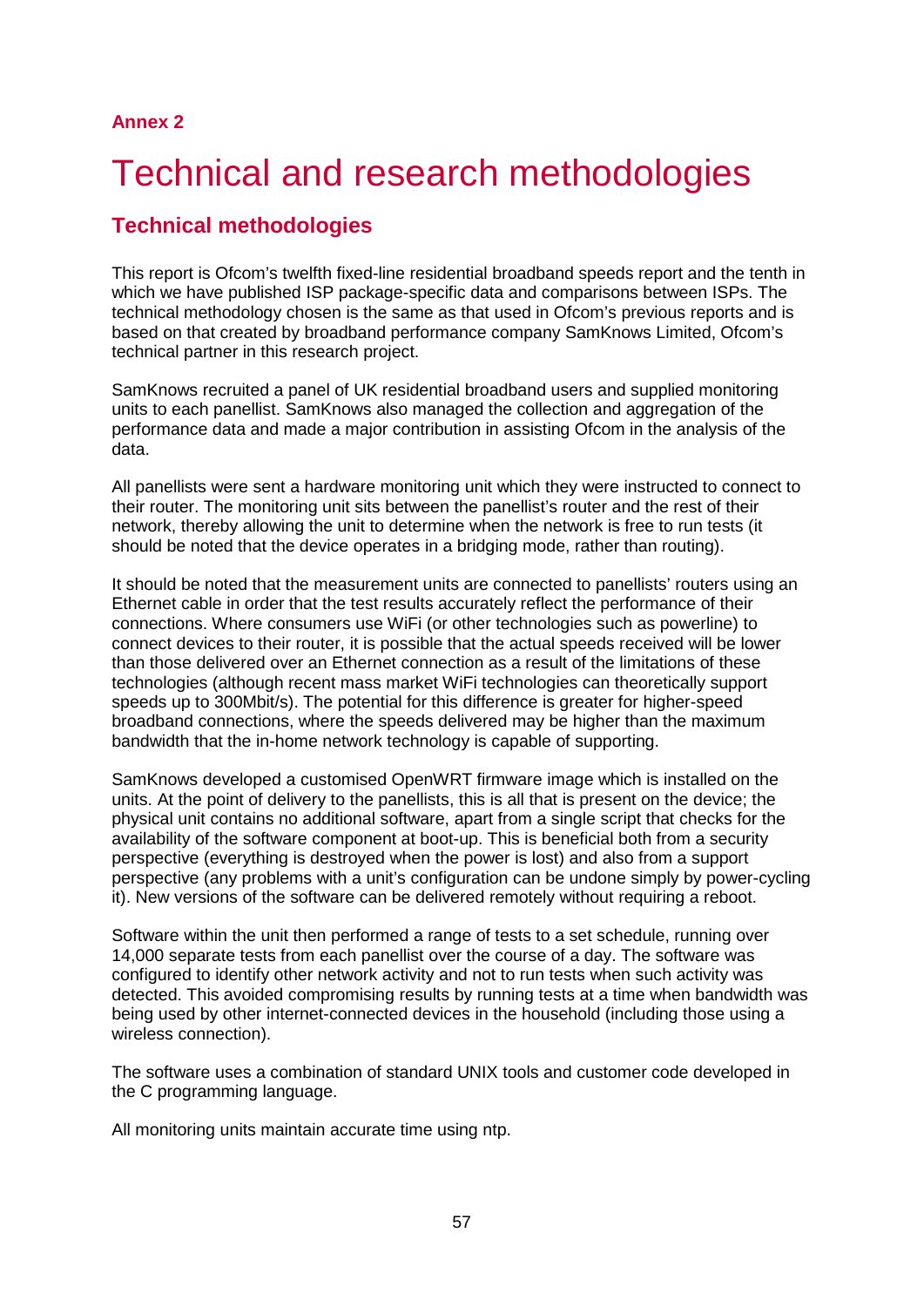We believe that this technical methodology is robust as it does not rely on monitoring solutions that do not account for the impact on speed of PC set-up, or for having more than one computer using a broadband connection.

# **Speed tests**

The project uses a wide variety of speed tests in order to monitor performance under different conditions.

For multi-thread HTTP downloads, all units download 3 x 2MB files using separate TCP sessions (in parallel). To avoid sending excessive amounts of data across the panellists' connection we limit the size of these files on lines that are known to have data caps. The nature of the protocols used on the internet means that during a file download the speed at which data is sent is gradually increased until a stable speed is achieved. To measure this stable speed our tests exclude the period of the speed ramp up. The exact way the speed ramp up occurs on different networks may lead to slight variations in the accuracy with which the stable speed can be measured.

Connections faster than 30Mbit/s will transfer an increased amount during the downstream throughput test. This amount is up to 12MB (3 x 4MB files) or 10 seconds (whichever is reached first). On connections faster than 50Mbit/s the test lasts 10 seconds, with no file size limitation. An initial lead-in period is used to ensure TCP window sizes are increased before measurements are made. Multi-thread tests were run nine times per day, once every six hours in off-peak periods and once every hour at peak times. We found that, typically, the download speeds achieved using the multi-thread tests in the early hours of the day determined the maximum speed the line can support.

Additionally, it is understood that some ISPs operate transparent HTTP proxy servers on their networks. To overcome this, the web servers are configured to respond with the following headers, which should disable caching in standards-compliant proxy servers:

Cache-Control: "private, pre-check=0, post-check=0, max-age=0"

Expires: 0

Pragma: no-cache

Upload tests were performed using 3 x 1MB files with a similar initial lead-in period to that used for download tests. Connections with upload speeds faster than 10Mbit/s will transfer an increased amount during the upstream throughput test. This amount is up to 6MB. On connections with upload speeds faster than 20Mbit/s the test lasts 10 seconds, with no file size limitation.

Four speed-test servers are deployed in a range of different data centres in and immediately around London to handle the traffic. Each server is monitored for excessive network load and CPU, disk and memory load. The test results gathered by each server are compared against one another daily to ensure that there is no significant variation in the speed attainable per server. Units cycle through the speed-test servers in a round-robin fashion when testing.

## **Testing web page loading times**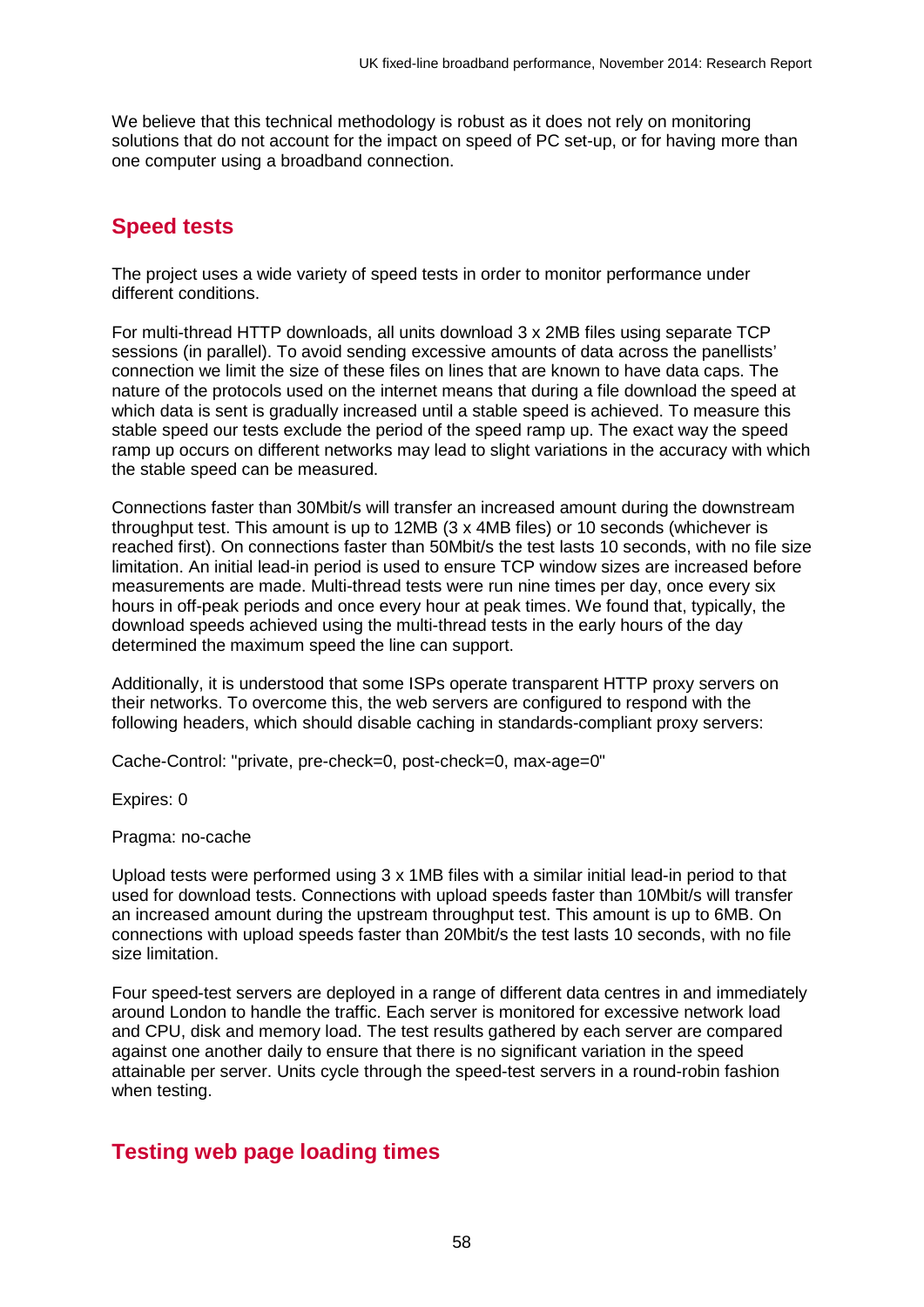The test downloaded the HTML and media assets of a simple web page hosted on a SamKnows managed server. This makes use of up to eight concurrent TCP connections to fetch the assets. Both tests make use of libcurl.

The time in milliseconds to receive the complete response from the web server is recorded, as well as any failed attempts. A failed attempt is deemed to be one where the web server cannot be reached, or where a HTTP status code of something other than 200 is encountered.

Tests were run every hour.

# **Testing latency, packet loss and jitter**

A bespoke application was used to test latency, packet loss and jitter. The application was designed to run continuously to get a statistically robust set of data. The test utilised UDP rather than ICMP and sent approximately 600 packets every hour.

The test also records instances of contiguous packet loss events. These are termed 'disconnections'. The duration of the disconnection event will vary by its cause – a minor routing issue may only cause a few seconds disconnection, whereas a modem losing synchronisation with the telephone exchange may result in a 30 second disconnection.

# **Testing recursive DNS resolver responsiveness and failures**

Testing an ISP's recursive DNS resolution can be accomplished using many tools, such as nslookup, dnsip and dig. For the purposes of the research, dig was chosen for the flexibility it offers.

Typically, an ISP will have two or more recursive DNS resolvers. Rather than using the DNS servers provided by the DHCP leases to the testing units, the software on the units tests the ISP DNS resolvers directly. This allows us to determine failure of a single DNS server. Furthermore, it also overcomes another issue – that of people changing the DNS servers being returned in DHCP leases from their router (this proved quite common with customers of some ISPs).

The tests record the number of milliseconds for a successful result to be returned. A successful result is deemed to be one when an IP address was returned (the validity of the IP address is not checked). A failure is recorded whenever the DNS server could not be reached or an IP address was not returned. The hostnames of four popular websites were queried every hour.

# **Connections with usage caps**

Some of the test units were deployed on broadband connections with relatively low usage caps. To avoid using a significant proportion of the available download limit each month, the test schedule for the test units on these connections was reduced.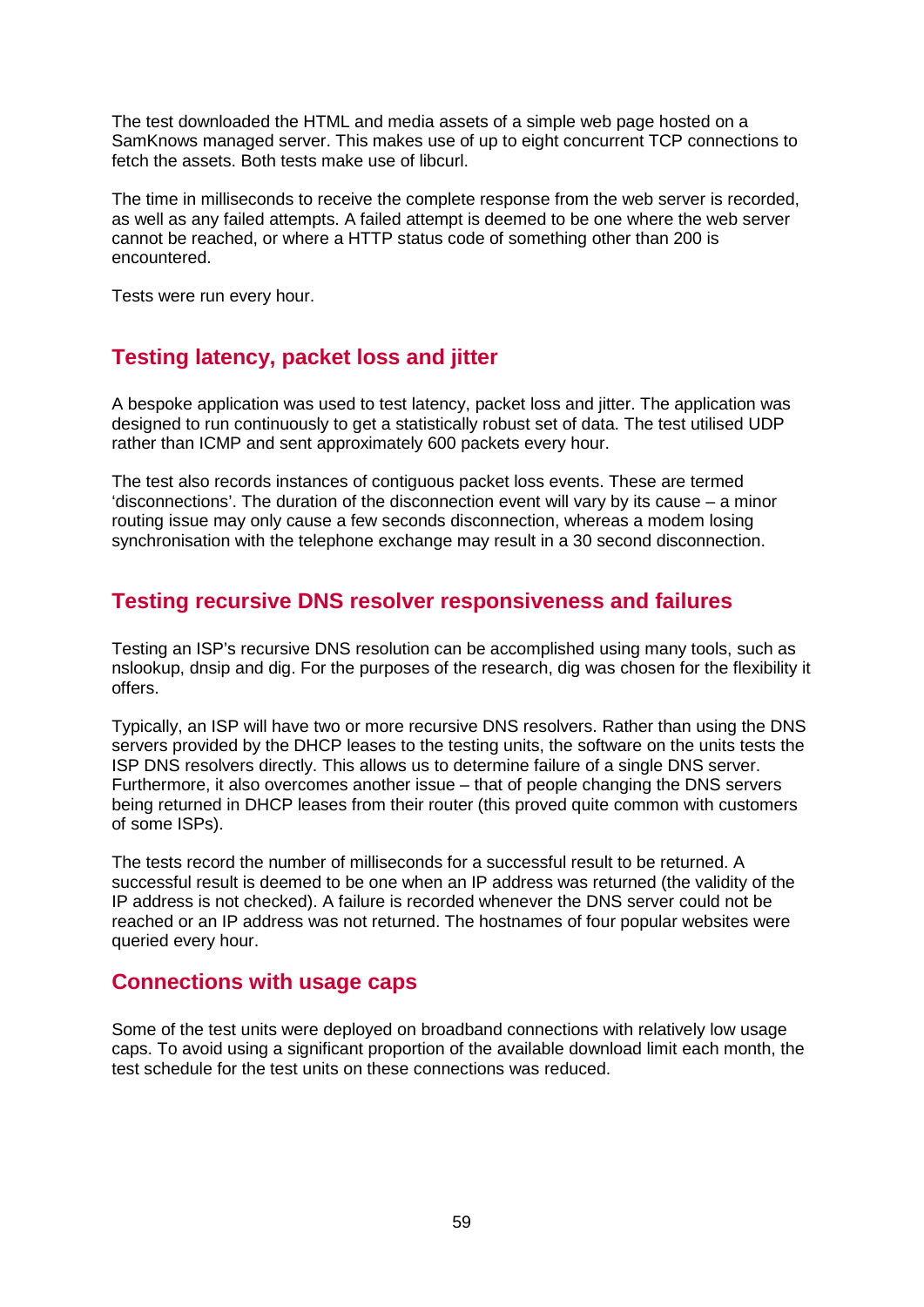# **Research methodology**

The performance data in this report are taken from a base of 2,096 panellists who had a broadband monitoring unit connected to their routers in November 2013. [Figure 4.22](#page-60-0) sets out Ofcom's definitions of geographic broadband markets (based on the definitions for the wholesale broadband access (WBA) market<sup>[14](#page-60-1)</sup>). These were an important consideration in recruiting our panel and applying statistical analysis, because they enabled us to ensure that our panel was representative of the UK residential broadband market as a whole, and facilitated like-for-like comparison between ISP packages:

- Each panellist was assigned to one of the geographic markets, and we weighted the analysis accordingly to ensure that our overall findings were representative of UK residential broadband performance as a whole (for example, as Market 1 represents 11.7% of UK premises, we ensured that performance data from panellists in Market 1 contributed 11.7% towards the overall computation of UK residential broadband performance).
- For comparisons of ISP package performance we used only panellists who live within Geographic Markets 2 and 3. This means that all panellists used for the ISP package comparisons live in areas served by a local telephone exchange in which at least one operator other than BT is present, i.e. there is at least one local loop unbundling (LLU) operator. This avoids any potential distortions of the data by ISPs using BT Wholesale services (BT Retail, EE and Plusnet), caused by the inclusion of panellists who live in (typically less densely populated) Market 1 areas, and to whom LLU services are not available.

| <b>Market</b>                          | <b>Description</b>                                                                                                                                                                                                                            | <b>Exchanges</b> | <b>Proportion of</b><br>premises |
|----------------------------------------|-----------------------------------------------------------------------------------------------------------------------------------------------------------------------------------------------------------------------------------------------|------------------|----------------------------------|
| <b>The Kingston-</b><br>upon-Hull area | Those geographic areas covered by exchanges where<br>Kingston Communications is the only operator                                                                                                                                             | 14               | 0.7%                             |
| <b>Market 1</b>                        | Those geographic areas covered by exchanges where<br>BT is the only operator                                                                                                                                                                  | 3.388            | $11.7\%$                         |
| <b>Market 2</b>                        | Those geographic areas covered exchanges where two<br>Principal Operators are present or forecast AND<br>exchanges where three Principal Operators are present<br>or forecast but where BT's share is greater than or equal<br>to 50 per cent | 660              | $10.0\%$                         |
| <b>Market 3</b>                        | Those geographic areas covered by exchanges where<br>four or more Principal Operators are present or forecast<br>AND exchanges where three Principal Operators are<br>present or forecast but where BT's share is less than 50<br>per cent    | 1,539            | 77.6%                            |

#### <span id="page-60-0"></span>Figure 4.22 **Ofcom definitions of geographic broadband markets**

*Source: Ofcom, including Review of the wholesale broadband access markets: Statement on market definition, market power determinations and remedies, December 2010 (http://stakeholders.ofcom.org.uk/binaries/consultations/wba/statement/wbastatement.pdf)*

<span id="page-60-1"></span><sup>&</sup>lt;sup>14</sup> The WBA market relates to the wholesale broadband products that CPs provide for themselves and sell to each other. See Review of the wholesale broadband access markets: Statement on market definition, market power determinations and remedies, 3 December 2010: [\(http://stakeholders.ofcom.org.uk/binaries/consultations/wba/statement/wbastatement.pdf\)](http://stakeholders.ofcom.org.uk/binaries/consultations/wba/statement/wbastatement.pdf).  $\overline{a}$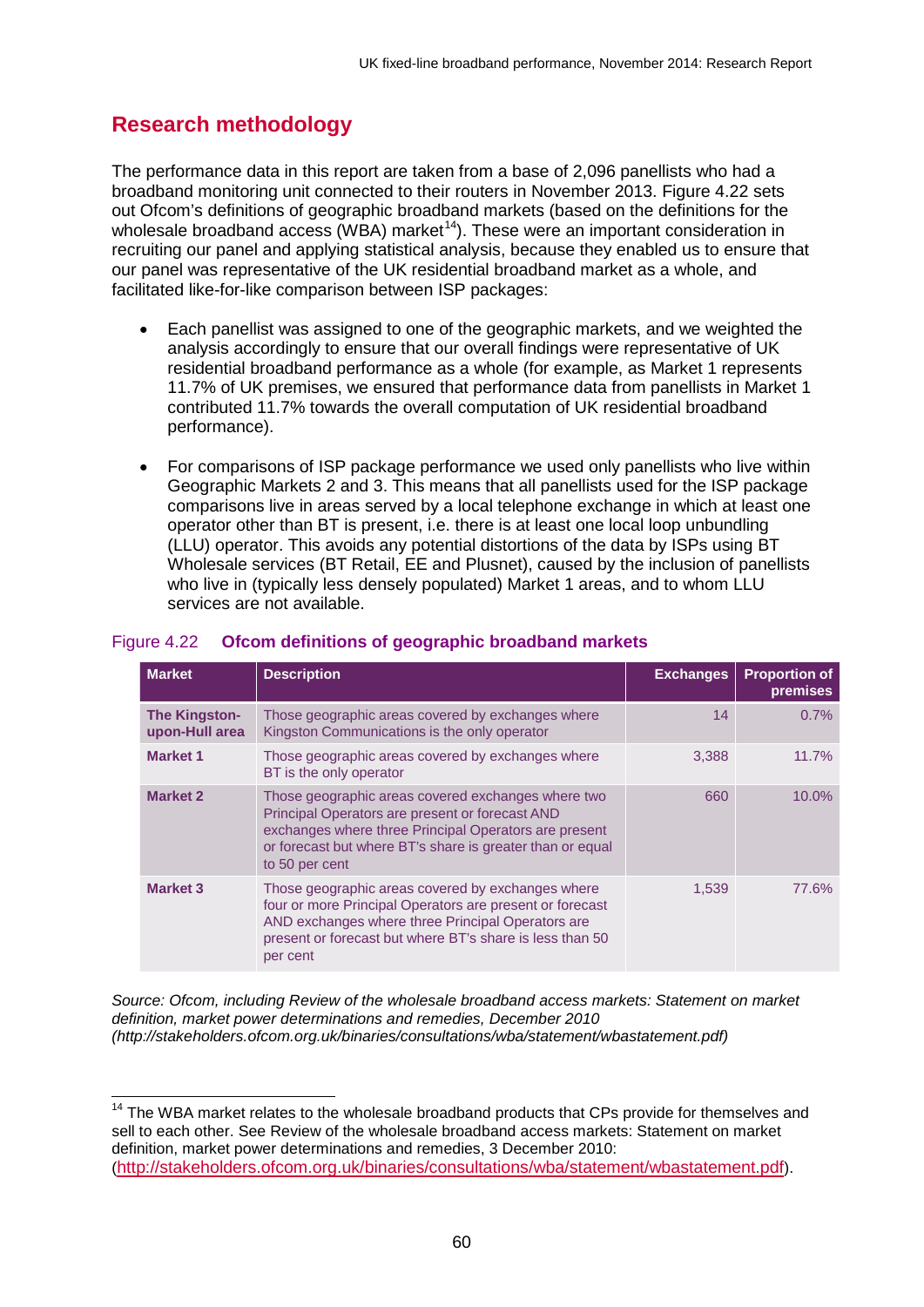*Note: The operators classed as Principal Operators were BT, Cable & Wireless Worldwide, O2, EE, Sky, TalkTalk and, in local exchange areas where cable coverage exceeded 65% of premises, Virgin Media*

We have used statistical techniques to adjust our results to ensure that they are representative of the UK broadband population as a whole. This includes weighting the results from our panel by rural/urban, distance from exchange, geographic market definition and ISP. For the provider-specific comparisons we have also 'normalised' the data for ADSL operators by distance from exchange (using the straight-line distance from the panellist's location to the exchange), which we believe is necessary in order to provide like-for-like comparisons of ISPs which have different customer profiles.

All weightings applied have been developed by market research company Saville Rossiter-Base<sup>[15](#page-61-0)</sup> and reviewed by Ofcom before use. David Saville of Saville Rossiter-Base also made an assessment of the research methodology and panel and helped ensure its suitability for purpose. Checks were also applied to ensure that straight-line distance was an appropriate metric to carry out normalisation, including comparing this distance with the line attenuation. Details of the statistical methodology used are provided in Annex 3. The methods of analysis for the provider-specific comparison are based on those used in the July 2009 report which had expert review by econometrician Professor Andrew Chesher of University College London $16$ .

<span id="page-61-0"></span><sup>&</sup>lt;sup>15</sup>http://www.sr-b.co.uk/

<span id="page-61-1"></span><sup>&</sup>lt;sup>16</sup> The July 2009 report set out our findings over the six-month period from November 2008 to April 2009 and is available at [http://stakeholders.ofcom.org.uk/market-data-research/telecoms](http://stakeholders.ofcom.org.uk/market-data-research/telecoms-research/broadband-speeds/broadband_speeds/)[research/broadband-speeds/broadband\\_speeds/](http://stakeholders.ofcom.org.uk/market-data-research/telecoms-research/broadband-speeds/broadband_speeds/)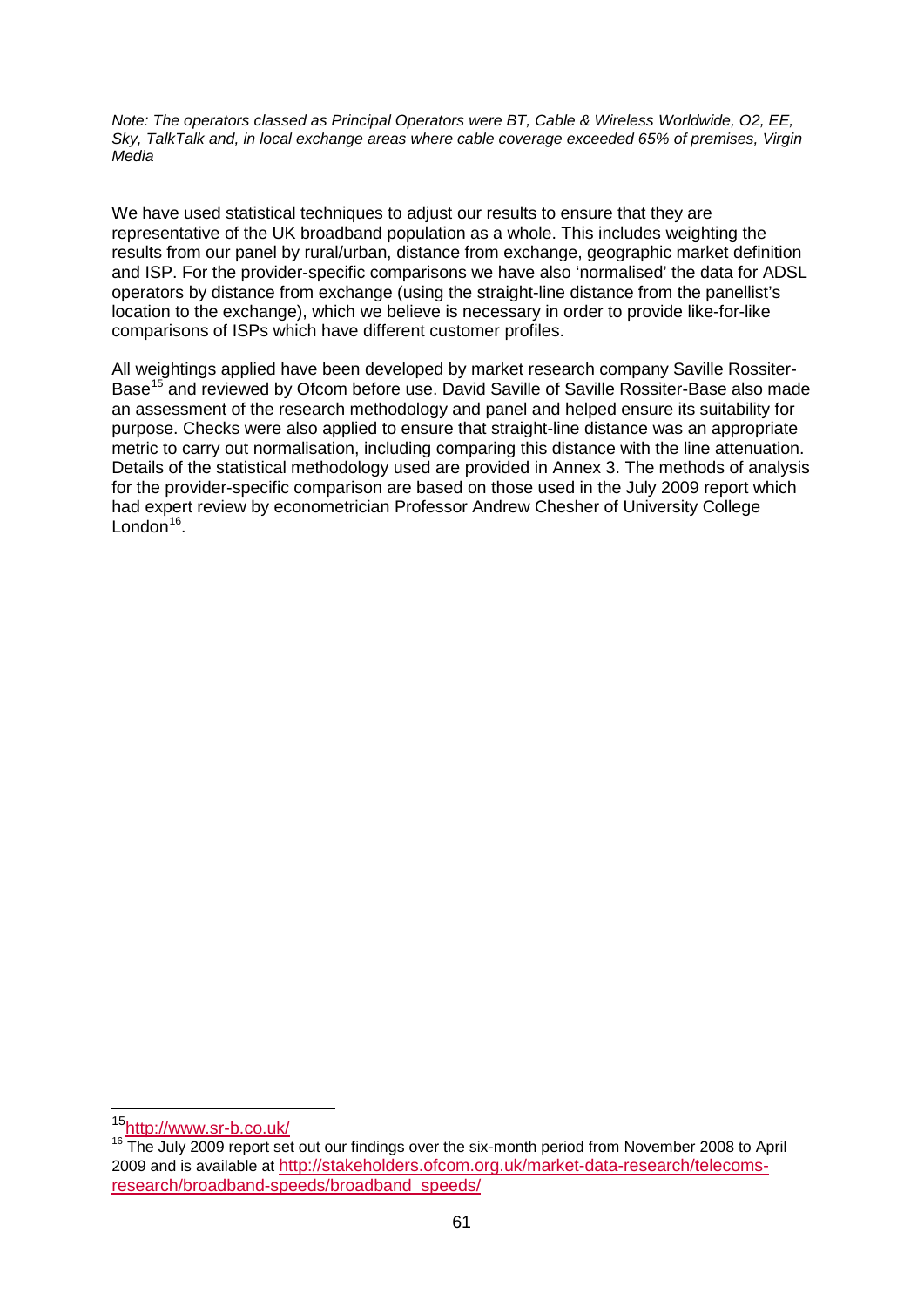#### **Annex 3**

# Statistical methodology

# **Key statistical concepts used in this report**

This report presents the findings from research which has involved the collection and interpretation of 2372 milliondata points. It has been a complex process, both technically and statistically.

The glossary in Annex 4 provides definitions of the technical terms we use throughout the report. However, knowledge of the following is important in order to understand how we have analysed the performance data collected.

- We present data in the report only in cases where there are sufficient data points to deliver a statistically sound result. This means that we report performance only when statistical analysis indicates that our findings are accurate enough to be useful. Accuracy is determined by the number of measurement tests undertaken, the size of the sample (number of panellists) and by the variation (spread or range of results) between panellists.
- In order to acknowledge the limited accuracy of the estimates, and to ensure that we highlight only those differences that are statistically significant, for many charts we do not show a value but instead show a range around the mean value which indicates the statistical confidence we have in our results. The range we use is called a 95% confidence interval, which is a statistically-derived range calculated from the standard error (which is itself calculated from the sample size and the variation within the sample). A 95% confidence interval means that if we repeated the research again with a different sample assembled in the same way there would be a 95% probability that the mean value would be in the range shown. Where we have large samples and/or little variation within the sample, the confidence interval is much narrower than where we have smaller samples and/or large variation within the sample. Differences are reported as significant if they are significantly different as judged by a two-tailed 5% test of statistical significance. In the tables where we present differences which are statistically significant we present differences which are significant to a 95% level of confidence, but also highlight those which are not significantly different to a 99% level of confidence.
- In order to ensure that the national data we present are representative of UK residential broadband users as a whole, we have weighted the data by ISP package, technology (LLU, non-LLU and cable), rural/urban split, distance from the exchange and market classification.
- We have similarly weighted the data where we are comparing the performance of individual ISPs' packages, in order to ensure that the analysis provides a fair comparison of actual performance rather than reflecting random differences in the ISP package customer profiles in the sample. A difficulty in comparing ADSL broadband providers is that with this technology, speed varies by the length and quality of the particular consumer's telephone line. Therefore, providers which have a higher proportion of customers in rural areas, where line lengths are typically longer, may be expected to deliver lower speeds on average than those which focus on towns and cities, simply because they have a different customer profile. To address this issue we have taken the following steps: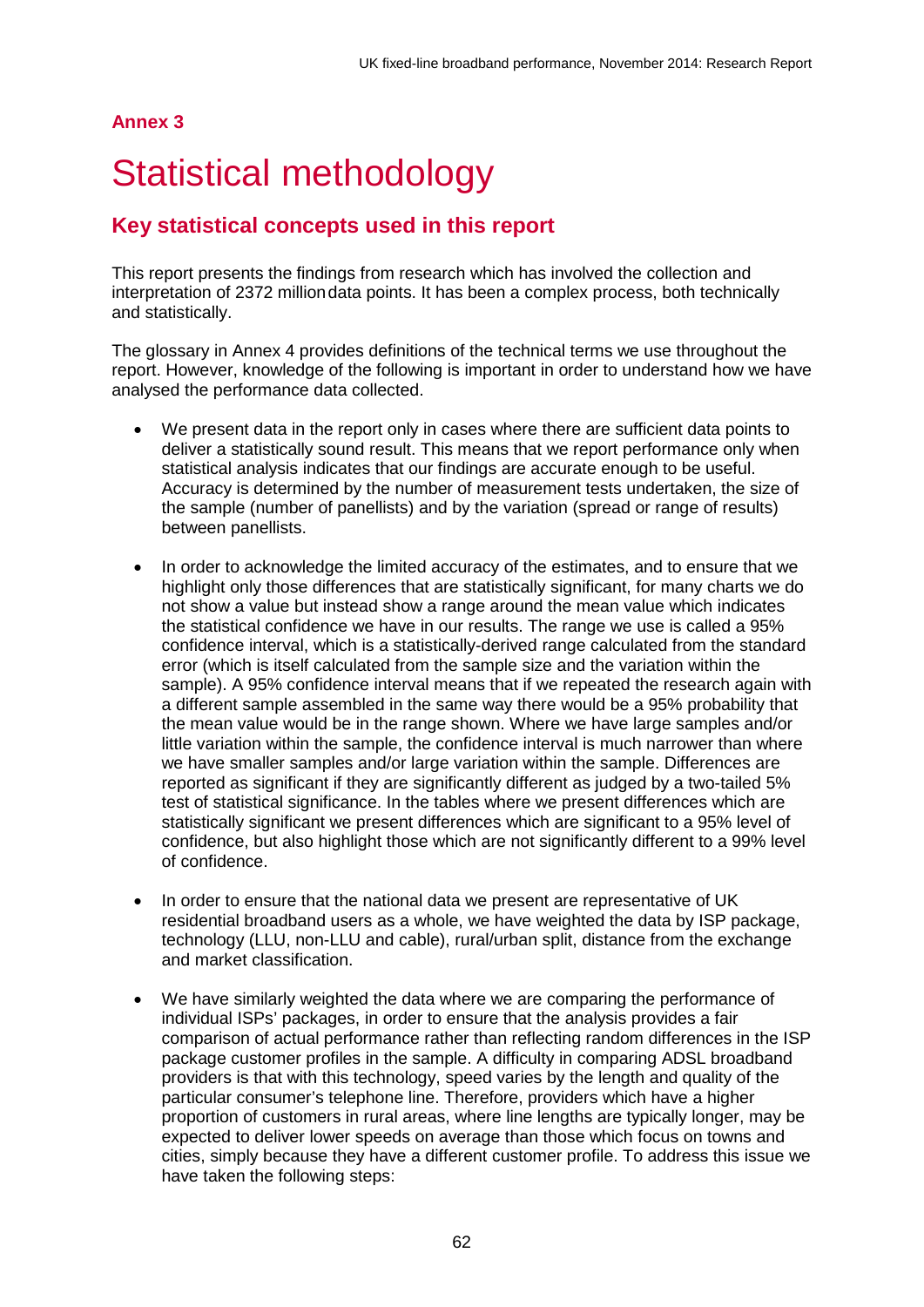- $\circ$  For ADSL comparisons we have included only consumers who live in an area where the exchange has been 'unbundled' by at least one LLU operator. This means that ISPs using wholesale services (such as BT Wholesale's IPstream or Wholesale Broadband Connect products) can be compared on a like-for-like basis with LLU operators.
- o We have excluded all ADSL customers where the straight-line distance from their home to the local telephone exchange is more than 5km, in order to limit the impact of outliers when weighting and normalising data to straight-line distance distributions.
- o Distance weighting was applied only to ADSL operators in this report and not to cable or FTTC services where performance is less influenced by distance from the exchange.
- $\circ$  For this report, in light of the proposed change of methodology in relation to FTTC services, Virgin Media cable services have been compared to tier 1 and tier 2 FTTC services which are weighted by market share, market and rural/urban split. In practice, as most FTTC services are in market 3 and urban areas, the main impact from the weighting comes from combining different ISPs by market share.

# **Sample size**

A panel of UK residential broadband users was drawn from a pool of over 40,000 volunteers following a recruitment campaign by SamKnows in March and April 2010. The objective was to obtain a representative panel in order to monitor the performance of residential fixed-line broadband in the UK over a two-year period of research. In addition to obtaining a panel sufficient for monitoring changes in overall performance, the panel was recruited to enable specific analysis of the performance of the most common ISP packages in the UK, in particular higher-speed packages (with advertised 'up to' speeds of above 10Mbit/s).

A third round of recruitment took place between January and April 2011 to maintain and increase the panel and to enable reporting of the following ISP packages which had not previously been included: KC 'up to' 24Mbit/s, EE 'up to' 20Mbit/s, Plusnet 'up to' 20Mbit/s and Virgin Media 'up to' 30Mbit/s. A further 234 monitoring units were sent out to ensure a minimum sample of 50 panellists for each of these.

A fourth round of recruitment occurred between May 2012 and November 2012 to maintain the existing panel (in particular KC ADSL2+ and Plusnet ADSL2+) and to enable reporting of additional high-speed packages (BT's 'up to' 76Mbit/s FTTC service and Virgin Media's 'up to' 60Mbit/s and 100Mbit/s services). In total 333 additional monitoring units were sent out.

A fifth round of recruitment took place between November 2012 and May 2013 to maintain the existing panel and to enable reporting of additional high-speed services – Plusnet's 'up to' 38Mbit/s and 'up to' 78Mbit/s packages and Virgin Media 'up to' 120Mbit/s service.

Between May 2013 and November 2013, further recruitment was undertaken to maintain the existing panel and enable reporting of two additional high-speed services – Everything Everywhere's 'up to 38 Mbit/s' and Sky 'up to 38 Mbit/s' services. Restrictions were placed allowing no more than two respondents per ISP by technology allowed on any exchange. Between May and November 2014, a further 182 boxes were issued to new panellists.

The panel is currently over-representative of the higher-speed packages, with 76% of the sample contributing less than 1 of a response towards the UK average. The current active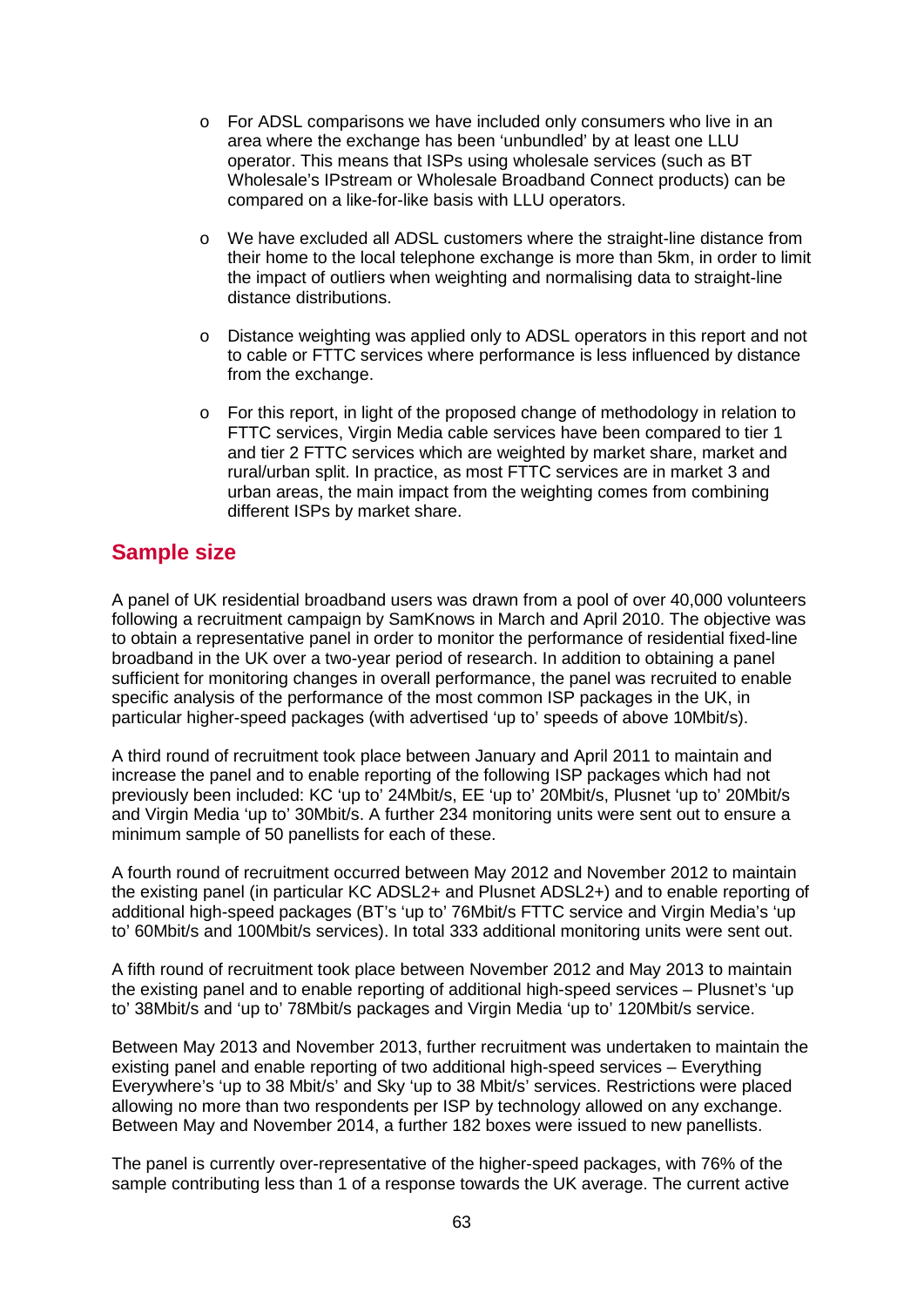panel also excludes customers with packages with headline speeds of 'up to' 2Mbit/s and less, because of the current low share of these connections (less than 0.1% of the total in November 2013). In our first round of research conducted between October 2008 and April 2009, we found that the speeds delivered by 'up to' 2Mbit/s and less packages were consistent over time and between providers. In this report we have used data from 'up to' 2Mbit/s and less packages collected in April 2009 as representative of the performance of these packages, and have weighted them in accordingly when we present overall UK performance. There are three remaining panellists that use such a package.

Prior to despatch of the monitoring units, volunteers were pre-screened and preliminary speed measurements and checks on IP addresses were undertaken, in order to reduce the impact of respondent misconceptions regarding which package they were using on the sampling.

In total 3,627 measurement units have been despatched since October 2008. Of the 1,453 which are not providing data, 600 were phased out as not capable of reporting packages with speeds over 20Mbit/s. 1,992 of these were connected by panellists between 1st and 30th November 2014. Of these, 1,181 supplied data to the UK average, and 1,447 to the named ISP package comparisons.

| <b>Sample set</b>                                                                                      | <b>Number</b>            |
|--------------------------------------------------------------------------------------------------------|--------------------------|
| <b>Total number of boxes dispatched</b>                                                                | 3432<br>(600 phased out) |
| <b>Total number of boxes connected</b>                                                                 | 2,650                    |
| Excluded because of missing data, (i.e. measurements, packages, distance)                              | 41                       |
| Excluded 'up to' 2Mbit/s                                                                               | 3                        |
| Other Exclusions to improve UK sample weighting (i.e. distance, market<br>classification, region, ISP) | 51                       |
|                                                                                                        |                          |
| <b>Total participants included in UK Analysis</b>                                                      | 1,181                    |
| <b>Total participants included in ISP Package Analysis</b>                                             | 1.447                    |

#### Figure 5.1 **Panellist numbers**

*Source: Ofcom*

All measurement data were collated and stored for analysis purposes as a monthly trimmed average of the measurements obtained for each respondent for the relevant time interval (e.g. 24 hours, 8 to 10pm weekday, 9am to 5pm Monday to Friday). Only panellists who provided a minimum of five valid measurements across all the download speeds tests for each time interval were included in the monthly analysis. A trimmed mean was used because, for a small proportion of respondents, the occasional test result was far in excess of what was achievable on the line. The top 0.5% of results per respondents did not count towards the average.

The average number of measurements per respondent for the 24-hour multi-thread download speed tests in November 2014 was 236, from a theoretical maximum of 286 per respondent (i.e. if all panellists had their monitoring unit connected on 1st May and all scheduled tests were run - tests were not run when the monitoring unit detected concurrent use of the bandwidth).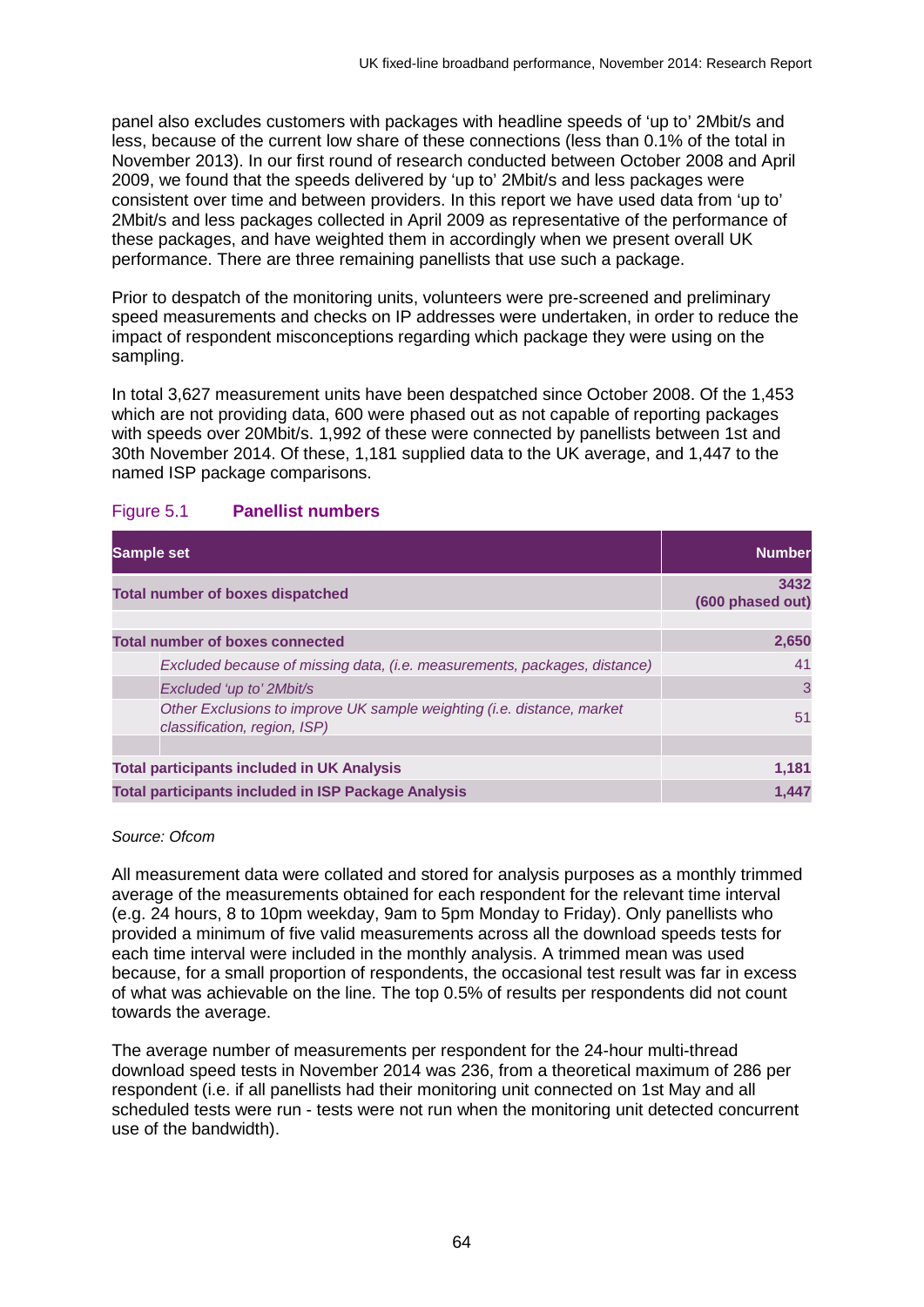Average download speeds are generally very accurately measured, so the main factors limiting the accuracy of the analysis reported here are the number of panellists and average number of measurements.

Quotas were set before the exact LLU package market shares for LLU operators and the lines in Geographic Markets 2 & 3 for other providers were available, but results were weighted to be representative at national level. In order to recruit ISP packages to match specific quota criteria above, and to achieve 100-150 panellists per package, only ISP packages with over 250,000 subscribers in total were targeted, although we do include ISP packages with less than 250,000 subscribers where we are able to recruit sufficient panellists and where we believe a package is important enough to the future development of the market to warrant inclusion in the report.

The results and analysis of the 1,992 panellists' measurement results were divided into two separate datasets, each weighted to targets.

- **National panel** (over 'up to' 2Mbit/s packages): 1,181 panellists. All with at least five valid test measurements across all download tests, with a validated IP address, single measurement speed check and distance and geographic market classification data. All published national figures include the weighted addition of an estimated figure for 'up to' 2Mbit/s and less packages, based on measured averages in April 2009. This has decreased in size since November 2012 due to over-representation of super-fast services within panel.
- **ISP package panel**: 1,447 panellists. A subset of the national panel, consisting of panellists from Geographic Markets 2 & 3 only, panellists from LLU operators Sky and TalkTalk and cable provider Virgin Media were on-net only. There was a target of 100 valid panellists for each ISP package, but the criterion for inclusion in the reporting was an effective sample minimum of 40 valid panellists (those with a base of fewer than 75 should be treated with caution).

Additional validation for the ISP package panel included a review of measured speed against straight-line distance from the exchange to the panellist's premises, and a review of outliers. Any package reassignment identified was made to both the ISP package panel and the national panel datasets.

# **Sample weighting**

There were two weighting classifications applied to the data:

- **National panel**. Weighting by ISP market and package shares by LLU/non-LLU connections supplied by ISPs as at November 2014, urban/rural, Geographic Market classification and distance to exchange (fitted to April 2009 UK straightline distance to exchange line distribution); and
- **ISP package panel.** Weighting to distance from exchange (those panellists with an unrecorded or straight-line distance to the exchange of more than 5km were excluded):
	- o **ADSL2+ packages** were normalised by distance from exchange, to the aggregated distribution of straight-line distance between premises and exchanges of all panellists on those headline packages, Gamma a=2.170 b=619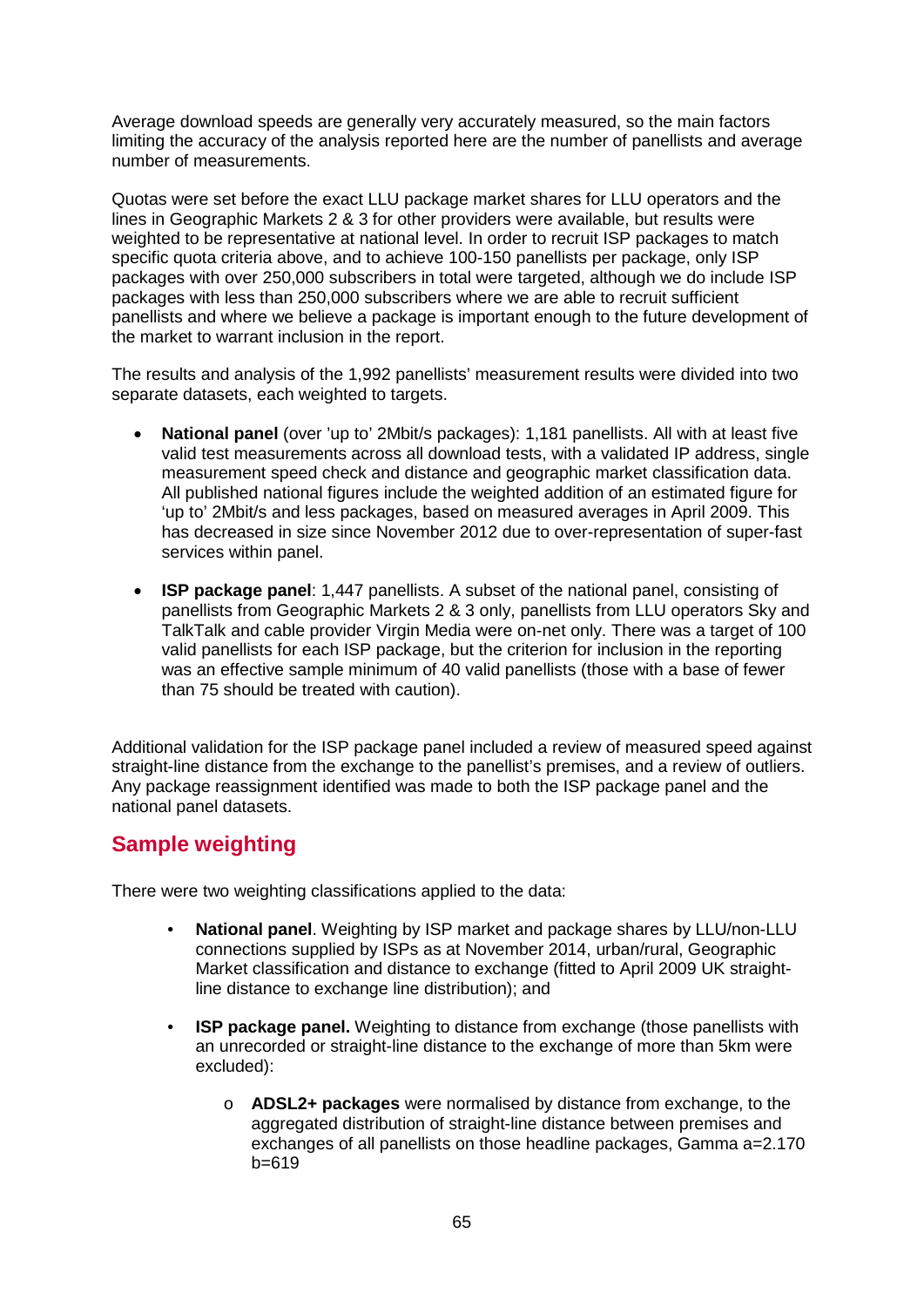- o **Cable and FTTC packages** were not weighted, as speed of services is not directly related to distance from the exchange.
- As mentioned previously, our measurement approach does not take into account respondent-specific issues, such as wiring, which may influence the speed of connection. Such variations have most impact on high-speed services where a respondent has a short line length. We assessed several methods of accommodating this issue and asked Saville Rossiter-Base for guidance.
- The conclusion was that allowing for variance across the sample based on line length would not necessarily lead to the widening of confidence intervals to build in this element of respondent variability. This is because the calculation of confidence intervals requires a constant mean and standard error across the sample or sub-sample, under review. If we allow variance to differ by band, we would also need to allow the mean to differ by distance band. Leaving aside the increased complexity of the calculation, allowing the mean to differ by distance band to reflect respondent difference would reduce the variance in each band and reduce the confidence intervals for pooled estimate of the mean across the whole sample. The following calculation, based on all non-cable 'up to' 20Mbit/s packages in May 2012, shows this to be the case.

| <b>Distance</b><br>band | <b>Sample</b> | <b>Mean</b> | Variance | <b>Standard Deviation</b> |
|-------------------------|---------------|-------------|----------|---------------------------|
|                         | 62            | 12.91482    | 13.95910 | 3.73619                   |
| $\overline{2}$          | 68            | 11.60854    | 9.42604  | 3.07019                   |
| 3                       | 74            | 8.73505     | 10.31055 | 3.21101                   |
| 4                       | 78            | 5.87748     | 9.55572  | 3.09123                   |
| 5                       | 67            | 2.90284     | 5.73256  | 2.39428                   |

### Figure 5.2 **Variation of mean and variance, by distance band**

*Source: Ofcom*

The average variance across the five cells is 9.8 giving a standard deviation of 3.1, giving a confidence interval of 8.48 +/- 0.3Mbit/s. But the overall standard deviation, if mean is held constant, is 4.7 which would give a confidence interval of 8.48 +/- 0.5Mbit/s. The current methodology therefore overestimates the variance in the sample and hence the confidence intervals.

# **Assigning panellists to ISP and broadband package**

The following process was applied to select panellists and assign them to the correct ISP package:

• Volunteer panellists (who registered at [www.samknows.com/broadband/signup/ofcom\)](http://www.samknows.com/broadband/signup/ofcom) were required to provide their ISP, package name, headline speed and download limit from drop-down menus and/or text boxes provided in an online form. This was used as initial categorisation of potential candidates against the target quotas.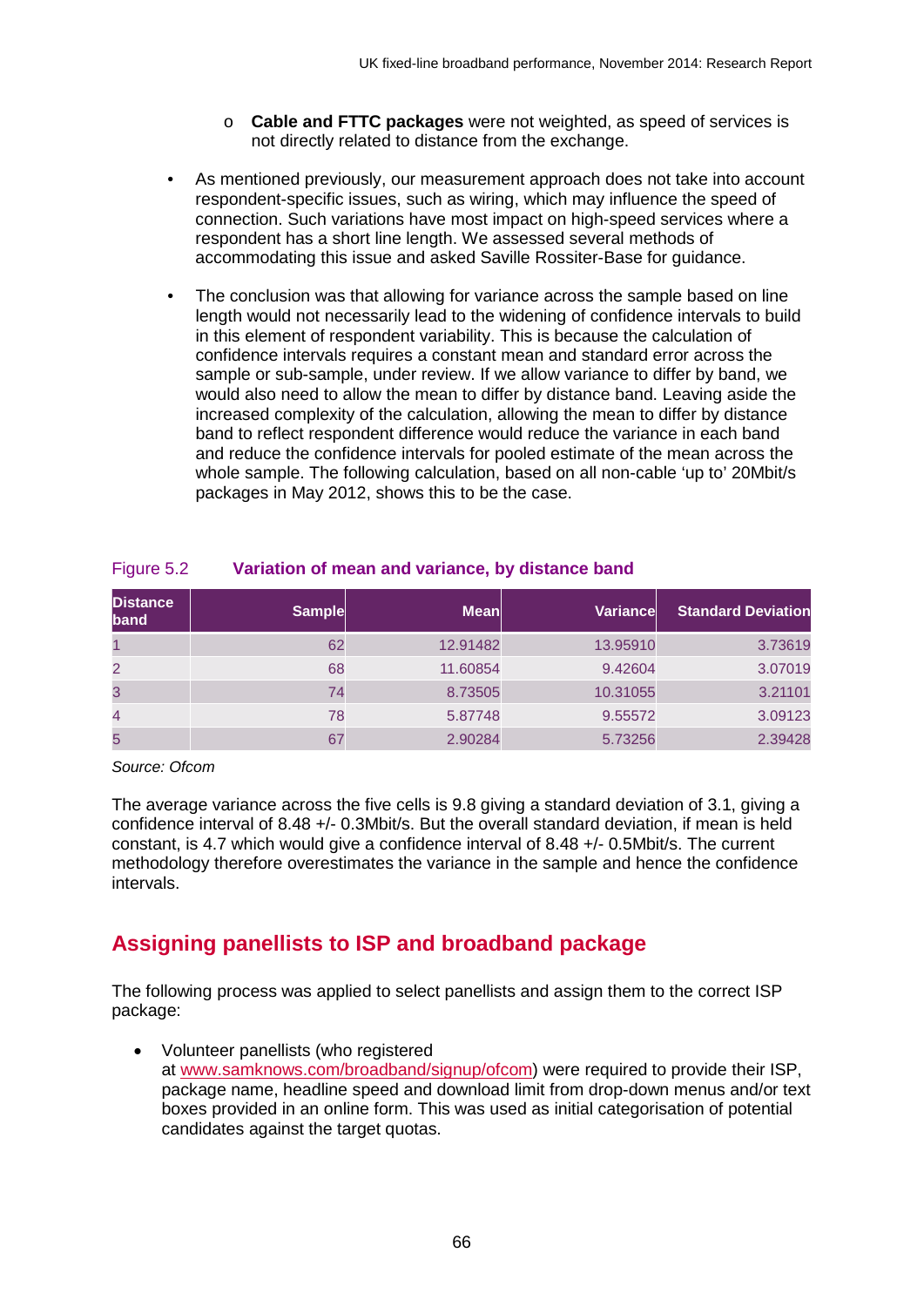- o The stated package name and headline speed (where they allowed identification of the correct ISP package) were used to assign panellists to an ISP package.
- Volunteers who matched the sample criteria were pre-screened by ISP package, and an average speed reading estimate was obtained to pre-screen actual versus stated package. Those who were successfully pre-screened were sent monitoring units.
	- o The stated ISP allocation was validated against IP address. When an IP address and stated ISP were inconsistent or missing, the volunteer was rejected. When an average speed measurement was outside the feasible range, the volunteer was flagged, and a monitoring unit box dispatched if sample required for the assessed package.
- Once the volunteer correctly connected the monitoring unit and test measurements were received, straight-line distance from home to exchange and Geographic Market classification were added to the measurement data.
- A further stage of ensuring that respondents were assigned to the correct ISP package took place before the analysis stage. Four steps were undertaken:
	- o The initial assumption was that the package assignment, recorded in the panel data file, was correct. However, the ISPs provided the IP ranges associated with their packages and, where possible, these were used to reassign respondents to the correct package. This was necessary due to the large scale-migration of customers from 'up to' 8Mbit/s to 'up to' 20/24Mbit/s packages by some ISPs before the research commenced.
	- o The second check was to reassign any panellist who received maximum speeds higher than the headline speed of the package they had stated to the next highest speed package offered by their ISP. A comparable threshold was used across ISPs – stated speed plus a 20% buffer.
	- o Statistical analysis of maximum speed and distance from exchange identified a feature consistent with a number of panellists self-assigned as 'up to' 20Mbit/s or 24Mbit/s customers receiving speeds capped at 8Mbit/s and 10Mbit/s or less. The following selection criteria were used to eliminate those panellists from the 'up to' 20Mbit/s or 'up to' 24Mbit/s analysis.

- Panellists with an ADSL connection who lived closer than 1km to the local exchange and received maximum speeds of between 7Mbit/s and 8Mbit/s were assumed to be on headline packages of 'up to' 8Mbit/s or 10Mbit/s for analysis purposes.

o Finally, those participants whose stated and measured package assignments or ISP were not consistent and could not be definitively reconciled were excluded from comparison data. Only panellists with an ADSL connection who were connected to an ADSL2+ enabled exchange were considered for the 'up to' 20Mbit/s and 24Mbit/s package allocation. The above modification (upload speed assignment) was necessary to identify those customers using ADSLMax on an ADSL2+ exchange.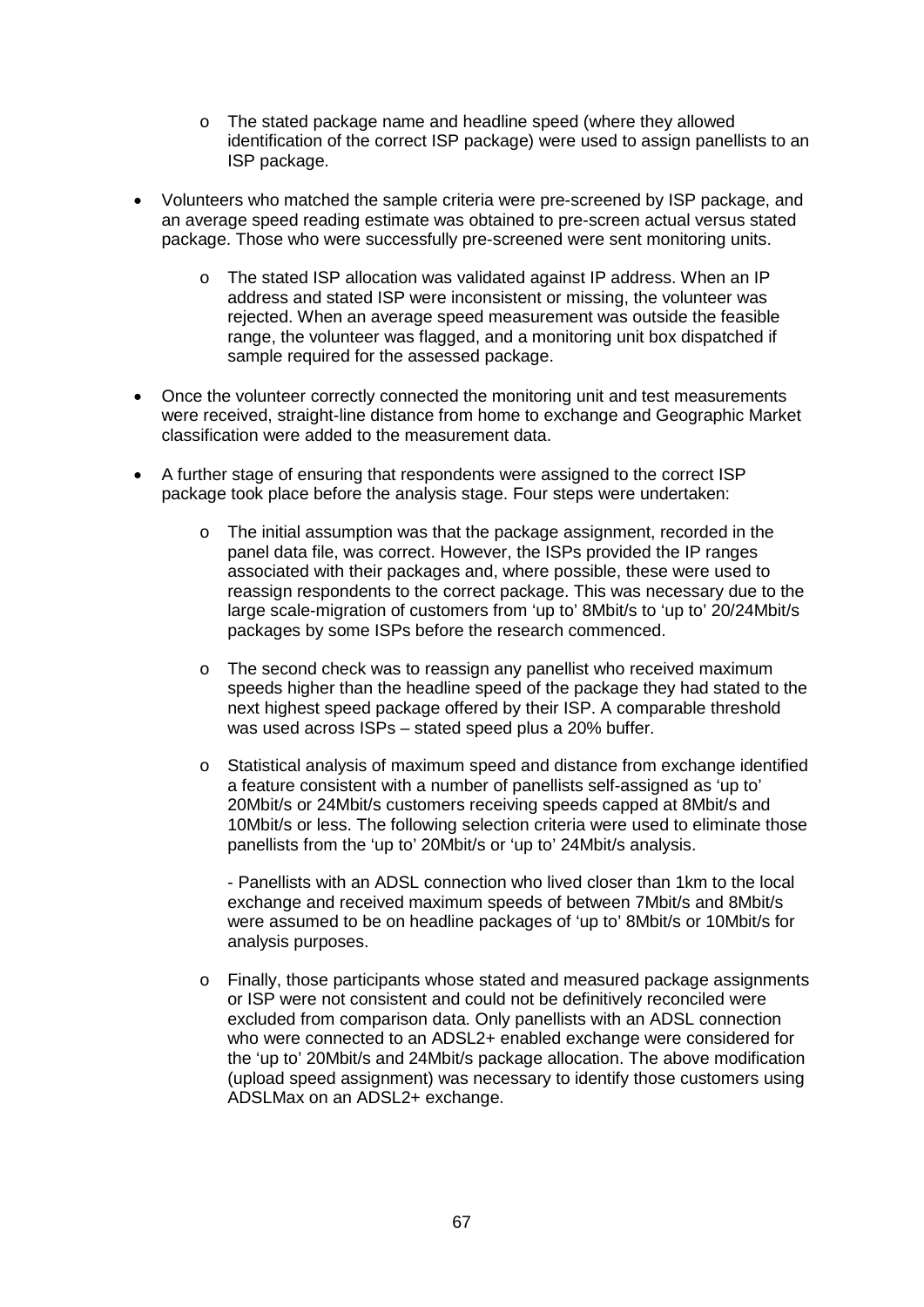# **Weighting to distance from exchange**

As performance of ADSL broadband is significantly affected by the length of the line between a consumer's premises and the local exchange, any comparison between ISPs or technology could be affected by the distribution of distance among the sample.

Therefore it was necessary to weight the data by distance from exchange in order to provide like-for-like comparison between the previously published data, ISPs' packages and technology to ensure that any differences identified were due to differing performance and not due to a differing distribution of line lengths.

Distance from premises to local exchange was captured as the straight-line ('as the crow flies') distance measured from the full postcodes of premises to the local exchange. Different weights by distance were applied to each of the UK national, 'up to' 8Mbit/s and 'up to' 10Mbit/s and 'up to' 20Mbit/s and 'up to' 24Mbit/s datasets.

# **Weighting fibre packages**

Although fibre technologies show little speed degradation between the local exchange and the final point where fibre is present, most respondents with fibre have FTTC only. This means that the length of co-axial cable between the cabinet and the consumer premises can have a significant impact on speed if long. As the FTTC network is being ruled out into more rural areas, the distribution of distance from the cabinet becomes important as rural lines tend to be longer than urban.

In a similar manner to weighting to distance from exchange for ADSL, Ofcom has been monitoring whether it is necessary to normalise for distance from cabinet for FTTC products to ensure a like-for-like comparison. An identical model to ADSL, based on straight-line distances from the cabinet, is not possible as the relevant cabinet for many premises will be in the same postcode. Therefore, a proxy for distance from cabinet was used – this is maximum attainable speed. This is a network metric which assesses the line and determines the maximum speed it can carry. BT Openreach provided the maximum attainable speed for each panellist and also the profile of fibre lines in the UK. Each ISP's respondent profile is adjusted to match the national profile and weighted according to ensure like-for-like comparisons.

FTTC normalisation was considered for this report but not deemed necessary as the changes to the metrics were small. Additionally, not all panellists can be matched and used for the comparisons. This methodology however something that will built into later reports as rural rollout continues.

# **National panel**

The national sample was weighted to match the line length distribution of the UK April 2009 research

| Line Length Distribution April 2009:    | Gamma a=2.223 b=1,000 |
|-----------------------------------------|-----------------------|
| Line Length Distribution November 2010: | Gamma a=1.863 b=1,203 |

An additional factor of 0.938 for ADSL2+ and 1.119 ADSL1 was applied this wave as, due to major upgrade works carried out by many operators, almost all Market 2 and 3 exchanges are now ADSL2+ enabled. As Market 1 tends to be rural, the average line lengths for ADSL1 are longer than in previous waves and for Markets 2 and 3 are shorter. This adjustment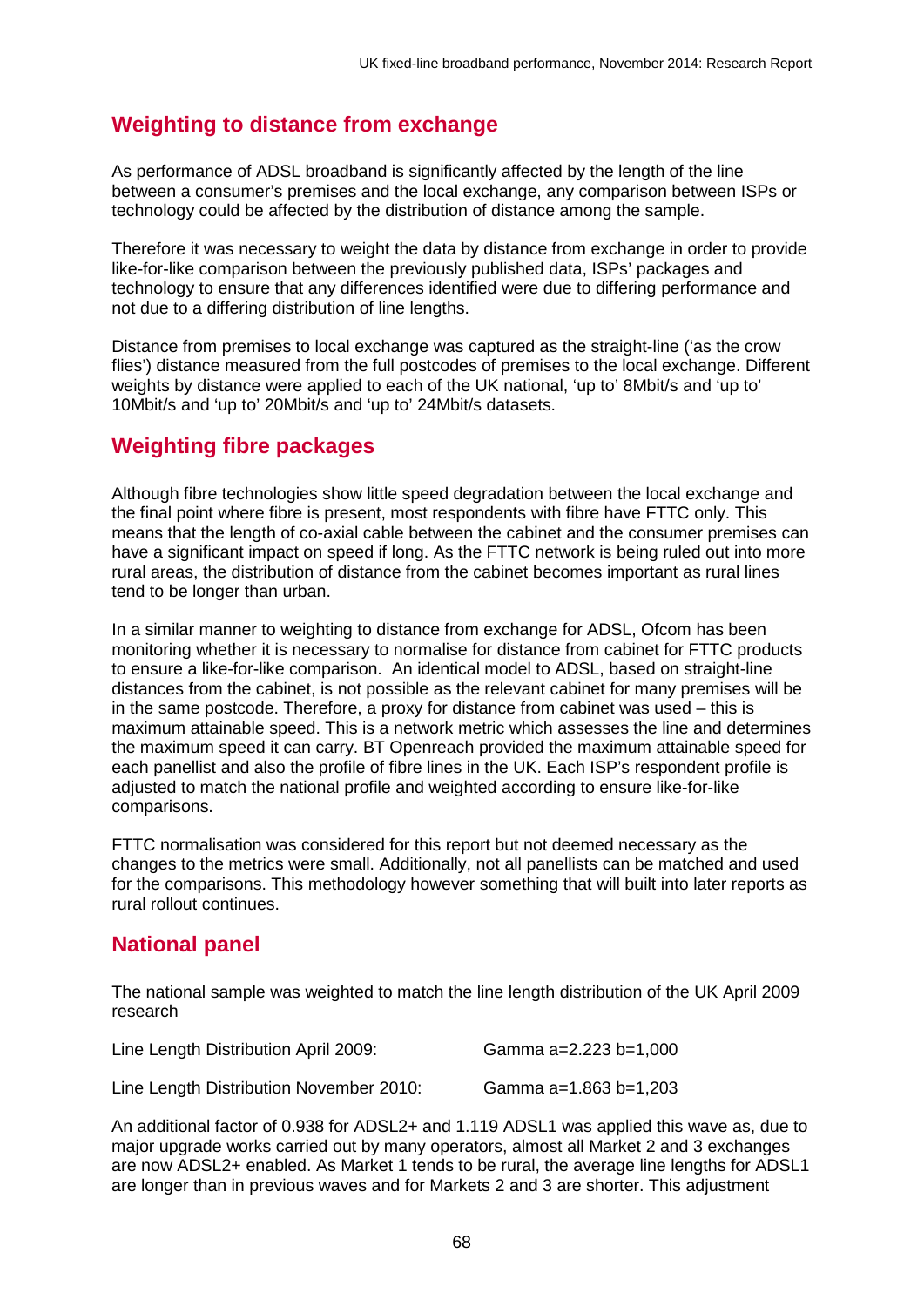accounts for this structural shift. This adjustment was not needed for ISP as they are compared on a like-for-like basis.

# **ISP package panel**

The ISP package comparisons were made for subscribers in Geographic Markets 2 and 3, and, where appropriate, LLU/on-net connections only. The line lengths in Geographic Markets 2 and 3 are typically much shorter than the UK average, and it was not appropriate to weight to the national average as previously.

SamKnows provided an estimated distribution of line lengths on LLU exchanges. Saville Rossiter-Base modelled this as a Gamma distribution and the ADSL1 packages were weighted to this distribution for the purposes of consistent comparison by distance from exchange.

Modelled LLU line length distribution: Gamma a=2.060 b=760

There were statistically distinct differences in the distribution of line lengths for those panellists on ADSL1 packages and those on ADSL2+ packages and the same target distribution could not be used for both. The higher speed ISP packages had lower numbers over 2km from the exchange and to avoid missing weight categories the same distance bands could not be used.

The ADSL2+ packages were instead normalised by weighting each to the aggregate distribution of line length among all ADSL2+panellists.

Aggregate ADSL2+ line length distribution: Gamma a=2.170 b=619

# **Rural – urban comparison**

For this analysis, an alternative weighting was used. All ADSL data was normalised to the May 2011 distance from exchange profile of lines within each area type. A separate Gamma distribution was identified for each area type in 2011 and panellists from 2012 and 2013 weighted to it. The data was further weighted to the market share by technology in each year but the percentage of each technology within area type was allowed to fall out of the data without adjustment. The different weighting used in this analysis results in a different UK average speed compared to the rest of the report and should be used only within this distinct piece of analysis.

# **Weighting methodology**

Straight-line distance from premises to exchange was coded into two sets of distance bands, one for national and ISP ADSL1 packages, and one for ISP ADSL2+ packages. The size of each distance band was set to achieve approximately ten observations in each band in the sample, given the number of connected panellists.

For all respondents in a given distance band, the average measurement value was weighted (up or down) in proportion to the ratio of respondents in that band in the target distribution, and that observed in the relevant panel dataset.

# **Weighting efficiency**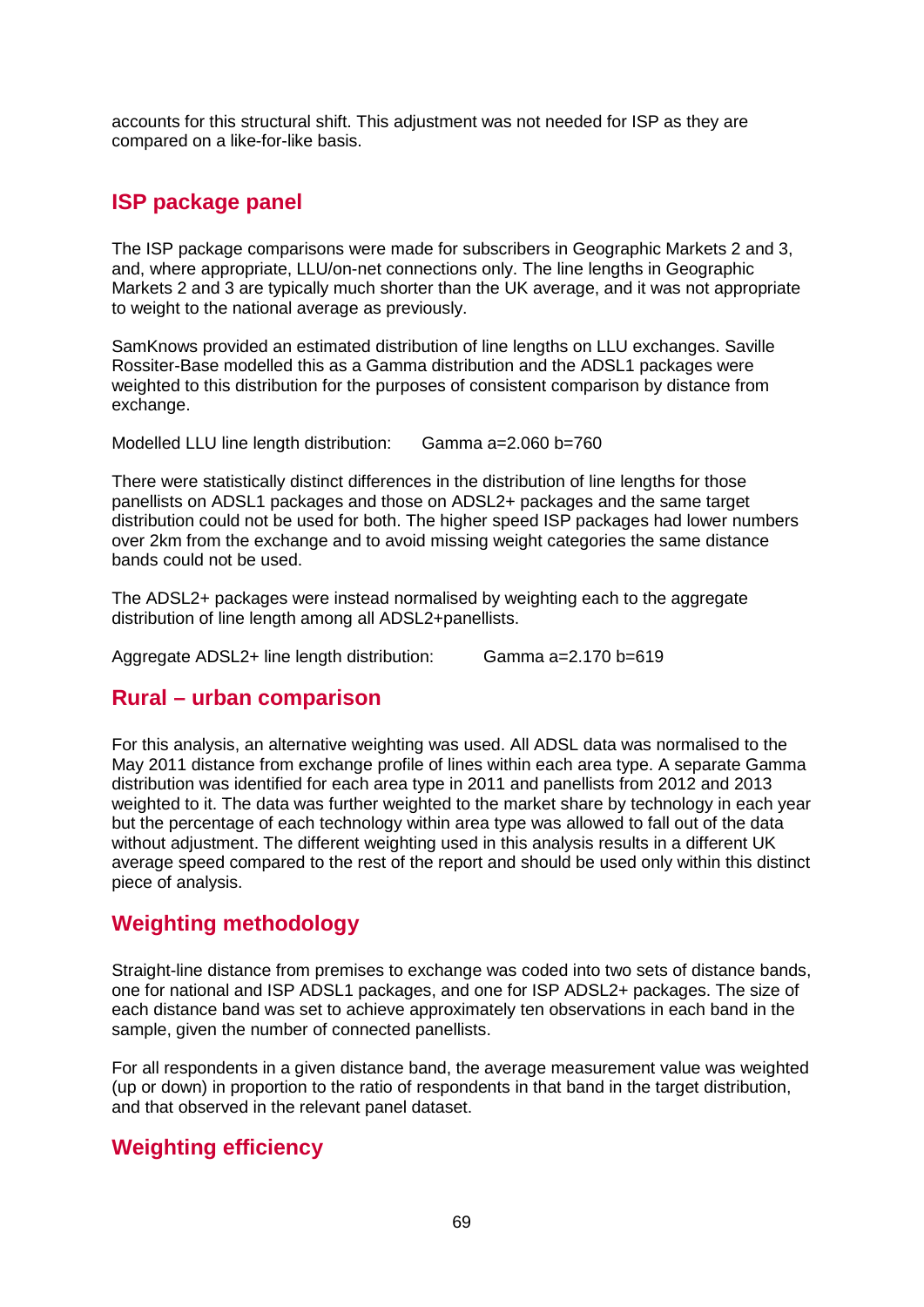Overall, against the entire weight frame, the national panel achieved a weighting efficiency of 40%. The under-0.5s are primarily driven by the over representation (against current market shares) of both higher speed packages and shorter line lengths in the panel. The over-2s are driven by the interaction between market shortfall and distance from exchange.

#### Figure 5.3 **National panel range of weights**

| Range         | <b>Count</b> | <b>Column N%</b> |
|---------------|--------------|------------------|
| Less than 0.5 | 609          | 52%              |
| $0.5$ to 1    | 273          | 23%              |
| 1 to 1.5      | 139          | 12%              |
| $1.5$ to $2$  | 34           | 3%               |
| $2$ to $3$    | 80           | 7%               |
| $3+$          | 45           | 4%               |

*Source: Ofcom*

Overall, against the entire weight frame, the ISP package panel achieved a weighting efficiency of 90%. This is because Virgin Media cable packages and BT FTTC are not weighted as distance from exchange does not impair download speeds.

#### Figure 5.4 **ISP package panel range of weights**

| <b>Weights</b> | <b>Count</b> | <b>Column N %</b> |
|----------------|--------------|-------------------|
| Less than 0.5  | 17           | 1%                |
| $0.5$ to 1     | 187          | 13%               |
| 1 to 1.5       | 1201         | 83%               |
| $1.5$ to $2$   | 33           | 2%                |
| $2+$           | 8            | 1%                |

*Source: Ofcom*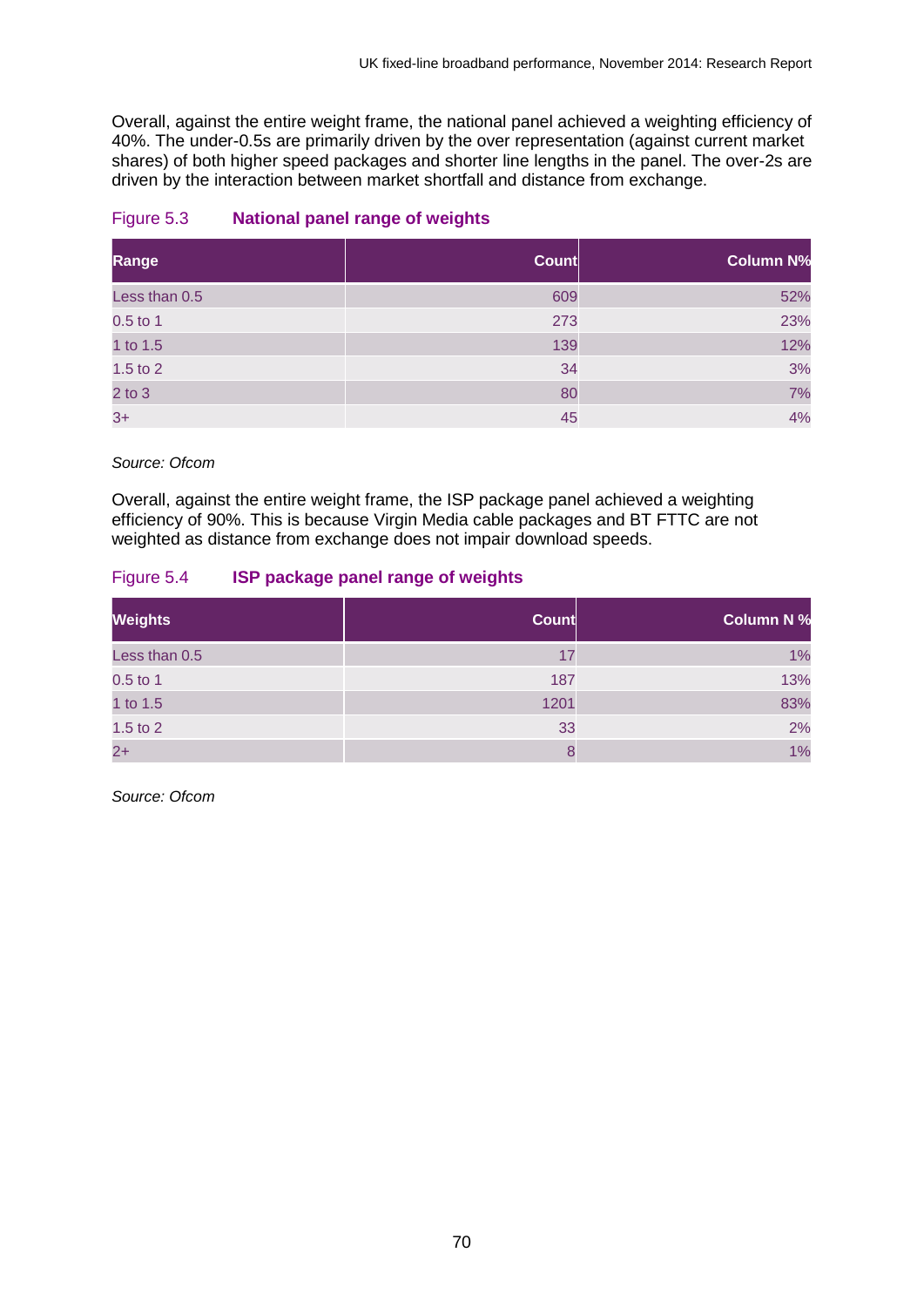## Figure 5.5 **Weighting efficiency, by ISP package**

| <b>ISP package</b>             | Weighting<br>efficiency |
|--------------------------------|-------------------------|
| BT ADSL2+                      | 75%                     |
| EE ADSL2+                      | 54%                     |
| <b>KC ADSL2+</b>               | 68%                     |
| Plusnet ADSL2+                 | 41%                     |
| Sky ADSL2+                     | 63%                     |
| TalkTalk ADSL2+                | 71%                     |
|                                |                         |
| BT 'up to' 38Mbit/s            | 100%                    |
| EE 'up to' 38Mbit/s            | 100%                    |
| Plusnet 'up to' 38Mbit/s       | 100%                    |
| Sky 'up to' 38Mbit/s           | 100%                    |
| Virgin Media 'up to' 50Mbit/s  | 100%                    |
| BT 'up to' 76Mbit/s            | 100%                    |
| Plusnet 'up to' 76Mbit/s       | 100%                    |
| Virgin Media 'up to' 100Mbit/s | 100%                    |
| Virgin Media 'up to' 152Mbit/s | 100%                    |

*Source: Ofcom*

# **Weighted and unweighted measurement data for ADSL2+ ISP packages**

The effect of the combined overall ISP panel weighting on ADSL2+ ISP package performance is shown in the following tables.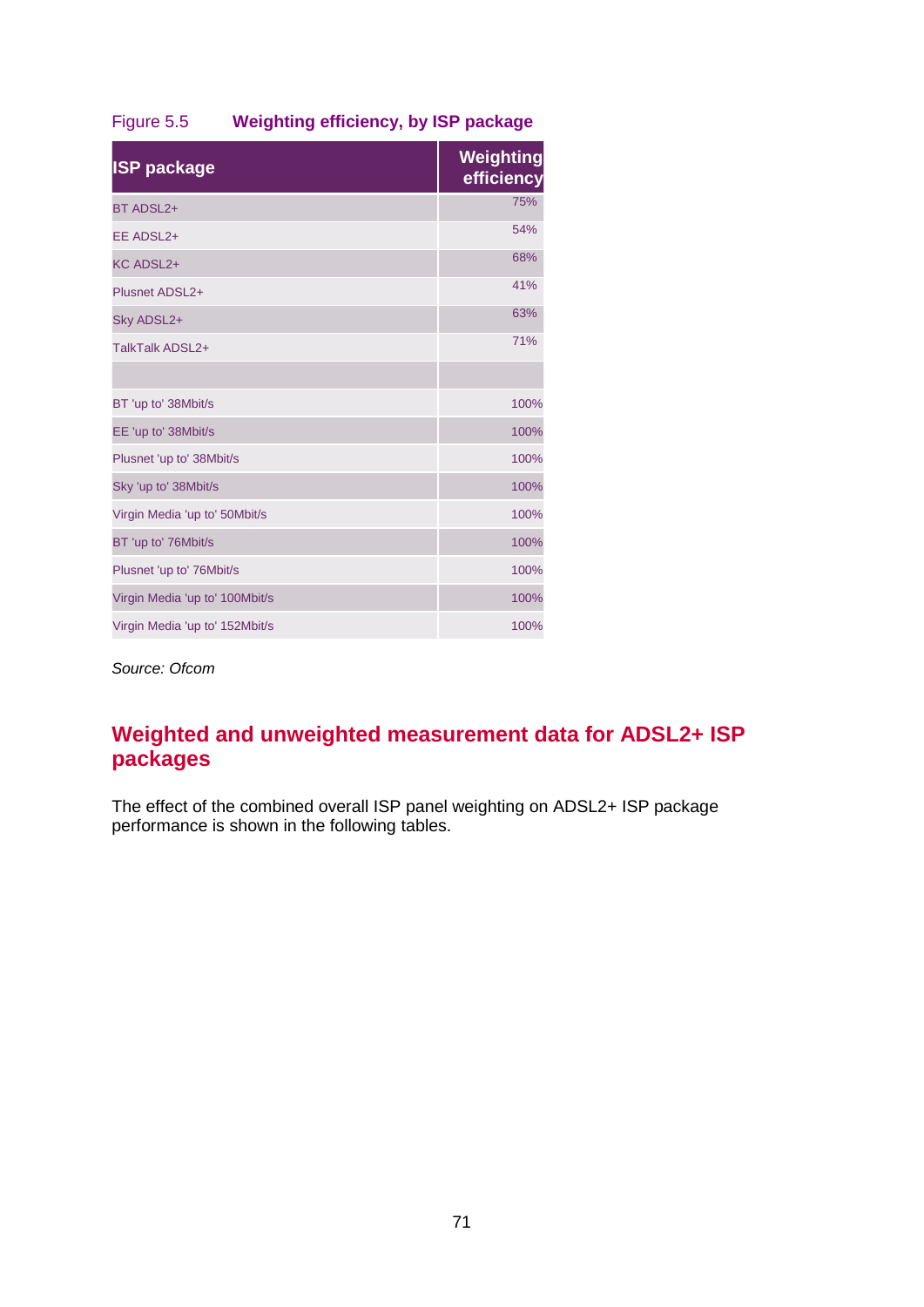

### Figure 5.6 **Maximum download speeds for ADSL2+ ISP packages, weighted and unweighted figures: November 2014**

*Notes: (1) Includes only ADSL customers within 5km of the exchange and in Geographic Markets 2 and 3; (2) Includes on-net customers only for LLU operators (3) Weighted data for ADSL operators have been unweighted to distance from exchange and data for Virgin Media's cable and BT FTTC is unweighted; (4) Data collected from multi-thread download speed tests; (5) The range shown represents a 95% confidence interval around the mean.*

### Figure 5.7 **Average download speeds for ADSL2+ ISP packages, 24 hours, weighted and unweighted figures: November 2014**



*Source: SamKnows measurement data for all panel members with a connection in November 2014.*

*Notes: (1) Includes only ADSL customers within 5km of the exchange and in Geographic Markets 2 and 3; (2) Includes on-net customers only for LLU operators (3) Weighted data for ADSL operators have been unweighted to distance from exchange and data for Virgin Media's cable and BT FTTC is unweighted; (4) Data collected from multi-thread download speed tests; (5) The range shown represents a 95% confidence interval around the mean.*

*Source: SamKnows measurement data for all panel members with a connection in November 2014.*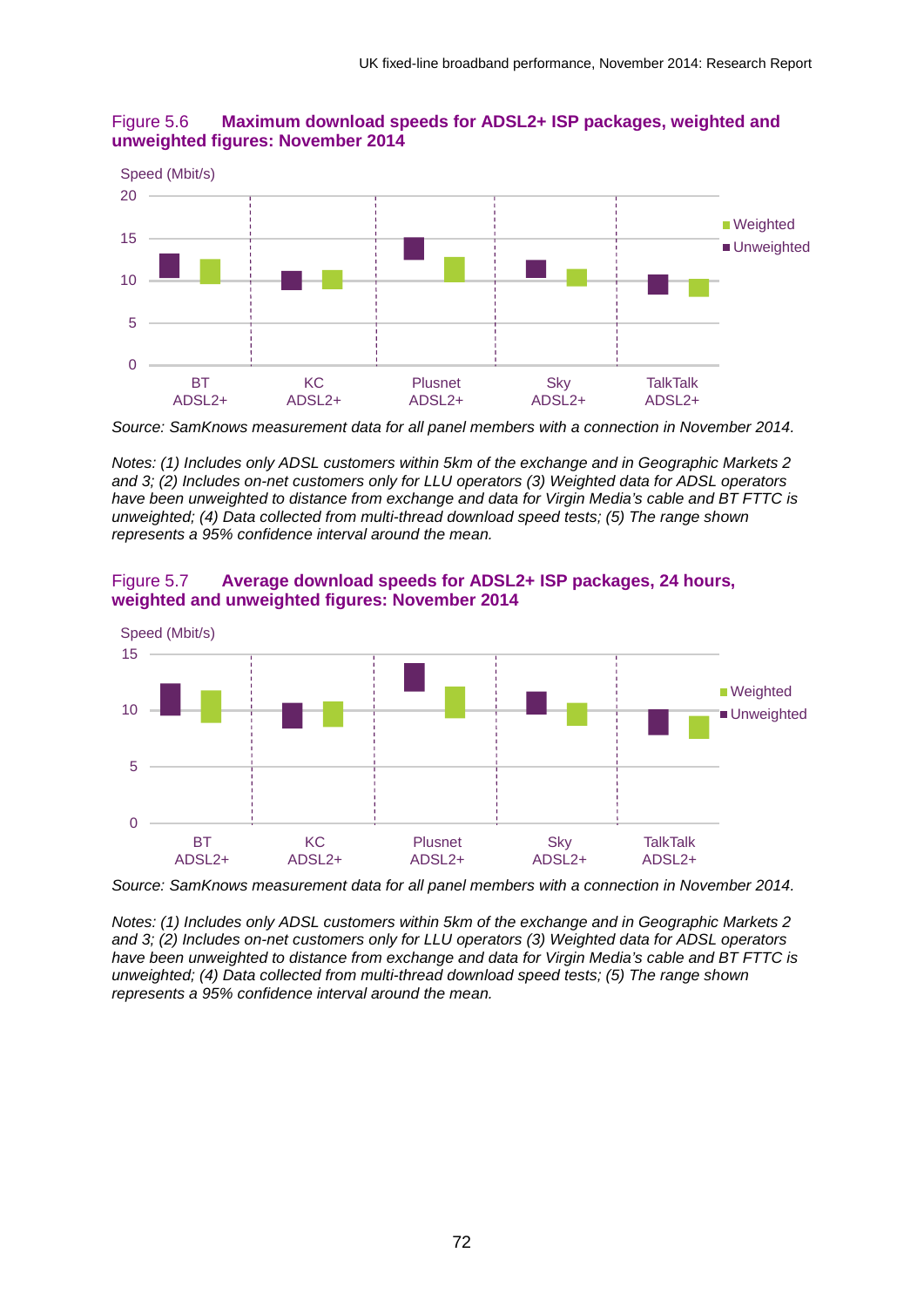



*Source: SamKnows measurement data for all panel members with a connection in November 2014.*

*Notes: (1) Includes only ADSL customers within 5km of the exchange and in Geographic Markets 2 and 3; (2) Includes on-net customers only for LLU operators (3) Weighted data for ADSL operators have been unweighted to distance from exchange and data for Virgin Media's cable and BT FTTC is unweighted; (4) Data collected from multi-thread download speed tests; (5) The range shown represents a 95% confidence interval around the mean.*

## **Comparison of urban and rural speeds over time**

Using UK Geographics' Locale dataset, it is possible to segment all UK postcodes into one of seven urban-rural groupings. This dataset, widely used in market research design and sampling, allocates postcodes to a category based on their population density and how the settlement they live within is to a larger one or if it is the largest within ten miles. The seven groupings range from A which are large cities, such as London and Birmingham, to isolated rural areas such as the Western Isles and Dartmoor.

To simplify the analysis, the groupings have been banded together into three broad groups – Urban (cities and large to medium towns: population over 10k), suburban (small towns) and rural (population under 2.5k and in open countryside). This grouping enables us to compare rural, suburban and urban areas over time.

When making comparisons over time, two things may affect the results. The first is that the panel changes over time, so to avoid this biasing the data, the results from May 2012, May 2013 and November 2013 have been normalised to match the panellists' distance profile in May 2011. The second is that take-up of packages changes every year as infrastructure is rolled out and improvements made. The data has been adjusted to match the overall UK market share by technology for each year but the market share of each technology within each grouping is not known and so no adjustments can be made.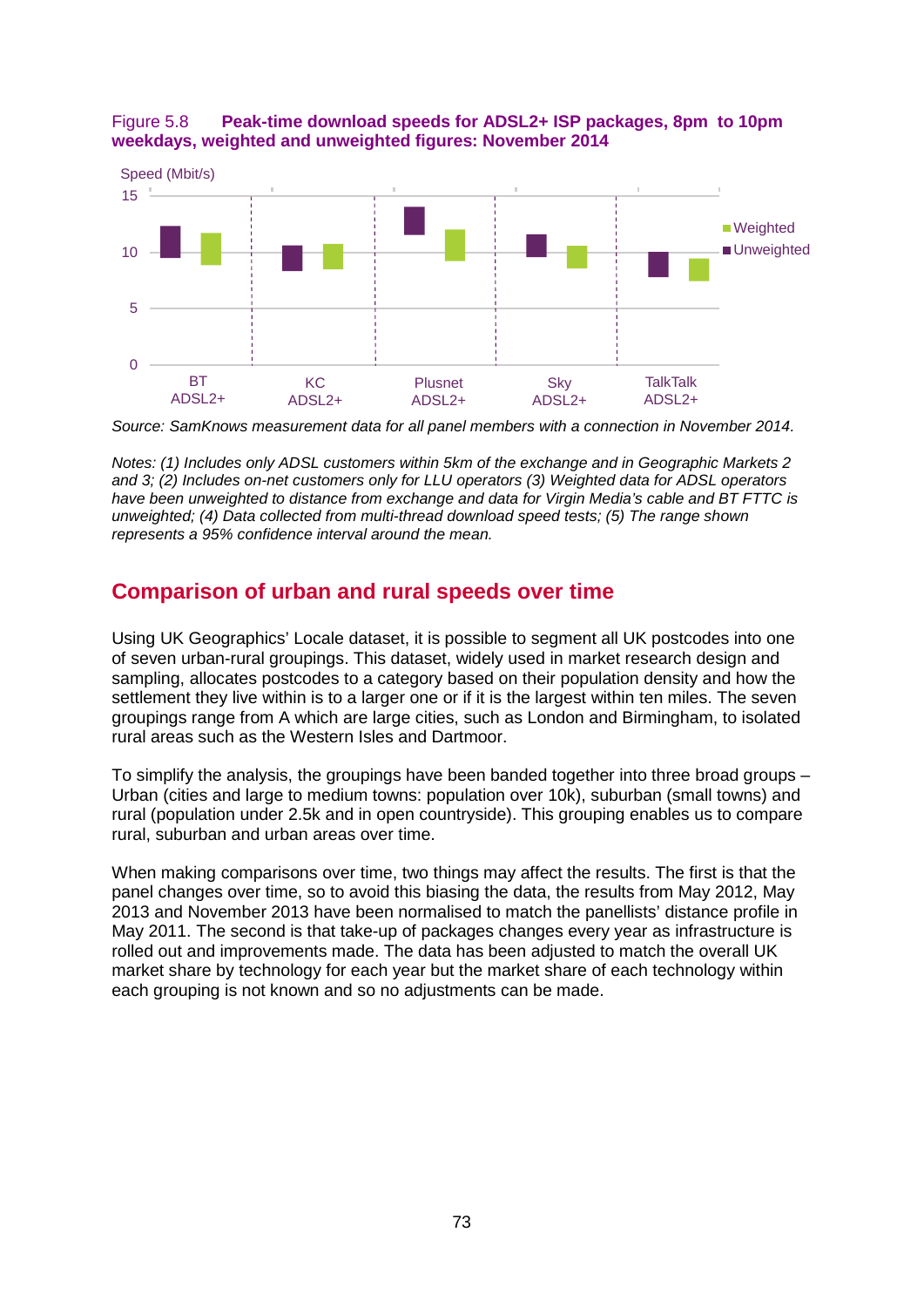## **Annex 4**

# **Glossary**

**Access line speed** The maximum broadband download speed that a line is capable of supporting. See also Maximum line speed.

**ADSL** Asymmetric digital subscriber line. A digital technology that allows the use of a standard telephone line to provide high speed data communications. Allows higher speeds in one direction (towards the customer) than the other.

**ADSL1** The first generation of ADSL, capable of theoretical data speeds of up to 8Mbit/s towards the customer and up to 640kbit/s from the customer.

**ADSL2+** An improved version of ADSL, offering high speeds, especially on shorter telephone lines. In the case of ADSL2+, theoretical speeds of up to 24Mbit/s can be delivered towards the customer.

**Advertised speed** The speed at which broadband services are typically marketed, usually expressed as 'up to' xMbit/s (megabits per second).

**Backhaul** The links by which data are transmitted from a local telephone exchange back to the core or backbone of the operator's network.

**Bandwidth** The maximum amount of data that can be transmitted along a channel.

**Broadband** A service or connection generally defined as being 'always on', providing a bandwidth greater than narrowband.

**Broadband speed** The speed at which data are transmitted over a broadband connection, usually measured in megabits per second (Mbit/s).

**Cable** Sometimes referred to as Hybrid Fibre Coaxial (HFC) networks, cable networks combine optical fibre and coaxial cable (a cable made up of a conductor and a tubular insulating layer) to carry TV and broadband signals to end users. DOCSIS (Data Over Cable Service Interface Specification) is the technology standard used to deliver high speed broadband over HFC networks.

**Contention** A slowdown in performance caused when multiple users share the same bandwidth within a network and the bandwidth available is less than the aggregate demand.

**Download speed** Also downlink or downstream speed. Rate of data transmission from a network operator's access node to a customer, typically measured in Megabits per second (Mbit/s).

**DNS** The domain name service (or system) provides a crucial role in the internet. This protocol translates domain names (such as google.com) into the IP addresses that are actually used to route traffic (e.g. 80.77.246.42). Every ISP maintains its own DNS servers through which customers' computers issue queries to translate names into IP addresses. When these servers fail or operate slowly, web browsing and other online activities suffer.

**DSL** Digital subscriber line. A family of technologies generally referred to as DSL, or xDSL, capable of transforming ordinary phone lines (also known as 'twisted copper pairs') into highspeed digital lines, capable of supporting advanced services such as fast internet access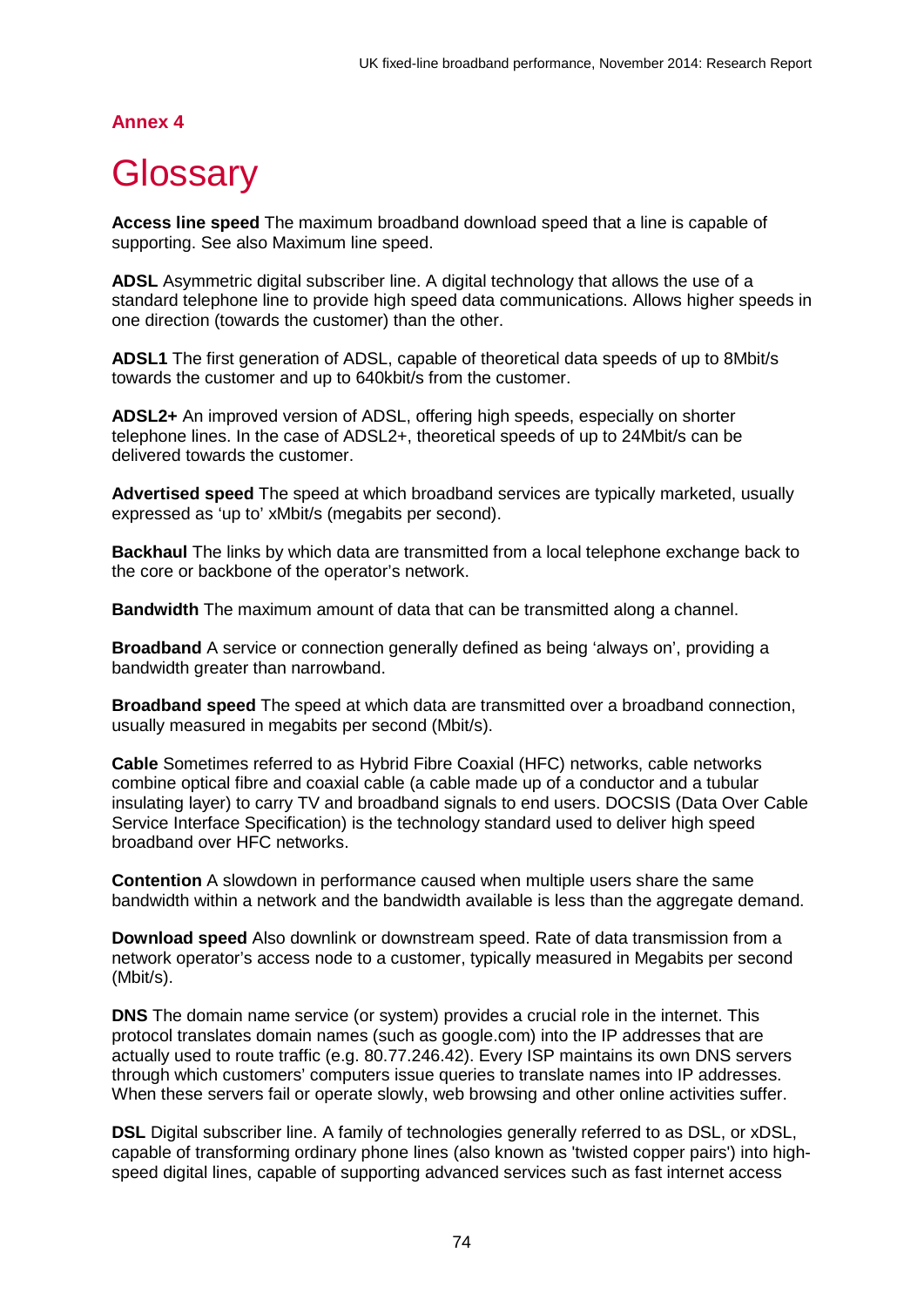and video-on-demand. ADSL, HDSL (high data rate digital subscriber line) and FTTC (very high data rate digital subscriber line) are all variants of xDSL).

**Exchange** The local telephone exchange is the building where all consumers' copper telephone lines are connected to enable telephone calls to be switched, and where network equipment is installed which enables consumers' data traffic to be routed via an operator's core network to its destination.

**FTTC (fibre-to-the-cabinet)** An access network consisting of optical fibre extending from the access node to the street cabinet. The street cabinet is usually located only a few hundred metres from the subscriber premises. The remaining segment of the access network from the cabinet to the customer is usually a copper pair, but another technology such as wireless could be used.

**FTTx** A term used to refer to any broadband network architecture using optical fibre to provide all or part of the connection between the local exchange and the end-user's premises.

**Headline speed** The speed at which a broadband service is marketed, usually expressed as 'up to'

**ISP** Internet service provider. A company that provides access to the internet.

**Jitter** The variation in latency. A measure of the stability of an internet connection.

**Latency** The time it takes a single packet of data to travel from a user's PC to a third-party server and back again. The figure is most commonly measured in milliseconds, and a connection with low latency will feel more responsive for simple tasks like web browsing.

**LLU (local loop unbundling)** LLU is the process whereby incumbent operators (in the UK this means BT and Kingston Communications) make their local network (the lines that run from customer's premises to the telephone exchange) available to other communications providers. The process requires the competitor to deploy its own equipment in the incumbent's local exchange and to establish a backhaul connection between this equipment and its core network.

**Local loop** The access network connection between the customer's premises and the local telephone exchange, usually a loop comprising two copper wires.

**Maximum line speed** The highest download speed that a broadband connection is capable of delivering. Also known as the access line speed. As it is a characteristic of ADSL broadband that speeds degrade with distance from exchange, the maximum line speed varies, and only those users who have a line length of less than 1km typically achieve maximum speeds of close to a services' headline speed.

**Mbit/s** Megabits per second. A unit measuring the bit-rate.1Mbit/s is the equivalent of 1,000kbit/s.

**Modem synchronisation speed** The maximum download speed that a line is capable of supporting according to the way the line is configured by a customer's ISP.

**Multi-thread test:** A test involving the download of two or more data files simultaneously - in the case of our research, three files (see Technical Methodology – Annex 2). Multi-thread tests typically record faster speeds than single-thread tests, in particular for higher-speed connections.